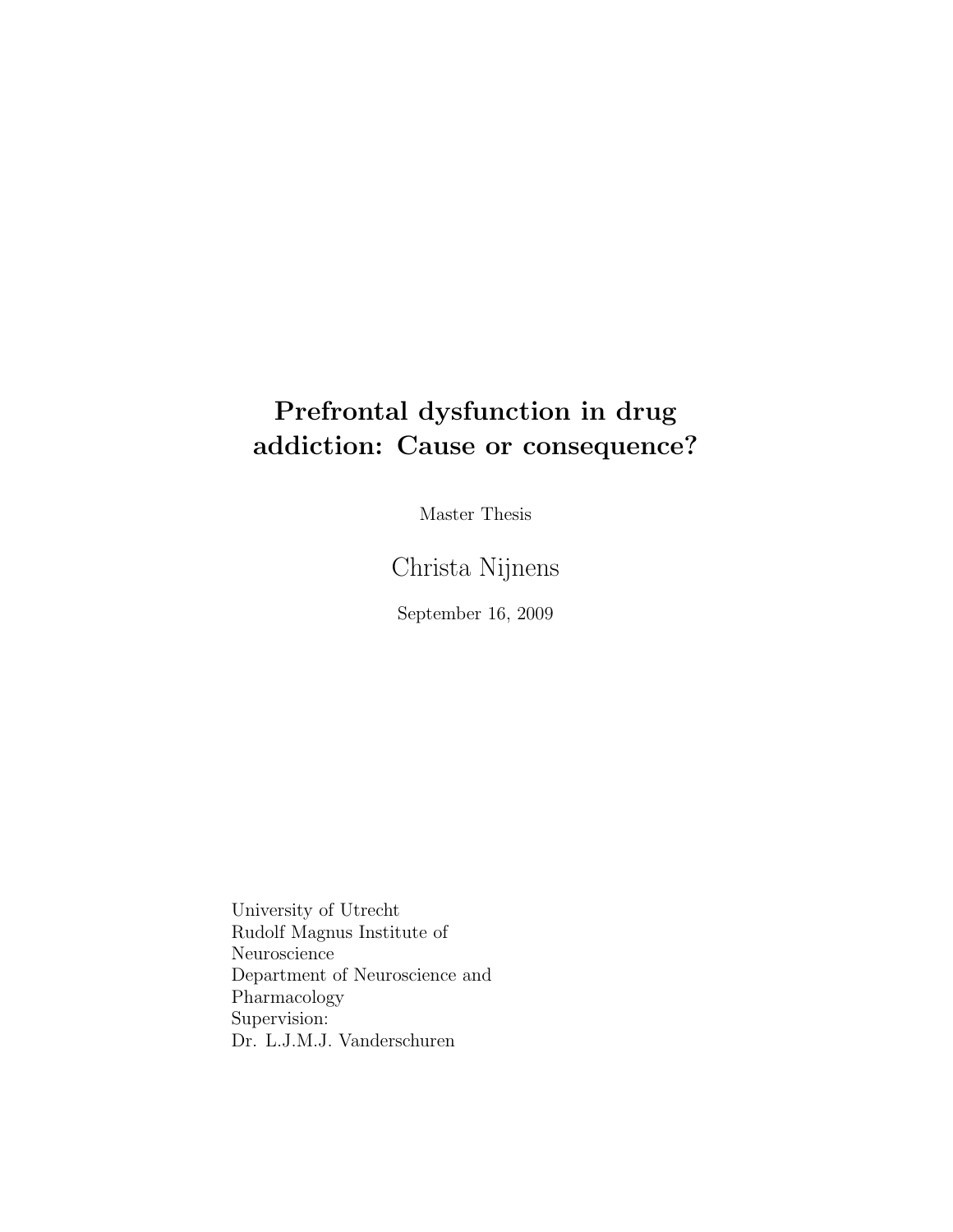## Prefrontal dysfunction in drug addiction: Cause or consequence?

C.M. Nijnens

September 16, 2009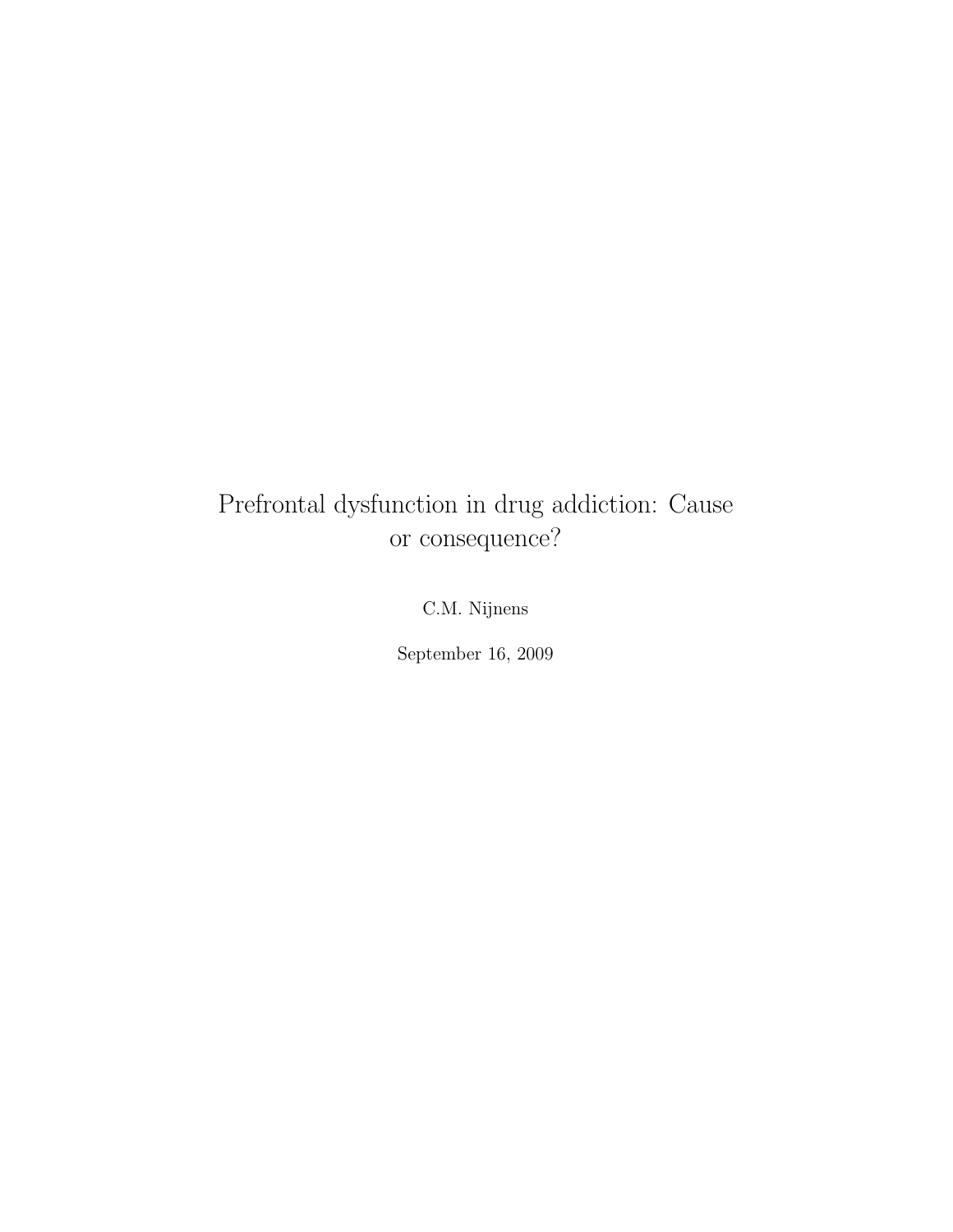#### Abstract

With at least  $15,3$  million people suffering from illicit drug use disorders and many more alcohol and tobacco abusers, addiction is a worldwide problem that puts a great burden on society. Traditionally, research has focused on the reinforcing effects of drugs of abuse and the underlying neuronal mechanisms. The mesolimbic dopaminergic pathway is now generally accepted as the main target for drugs of abuse and their motivational value. Recently, however, the involvement of other brain areas in developing the addicted state has gained interest, especially the prefrontal cortex. This region is essential in inhibitory control processes which have been demonstrated to be dysfunctional in people suffering from addiction. The present report focuses on the dissimilarities between prefrontal cortex functioning of the addicted brain and healthy controls. Furthermore, this study discusses whether the abnormalities in prefrontal functioning exhibited by substance abusers are preexisting vulnerability traits which lead to addiction or, alternatively, are induced by repeated exposure to drugs of abuse. Accumulating evidence, particularly from animal studies, supports the latter hypothesis by demonstrating drug-induced structural alterations in the prefrontal cortex and drug-induced abnormal behavior associated with prefrontal regions. Nevertheless, some human studies have revealed individual differences which might predict the susceptibility for developing drug addiction. It is postulated that while underdeveloped prefrontal functioning may reflect a predisposition for drug taking and addiction, the drug-induced alterations are likely to facilitate the transitions from drug use to addiction.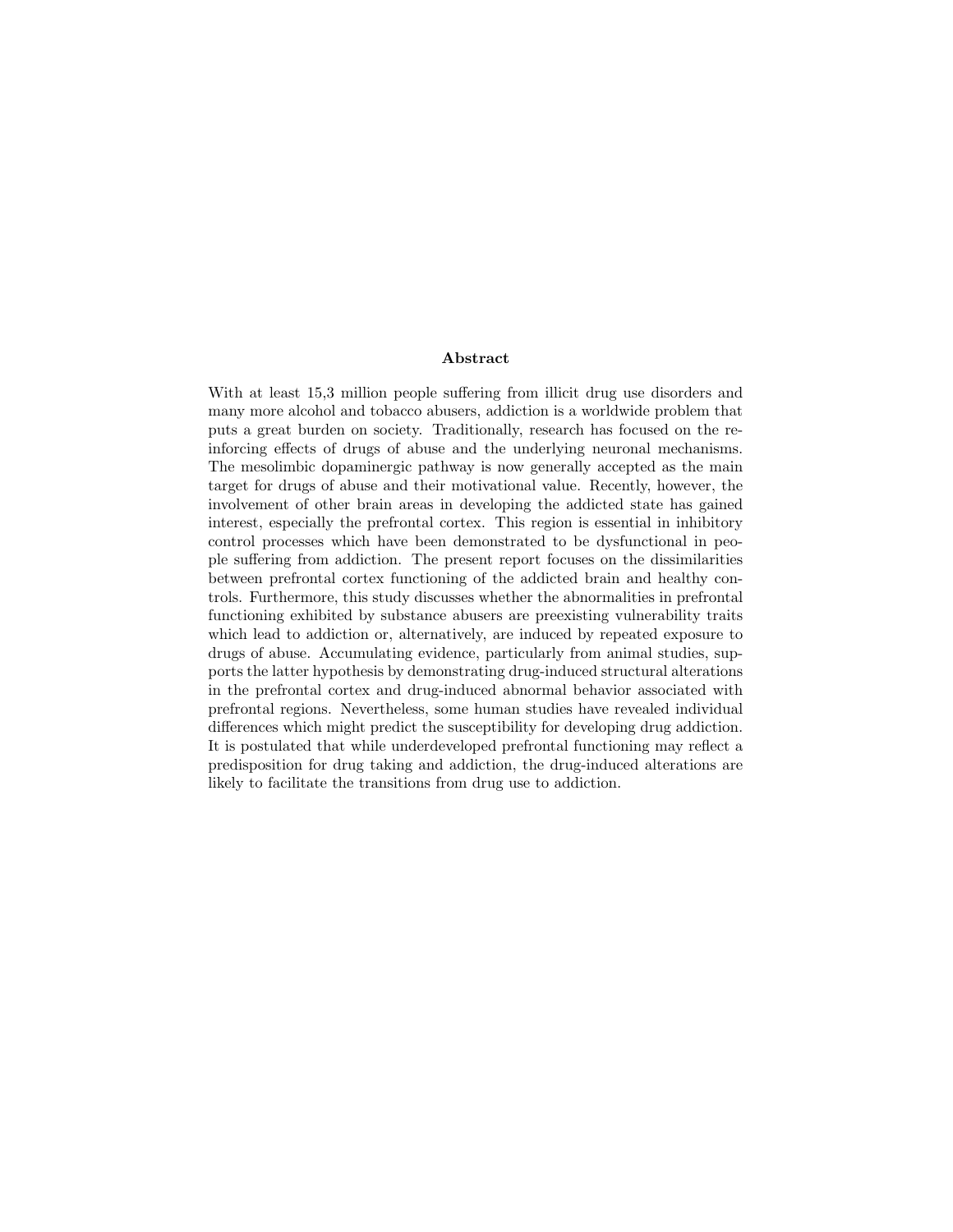# **Contents**

| $\mathbf{1}$            |     | Introduction                                                                       | $\bf{2}$       |
|-------------------------|-----|------------------------------------------------------------------------------------|----------------|
|                         | 1.1 | The mesocorticolimbic system and addiction $\ldots \ldots \ldots \ldots$           | $\sqrt{3}$     |
|                         | 1.2 |                                                                                    | $\overline{5}$ |
|                         | 1.3 |                                                                                    | 6              |
| $\mathbf{2}$            |     | The prefrontal cortex                                                              | 7              |
|                         | 2.1 |                                                                                    | $\overline{7}$ |
|                         | 2.2 |                                                                                    | 8              |
|                         |     | 2.2.1<br>Dorsolateral prefrontal cortex $\dots \dots \dots \dots \dots \dots$      | 10             |
|                         |     | 2.2.2<br>The orbit of rontal cortex $\dots \dots \dots \dots \dots \dots \dots$    | 11             |
|                         |     | 2.2.3                                                                              | 12             |
|                         | 2.3 |                                                                                    | 13             |
| 3                       |     | PFC and addiction: Human studies                                                   | 14             |
|                         | 3.1 |                                                                                    | 14             |
|                         |     | Decision-making $\ldots \ldots \ldots \ldots \ldots \ldots \ldots$<br>3.1.1        | 14             |
|                         |     | 3.1.2                                                                              | 16             |
|                         | 3.2 |                                                                                    | 18             |
|                         | 3.3 | Structural and metabolic abnormalities                                             | 19             |
|                         | 3.4 |                                                                                    | 19             |
| $\overline{\mathbf{4}}$ |     | PFC and addiction: Animal models                                                   | 21             |
|                         | 4.1 |                                                                                    | 21             |
|                         | 4.2 |                                                                                    | 24             |
|                         | 4.3 |                                                                                    | 27             |
| 5                       |     | <b>Discussion</b>                                                                  | 28             |
|                         | 5.1 | Role of the DLPFC, OFC and ACC in addiction $\ldots \ldots \ldots$                 | 29             |
|                         | 5.2 | Human studies versus animal models $\dots$ , $\dots$ , $\dots$ , $\dots$ , $\dots$ | 32             |
|                         | 5.3 |                                                                                    | 33             |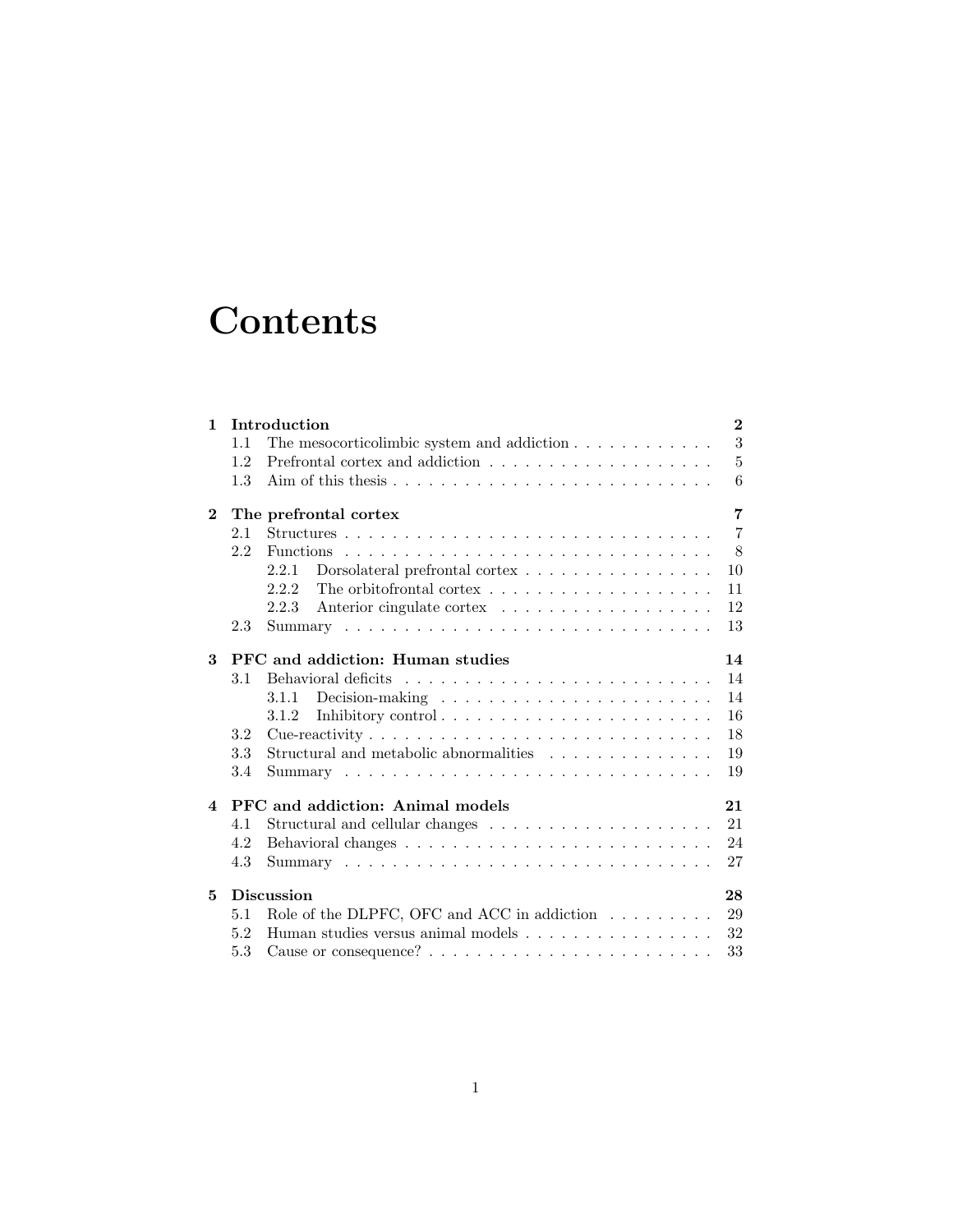## Chapter 1

# Introduction

Knowledge of the biological basis of addiction has a great importance for society, since it can lead to the improvement of treatments and development of preventive measures. Drug use is a worldwide problem with 185 million illicit drug users and at least 15.3 million people suffering from drug use disorders. These numbers increase dramatically when alcohol and tobacco use are included (estimate of 2 billion alcohol users and 1,3 billion smokers, World Health Organization (WHO)). Many health problems are related to excessive drug use, including cardiovascular diseases, cancer and HIV [1], and chronic drug use is associated with impaired cognitive functioning [2, 3, 4]. Drug addiction is defined by the WHO as: "a cluster of behavioral, cognitive, and physiological phenomena that develop after repeated substance use and that typically include a strong desire to take the drug, difficulties in controlling its use, persisting in its use despite harmful consequences, a higher priority given to drug use than to other activities and obligations, increased tolerance, and sometimes a physical withdrawal state" [5]. Since just a small part of all drug users develop into drug addicts, it is important to distinguish between the use of drugs, the abuse of drugs (a pattern of substance use that is causing damage to physical or mental health [5]) and addiction (see table 1.1 for diagnostic guidelines). The question why some people develop an addiction and others do not is still not completely answered. Therefore, the transitions from use to abuse to addiction has been a major focus of recent research and it is now becoming clear that genetic and environmental factors combined with the long lasting changes in the brain after repeated drug exposure contribute to the vulnerability of developing the addicted state [1].

A key element in drug addiction is the concept of reinforcement. Reinforcers can be described as "stimuli that strengthen the association of acts to which they follow i.e. upon which they are contingent" ([7], p.18). Reinforcing effects of drugs of abuse are crucial in the development of addiction and can be divided into primary and secondary effects [8]. Primary reinforcing effects are the unconditioned, rewarding effects of drugs, whereas secondary reinforcers are stimuli that were initially motivationally neutral but became reinforcing through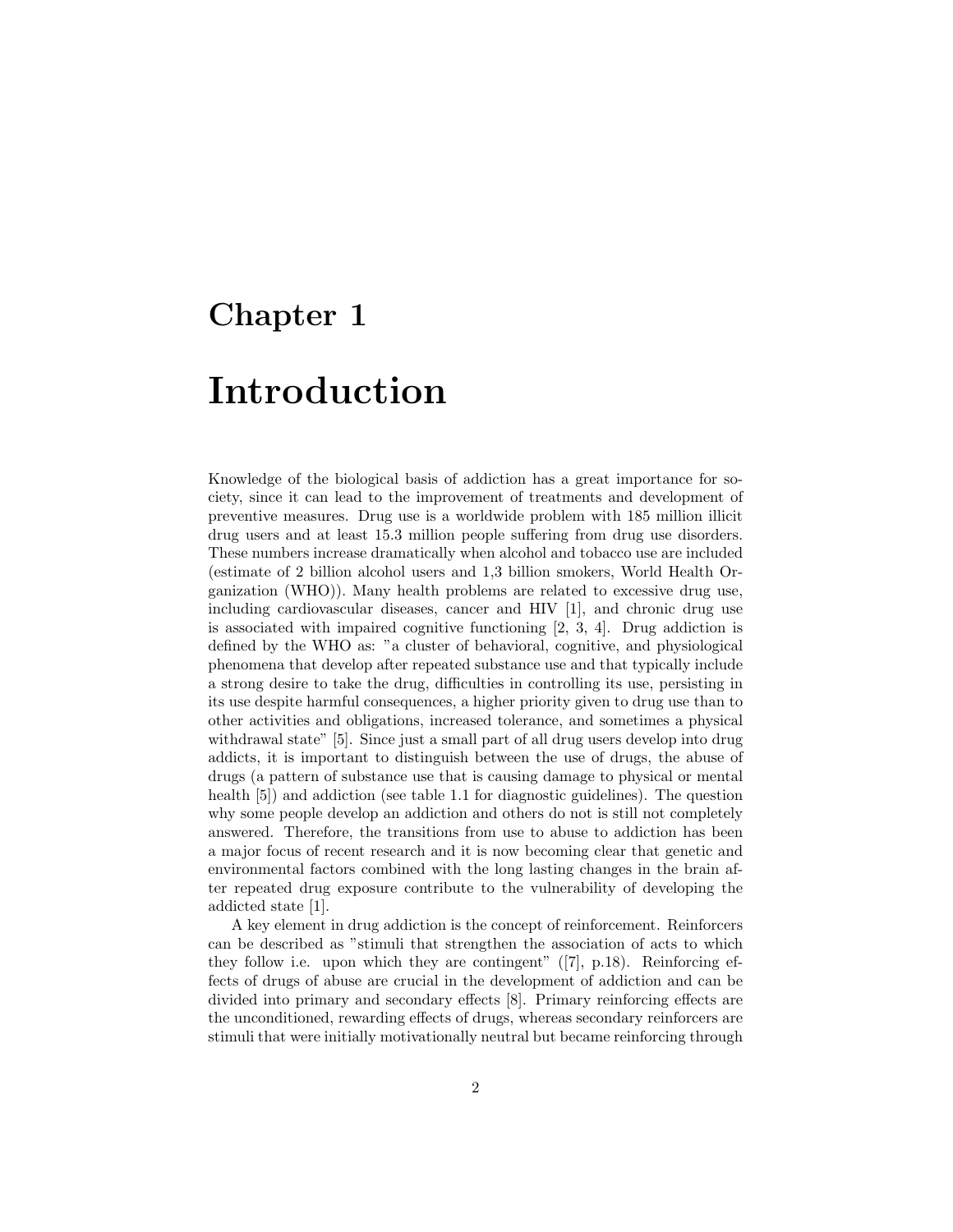Table 1.1: The diagnostic guidelines for addiction. A definite diagnosis of addiction is usually made only if three or more of the following guidelines are present. [6]

- a strong desire or sense of compulsion to take the substance
- difficulties in controlling substance-taking behaviour in terms of its onset, termination, or levels of use
- a physiological withdrawal state when substance use has ceased or been reduced, as evidenced by: the characteristic withdrawal syndrome for the substance; or use of the same (or a closely related) substance with the intention of relieving or avoiding withdrawal symptoms
- evidence of tolerance, such that increased doses of the psychoactive substances are required in order to achieve effects originally produced by lower doses (clear examples of this are found in alcohol- and opiate-dependent individuals who may take daily doses sufficient to incapacitate or kill nontolerant users)
- progressive neglect of alternative pleasures or interests because of psychoactive substance use, increased amount of time necessary to obtain or take the substance or to recover from its effects
- persisting with substance use despite clear evidence of overtly harmful consequences, such as harm to the liver through excessive drinking, depressive mood states consequent to periods of heavy substance use, or drug-related impairment of cognitive functioning; efforts should be made to determine that the user was actually, or could be expected to be, aware of the nature and extent of the harm.

conditioned-incentive learning [9]. These stimuli can have reinforcing properties even without the presence of the primary reinforcing drug [10]. It has been hypothesized that drugs of abuse affect associative learning and form abnormally strong stimulus-drug associations, which result in excessive motivational values of the stimuli predicting the drug [7]. In addition, habit learning establishes automatic behavior elicited by drug-associated stimuli [11]. This pattern of behavior, together with the abnormally strong stimulus-drug association, can result in cue-elicited drug seeking behavior even when the primary reinforcing effect is reduced. This compulsive drug-seeking behavior, however, cannot solely be explained by habit learning, stimulus-drug associations and secondary reinforcers. One critical component that needs to be considered regarding the compulsive character of addiction is the loss of cognitive control [10]. Deficits in cognitive control will be discussed in detail in this thesis. First, the reinforcing effects of drugs of abuse and their relation with the development of addiction will be considered.

#### 1.1 The mesocorticolimbic system and addiction

The rewarding effects of drug of abuse are crucial in developing drug addiction. These effects act as primary reinforcers that promote drug intake and in ad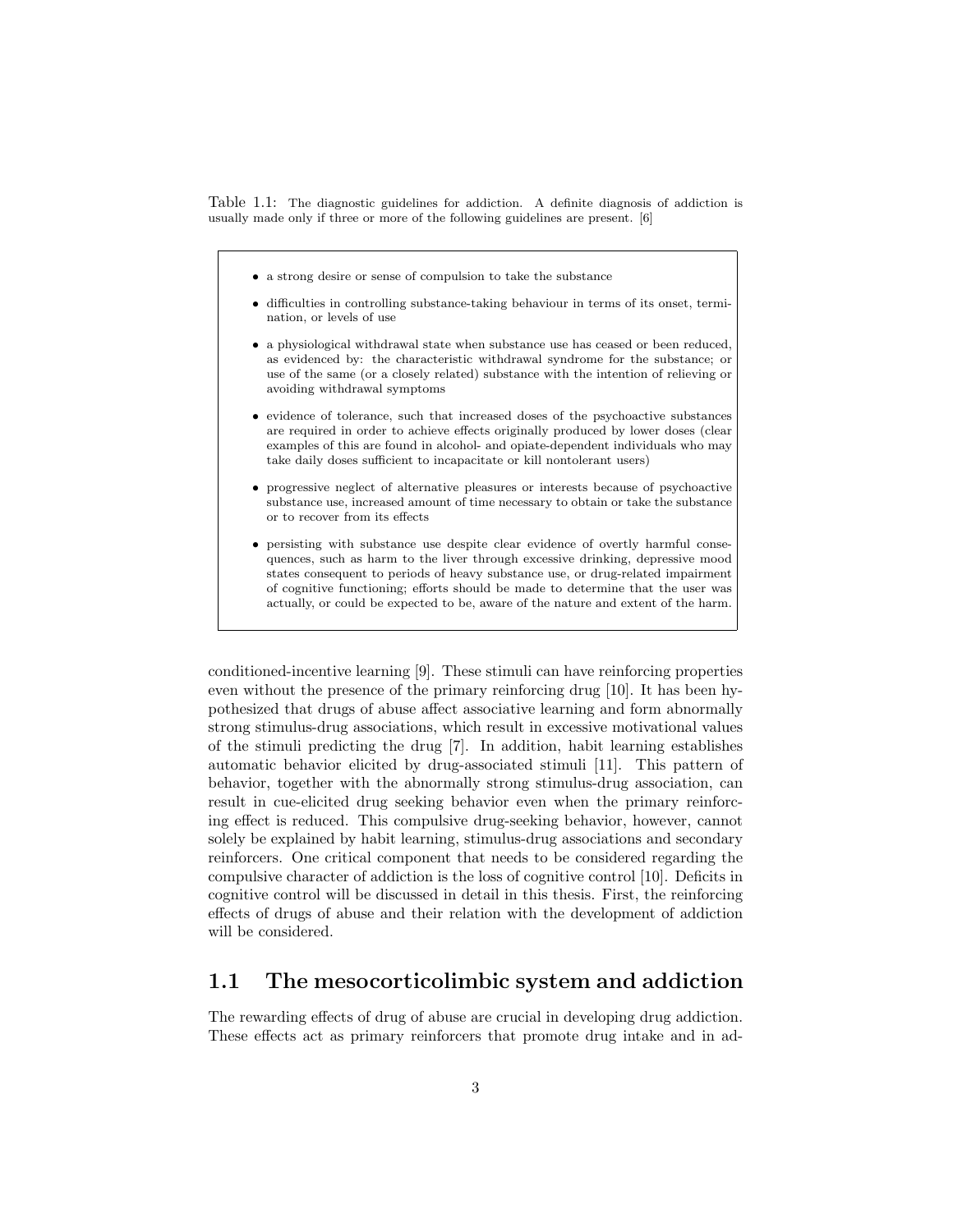dition contribute to the learning mechanisms that assign positive motivational value to stimuli associated with drugs [7]. The mesocorticolimbic dopamine system has been the major focus in relation to the reinforcing effects of drugs and natural rewards such as food [12, 13]. The ventral tegmental area, the basal forebrain (e.g. nucleus accumbens, amygdala and frontal cortex) and the connection between these areas are important components of this reward system [8]. Especially the nucleus accumbens, which is part of the ventral striatum, is thought of as a key zone mediating the reinforcing effects of drugs [12]. Evidence for the involvement of the mesocorticolimbic dopamine system in these reinforcing effects has come from pharmacological studies using dopamine receptor antagonists, and selective dopaminergic lesion studies. Both lesions and receptor antagonists reduce the reinforcing properties of psychomotor stimulant drugs, such as cocaine and amphetamines [13]. It is now well known that drugs act on the limbic regions of the mesocorticolimbic system (mesolimbic dopamine system) by increasing the extracellular dopamine levels in e.g. the nucleus accumbens. Depending on the substance, this augmentation is a result of an increased firing rate of dopamine neurons in the ventral tegmental area [14], a blockade of dopamine re-uptake, or a facilitation of dopamine release [12]. These increased dopamine levels are associated with the pleasurable and reinforcing effects of drugs [10]. Interestingly, presentation of conditioned stimuli associated with drugs increase dopamine levels in the nucleus accumbens as well [15]. Although drugs of abuse can differ in initial activity, most drugs act directly or indirectly on dopamine concentrations in the nucleus accumbens [11].

While the increases of dopamine in the nucleus accumbens are closely related to the rewarding effects of drugs of abuse, addiction cannot entirely be explained by this dopamine augmentation. Acute effects of drug intake are characterized by an increase in dopamine levels in the mesolimbic system, however, chronic exposure of drugs of abuse is associated with a decline in dopamine concentrations. Drug abusers seem to have long lasting decreases in dopamine receptor levels compared to controls [16]. These decreased receptor levels could account for the reduced sensitivity for natural rewards seen in addiction, increasing the risk of relapse [10]. Yet, addiction comprises more than abnormal reward sensitivity. Lack of behavioral control and compulsive drug seeking are essential characteristics as well. Therefore, neural circuits besides the reward system, e.g. circuits of motivation/drive, control and memory, are most likely to play a part in addiction too [10]. It is now believed that addiction comprises multiple neuronal changes mediated by different systems. While the increased motivational drive and the decline in sensitivity for natural rewards are largely mediated by mesolimbic dopamine signalling, the lack of cognitive control is associated with prefrontal cortex regions which do not necessarily depend on dopamine transmission. Hence, the mesolimbic dopamine system is still implicated to be crucial for the initiation of addiction, nevertheless other areas particularly in the prefrontal cortex are now believed to be essential in the development of the final addicted state [17].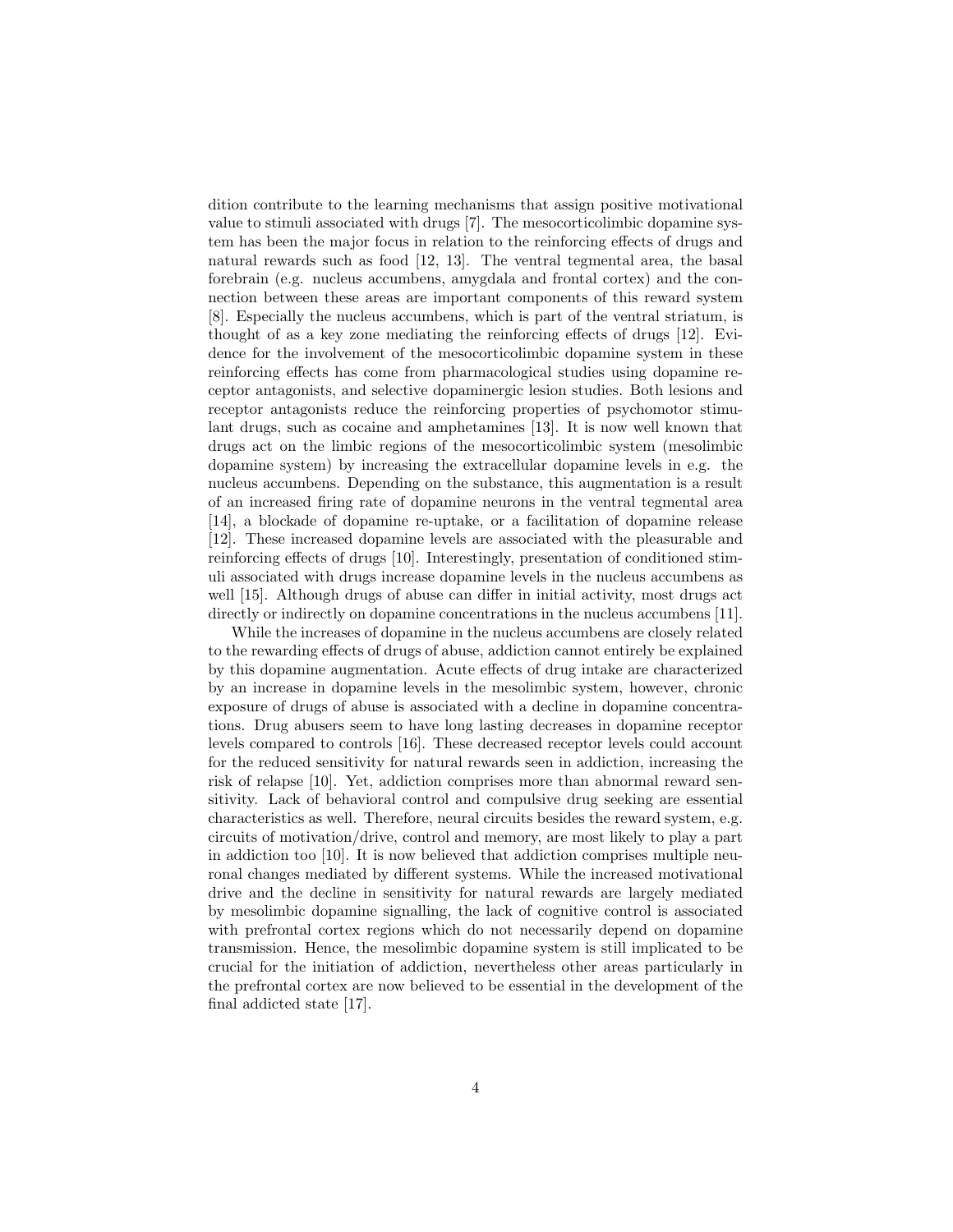#### 1.2 Prefrontal cortex and addiction

While the mesolimbic system is relevant for the reinforcing effects of drugs of abuse and therefore the initiation of addictive behavior, the prefrontal cortex is suggested to be involved in the compulsive drug administration and lack of behavioral control [18]. Although the prefrontal cortex receives many glutamatergic inputs, dopaminergic innervation importantly modulates the glutamatergic outputs. This dopaminergic innervation, which is called the mesocortical pathway, comes from the ventral tegmental area and involves the cortical regions of the mesocorticolimbic pathway, including the cingulate gyrus and orbitofrontal cortex. Accumulating evidence ascribes a crucial role for the frontal cortical regions in drug addiction. For example, besides that acute drug exposure increases dopamine levels in the nucleus accumbens, most drugs of abuse elicit augmented dopamine levels in the prefrontal cortex as well [19]. In addition, imaging studies have shown activation of the prefrontal cortex and anterior cingulate gyrus during cocaine intoxication which was correlated to the subjective 'rush' ratings of the participants [20, 21]. Since dopamine may play an important role in several cognitive abilities mediated by the frontal cortex, and drugs alter dopamine levels in these areas, it is suggested that drugs of abuse can affect cognitive functioning [19]. Indeed, chronic exposure of drugs of abuse has been associated with impairments in e.g. decision making, error detection, inhibitory control and cognitive flexibility [3, 22]. Furthermore, associations can be made between these cognitive deficits and functional and structural abnormalities in prefrontal areas [16, 23]. For example, the orbitofrontal cortex is shown to be hypoactive in drug addicts during withdrawal, but hyperactive short after intoxication or during craving [16]. Activity levels of the orbitofrontal cortex are associated with striatal dopamine receptor availability, which is demonstrated to be declined in addicts [24]. Since the orbitofrontal cortex is implicated in motivation, drive and compulsive behavior, it is suggested that the abnormal functioning of this area underlies the obsessive drug seeking behavior seen in addiction [16].

The prefrontal cortex of substance abusers differs unmistakeably from healthy controls regarding both structure and function. The prefrontal abnormalities are accompanied by cognitive deficits displayed by addicts and it is postulated that these deficits, together with the abnormal functioning of the reward system, make up the major part of the compulsive character of addiction. Whether these prefrontal deviations are cause or consequences of chronic drug use is yet an open question. It is possible that the transitions from drug use, to abuse and to eventually addiction are facilitated by changes in the prefrontal regions due to chronic drug exposure. On the contrary, people might develop addictive behavior because of preexisting abnormalities in these regions. For example, when people lack sufficient inhibitory control because of genetic or environmental factors, they might be more susceptible for developing drug addiction. In addition, differences between subjects can exist in the appraisal of the direct reinforcing effects of drugs, suggesting differences in vulnerability. Alternatively,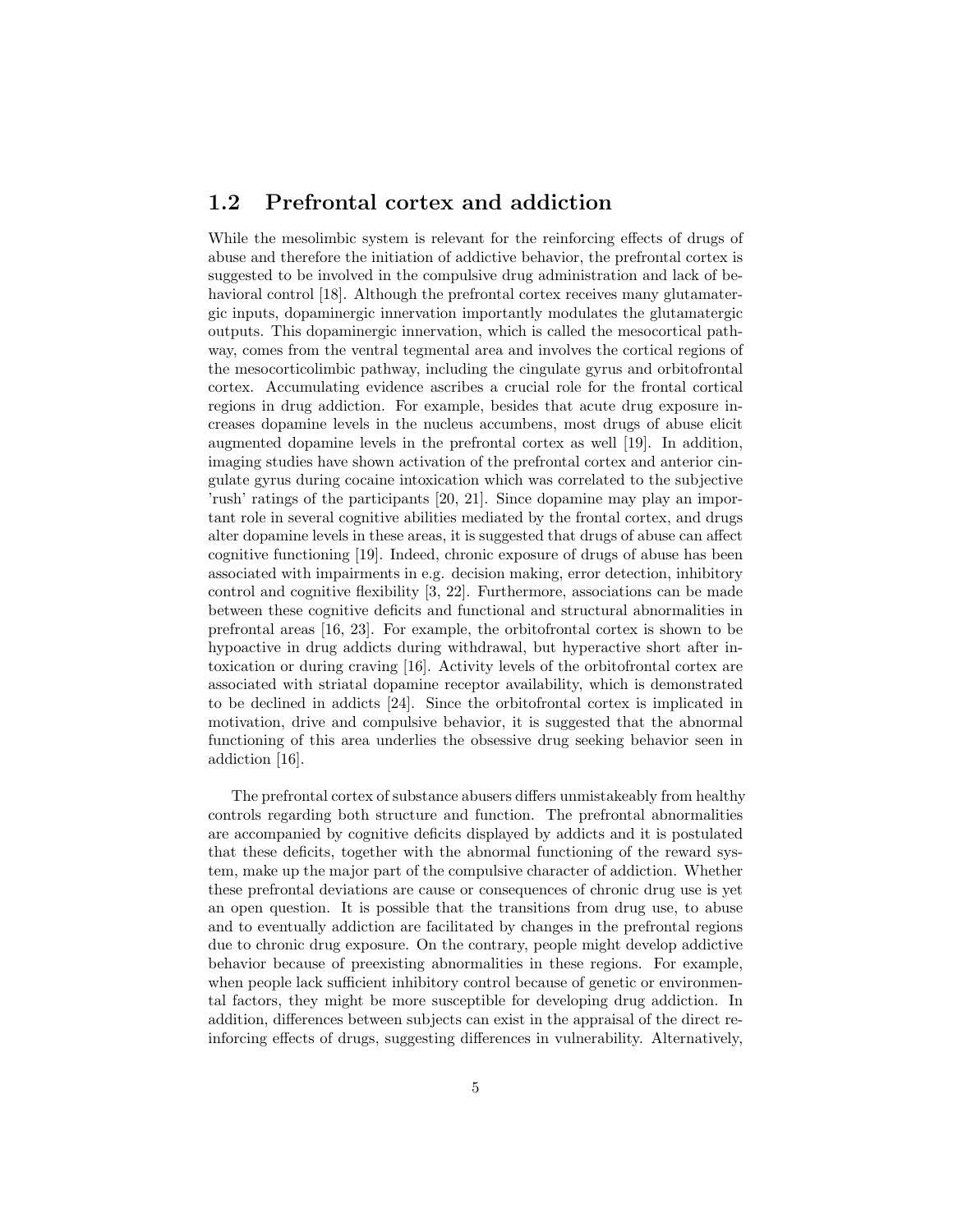chronic exposure to drugs of abuse might act directly on the prefrontal cortex regions, thereby modifying its functioning which eventually could lead to impaired cognitive functioning. Human studies of addiction cannot dissociate between these two possibilities since the cognitive capacities before drug exposure of the addicted subjects are unknown. In contrast, animal models provide an opportunity to differentiate between cause and consequence. The effect of chronic drug use on prefrontal cortex structure and functioning can be studied and in doing so these models contribute to our knowledge about the mechanisms underlying addiction.

#### 1.3 Aim of this thesis

The aim of this thesis is to provide an overview of the existing studies that assessed prefrontal cortex dysfunction in addicts and drug-induced changes in animals. Before focussing on these studies and their contribution to the question whether prefrontal dysfunction is a cause or consequence of drug use, chapter 2 first describes the specific prefrontal structures which are believed to be relevant in drug addiction. Chapter 3 elaborates on the cognitive dysfunction and structural abnormalities displayed by addicts, and chapter 4 discusses the effects of chronic drug exposure on the prefrontal cortex. In the last chapter, a summary will be given and the cause or consequence debate will be further discussed referring to the studies described in this report.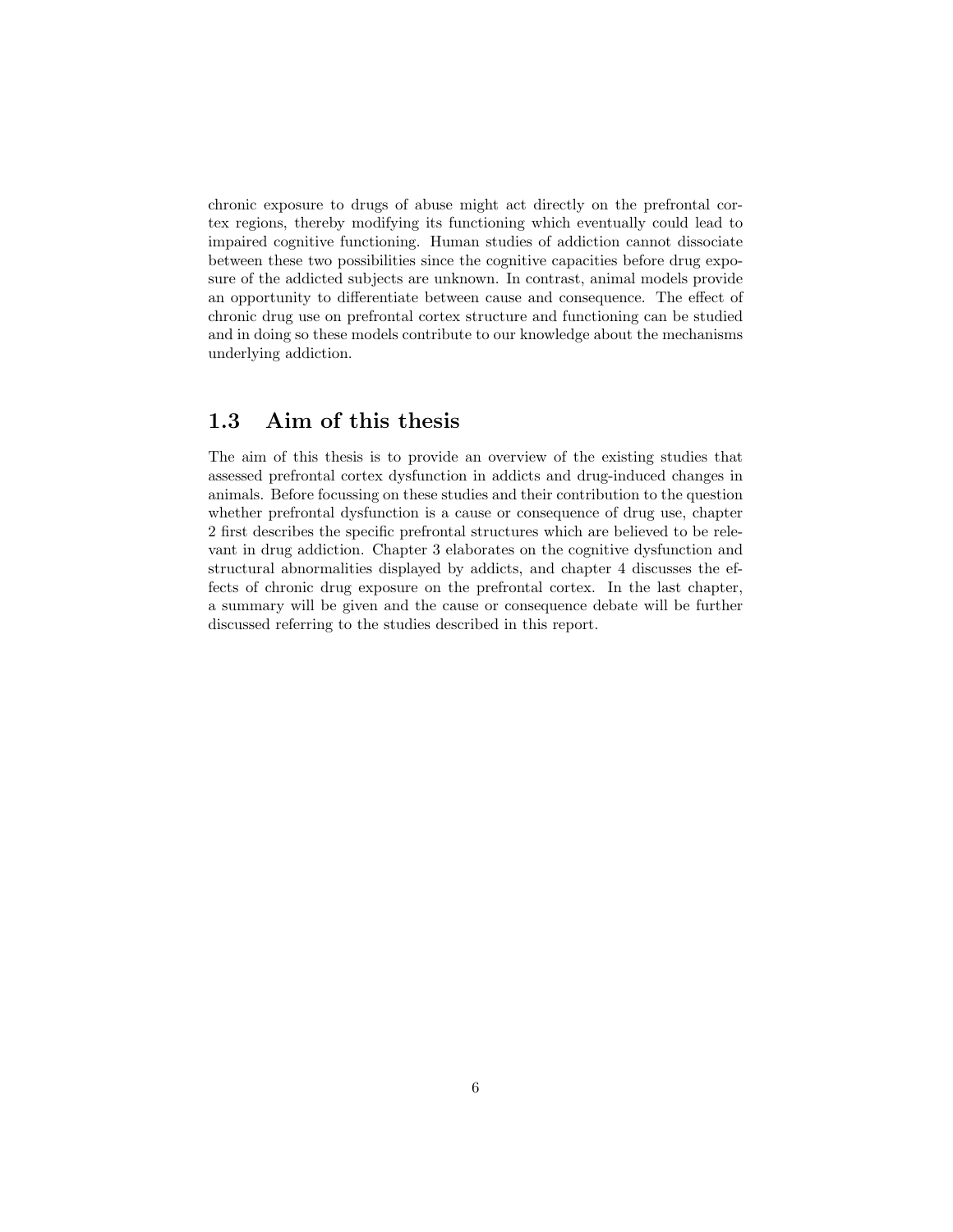## Chapter 2

# The prefrontal cortex

As discussed in the introduction, multiple cognitive functions which are demonstrated to be impaired in substance abusers are accompanied by structural changes in the prefrontal cortex. Before elaborating on these cognitive deficits and on the question whether these are preexisting or drug-induced, this chapter will first discuss the different structures and functions of the prefrontal cortex implicated in the development of addictive behavior.

#### 2.1 Structures

The prefrontal cortex (PFC) is a neocortical area which is one of the latest brain areas to develop, phylogenetically as well as in ontogeny. It is most complex in the primate's brain and in humans it comprises almost one-third of the cortex [25]. The prefrontal cortex can be subdivided into orbital, medial and lateral regions, together covering Brodmann's areas 8-13, 24, 32, 46 and 47 (see figure 2.1). An important feature of the prefrontal cortex is that it projects to and receives input from almost all sensory systems, motor areas and subcortical structures. The lateral and mid-dorsal PFC (areas 8, 9, 12, and 46) is strongly associated with sensory cortices and receives visual, auditory and somatosensory input directly from secondary areas. The dorsolateral PFC (DLPFC) is connected in particular to motor structures, implicating this area in behavioral control [26]. In addition, important connections exist between the DLPFC and subcortical areas e.g. the amygdala and hippocampus [27, 28]. The orbital and medial PFC (areas 10, 11, 13, 14, 24 and 32) are associated with limbic structures, such as the amygdala, hippocampus and the thalamus [26]. These limbic connections are especially important for information about the internal states, levels of arousal and motivation and drives [25, 26]. The orbitofrontal cortex (OFC) is connected to several areas implicated in the reward system, e.g. nucleus accumbens, ventral tegmental area, amygdala and hippocampus [29, 30]. These connections makes this area an interesting target for addiction research. The anterior cingulate cortex (ACC, areas 24 and 32) also connects to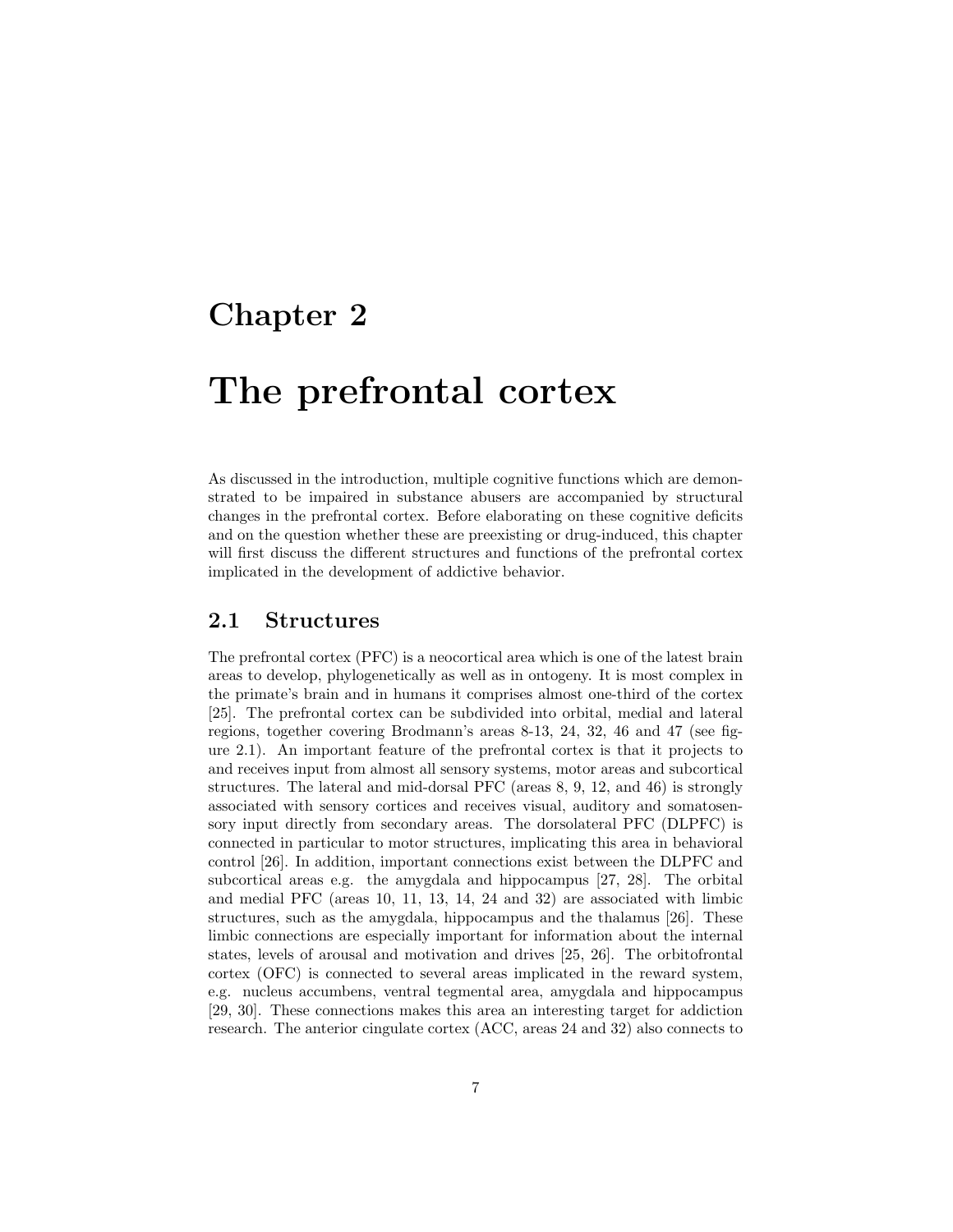

Figure 2.1: Brodman's areas from lateral and medial view. Source: Cabeza, R., & Nyberg, L. (2000). Imaging cognition II: An empirical review of 275 PET and fMRI studies. Journal of Cognitive Neuroscience, 12(1).

the nucleus accumbens, and again this connection makes the ACC an interesting area to investigate regarding drug addiction. In addition to all connections of the PFC to other brain regions, intrinsic connections between the three major subdivisions and within these subdivisions exist [26]. Through all its connections, the prefrontal cortex is well situated to organize a wide variety of neural processes.

#### 2.2 Functions

The prefrontal cortex is particularly important for cognitive control. Cognitive control can be described as the ability to inhibit rapid, conditioned responses in favor of behavior that is in accordance of internal goals [19]. This top-down control over behavior is important especially when a conflict exists between different behavioral outcomes and one outcome is much stronger established in the behavioral repertoire than the other. For example, within the Stroop task subjects have to read words of colors or name the colors in which the word is written. Sometimes the setup is congruent (e.g. BLUE written in blue), however, some trials are incongruent (e.g. BLUE written in red). Reading the words is a behavioral outcome that is better established than naming the colors. When subjects are asked to name the colors in an incongruent setting, a weaker response must be selected over a stronger, more reflexive one. This illustrates a key element of prefrontal functioning and cognitive control [26].

Most of our understanding of the prefrontal cortex implementations has come from neuropsychological studies. In general, damage to the PFC can cause inhibitory deficits which lead to a behavioral output that is dominated by drive, conditioned associations and reflexive responses [19, 31]. Several experimental paradigms have implicated the PFC in inhibitory control. For example, lesions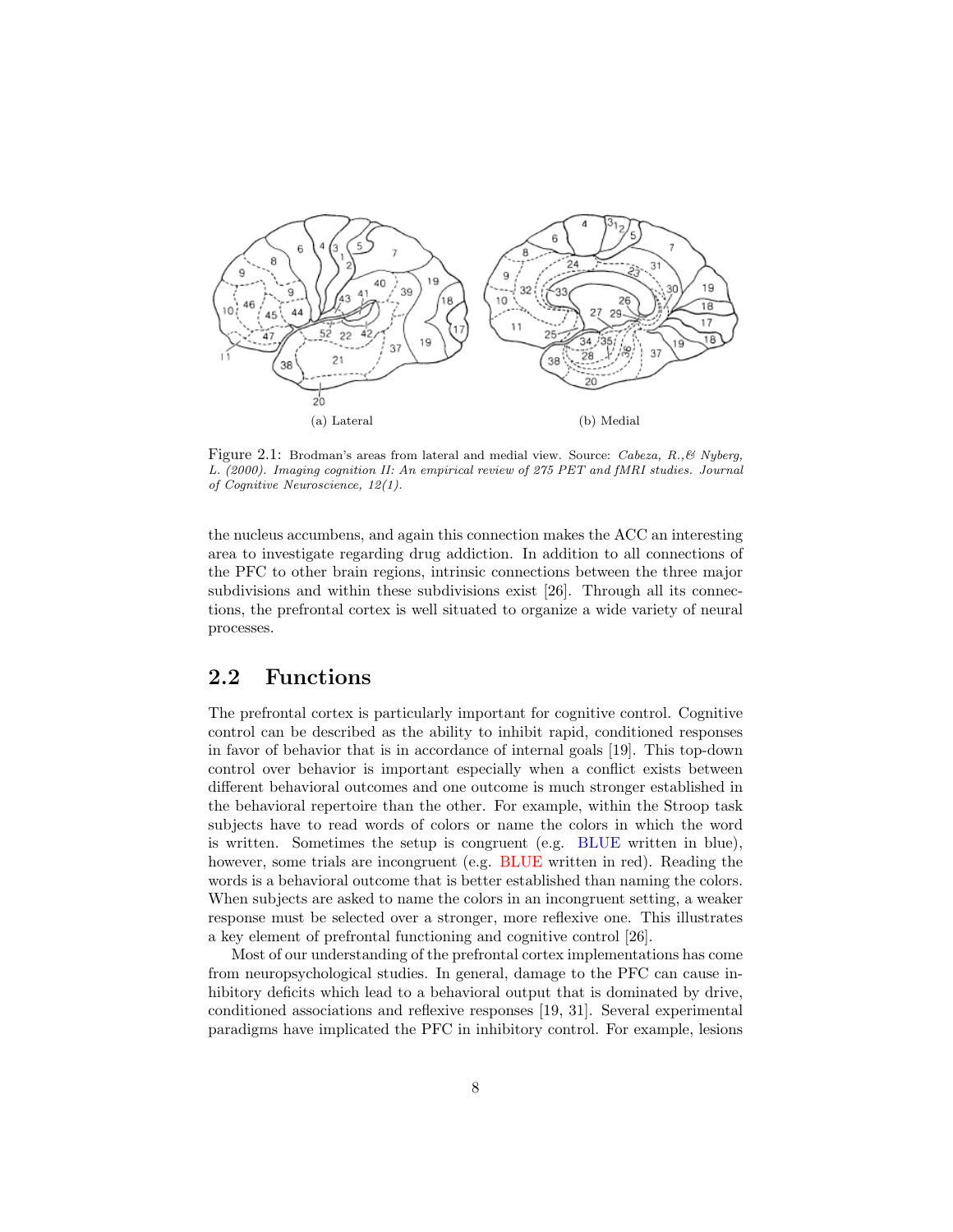of the lateral PFC in marmoset monkeys resulted in a loss of inhibitory control in attentional selection [32]. Lesions impaired the monkeys in making attentional shifts from previously learned discriminative stimuli to novel ones. Likewise, PFC lesions elicited other cognitive deficits in marmosets, such as object detour retrieval [33]. During these tasks, subjects need to retrieve a reinforcing object from behind a transparent barrier. Reaching directly for the reward needs to be inhibited and a more cognitive approach is necessary. The behavioral deficits such as attentional shifting and object retrieval seen in these lesion studies, reveal the crucial role of the PFC in inhibitory control.

Although the general role of the prefrontal cortex has been described as topdown control of behavior [26], functional differences are ascribed to different PFC regions. Whereas the orbital and medial regions are associated with emotional behavior, the lateral regions are suggested to be more involved in memory and attention [25]. These dissociations in function are not directly attributed to the topographical distribution of the PFC, instead the functional differences are probably more related to the nature of the information that is processed [25, 26]. Nevertheless, lesion studies of the three major subdivisions of the PFC reveal three different groups of symptoms [25]. First, damage to the OFC is characterized by impulsive, high risk behavior, a tendency of disregarding social and moral principles and attentional problems. These alterations in behavior lead to a major change in personality [34]. Second, lesions of the medial regions of the PFC seem to affect emotion, attention and the general ability to execute spontaneous movements [25]. Third, lesions of the lateral regions commonly result in impairments of organizing and executing behavior, e.g. formulating plans and in carrying them out. These planning impairments are not limited to behavior, but include constructing writings and speech as well [25].

Even though that all regions of the prefrontal cortex are important in behavioral control, this report will focus on specific parts of the PFC since these areas are believed to play a part in developing addictive behavior. Regions that are generally implicated in drug abuse are the DLPFC, the OFC and the ACC. The DLPFC (Brodmann's areas 9 and 46) is essential for working memory and it has been demonstrated that substance abusers perform poorly in working memory paradigms [35]. The OFC, which is a part of the ventromedial prefrontal cortex, has direct connection to brain areas known to be involved in the reinforcing effects of drugs, such as the nucleus accumbens [29]. In addition, patients with OFC damage and addicts seem to have similarities in behavioral deficits [36]. The ACC has been implicated in drug addiction because of its association with error detection [26], a cognitive ability thought to be impaired in drug addiction [4]. The next part of this chapter will elaborate on these three prefrontal cortex structures and their function.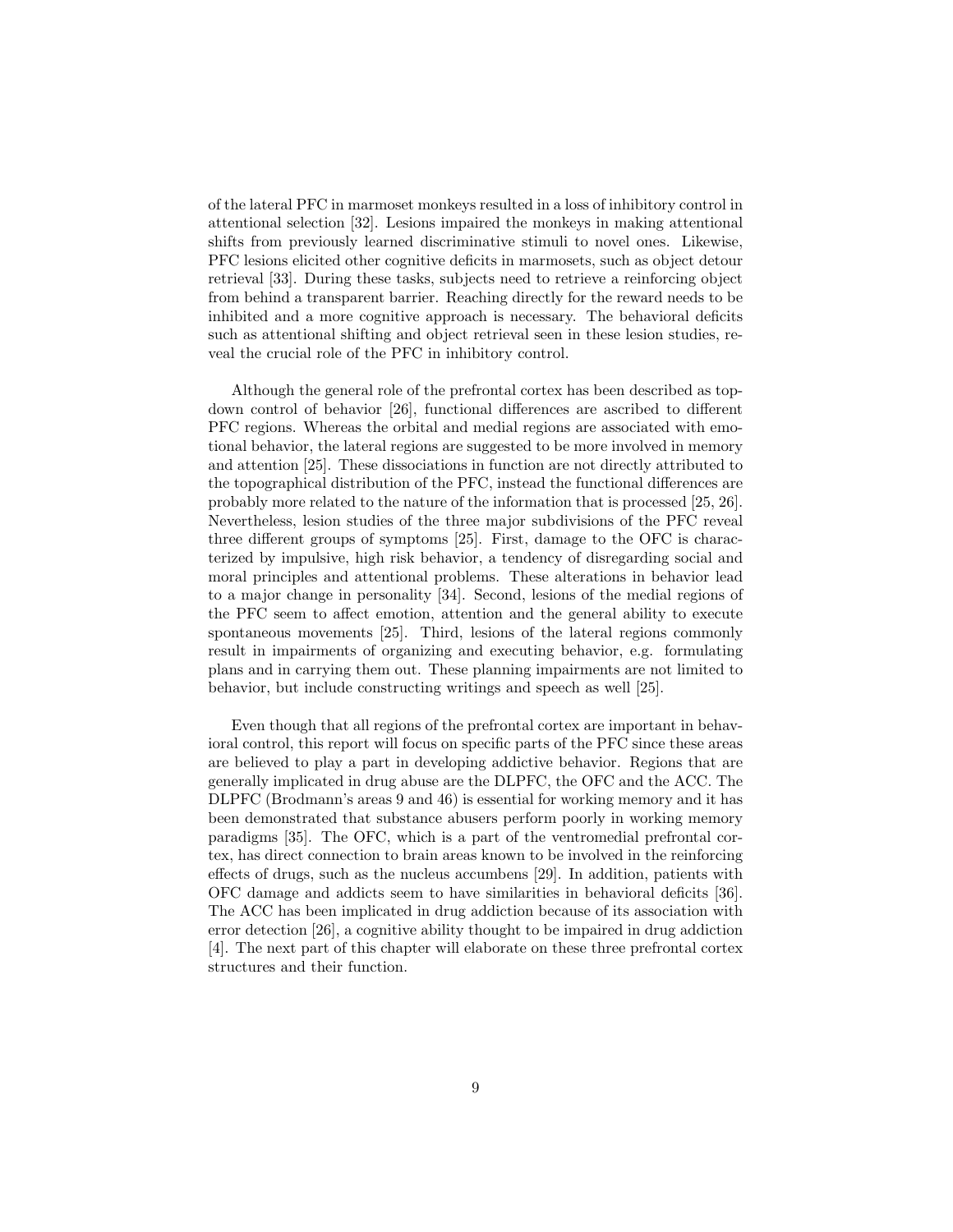#### 2.2.1 Dorsolateral prefrontal cortex

The dorsolateral prefrontal cortex, and its rodent equivalent the medial PFC (mPFC), comprises Brodmann's areas 9 and 46 and is connected to several cortical and subcortical regions, such as the OFC, amygdala and hippocampus [27, 28]. The involvement of the DLPFC in cognitive control is thought to lie predominantly in the temporal organization of behavior [25]. Cognitive functions underlying this temporal integration are attention, working memory and preparation.

Evidence for the role of the DLPFC in the temporal organization of behavior has come from lesion as well as electrophysiological studies. For example, lesions of the DLPFC in primates and lesions of the mPFC in rats have been demonstrated to impair working memory. In addition, single unit recordings show activity in the DLPFC during delay periods of working memory tasks [37, 38, 39]. Activity in these so called 'memory cells' is present only when the information needs to be retained for a upcoming action. Thus, it seems that these cells "remember for action" ([25], p. 325). Two types of cell unit were distinguished by their activity pattern. The activity of the memory cells decreased during the delay period. In contrast, some cells increased their activity in approach of the motor action [40]. These latter cells were named 'preparatory-set' cells. These findings suggest that two neural substrates coexist in the DLPFC, one for recent events and one for the anticipated future [25].

Beside its role in memory, several studies have emphasized the involvement of the DLPFC in attention mechanisms [32, 41]. As discussed earlier, damage to the DLPFC (area 9) results in a loss of inhibitory control during an attentional selection task [32]. In a study by Dias and colleagues [32], an analogue of the Wisconsin Card Sort Test (see figure 3.1 for the original test) was developed in which marmoset monkeys were trained to discriminate between two visual stimuli. Each stimuli consisted of a black line and a blue figure. The correct response depended for some animals on the shape of the line and for the other animals on the shape of the blue figure. This attentional set (attending to the line or the figure) was maintained over a couple of discrimination series of new stimuli. After surgery, the DLPFC lesion monkeys were still able to remember the discriminations they had previously learned. In addition, they were still able to learn new discriminations when the attended dimension was the same (intra-dimensional shift; either line or figure). However, changing the attentional dimension (extra-dimensional shift; from line to figure or vice versa) was significantly impaired.

Another study examined attention by measuring the activity of the DLPFC during the Stroop test [41]. In this experiment, functional magnetic imaging was performed while the subjects participated in the Stroop task. It was demonstrated that during the color naming, the DLPFC was more active than during the reading task. As mentioned in the first part of this chapter, naming the colors is thought to be attentionally more demanding, since it requires selection of a weaker response over stronger one, i.e. reading. Since the DLPFC was more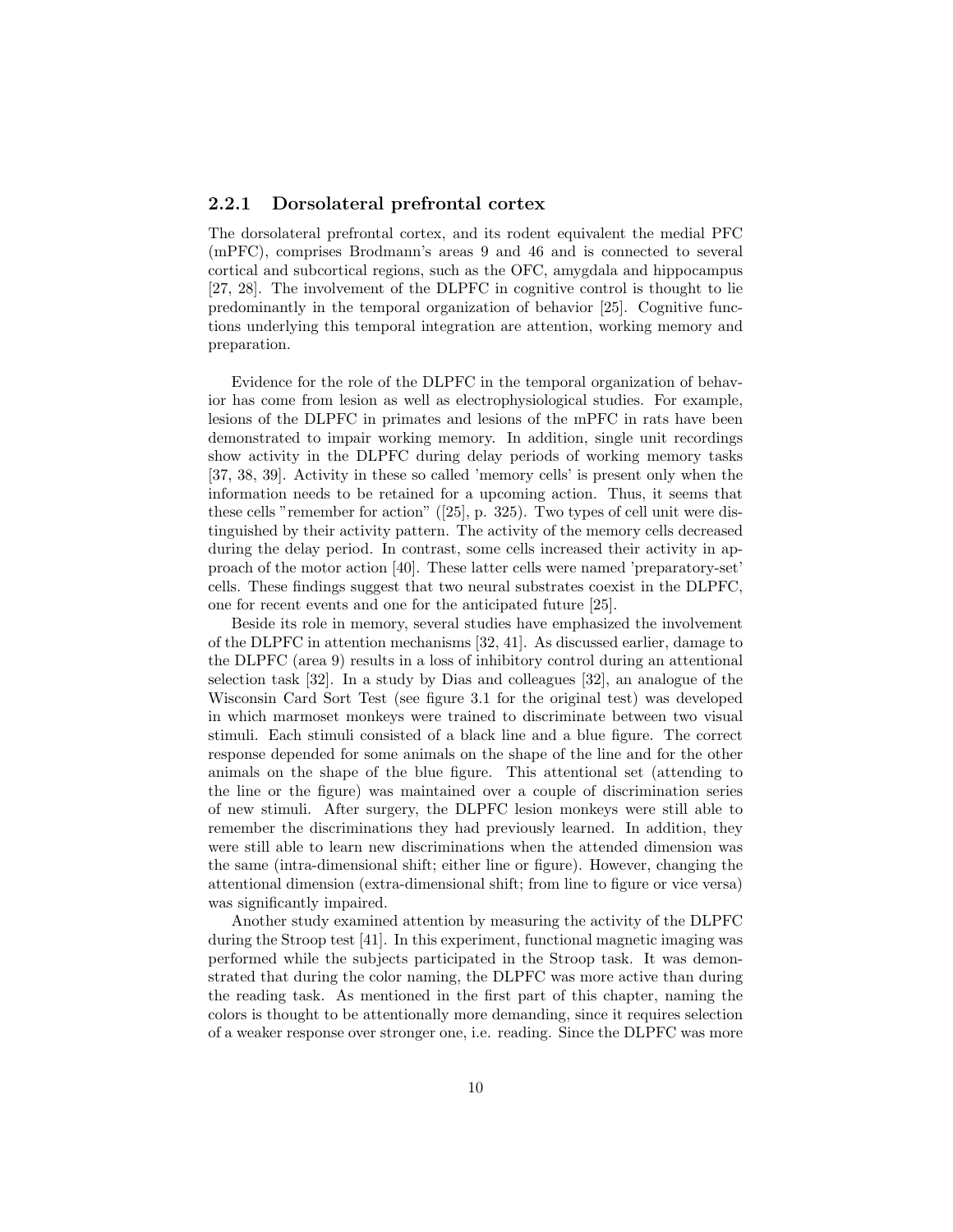active during naming of the colors, it has suggested that this brain area is involved in representing and maintaining the attentional demands of the task [41].

In sum, the dorsolateral prefrontal cortex is a crucial neural substrate for the temporal organization of behavior. Attention, working memory and preparation seem to be necessary cognitive functions underlying this behavioral control. Given that these cognitive functions are sometimes impaired in substance abusers, it is likely that drugs of abuse affect this brain area, or that abnormalities in this area constitute the vulnerability for addiction.

#### 2.2.2 The orbitofrontal cortex

The orbitofrontal cortex is of special interest for exploring the effects of drugs of abuse and addiction because of its connection to the reward system, especially the nucleus accumbens [29]. It receives dopaminergic input from the ventral tegmental area, and it is connected to other regions involved in the reinforcing effects of drugs, e.g. amygdala and hippocampus (for a summary of the OFC connections see [30]). Because of these connection to the reward system and additional connections to cortical regions, the OFC may not only be involved in the direct effects of drugs of abuse, but in addition might integrate information and modulate responses regarding drug administration [16].

An important function of the OFC concerns stimulus-reward associations. The connection between the OFC and the basolateral nucleus of the amygdala is especially important in the early stage of learning stimulus-reinforcement association, as shown by the brain activity patterns during instrumental learning in an olfactory discrimination task in rats [42]. Neurons fired differently depending on the outcome, whether it was positive or negative, suggesting a relation of the neuronal activity and the incentive value of the reward. Furthermore, lesions of the OFC in rats have been shown to affect the pattern of discrimination acquisition in a Go versus No-Go tasks [43]. Lesions did not affect the ability to learn discrimination problems, however they altered the response latencies during learning. The OFC-lesioned rats failed to inhibit responding in negative trials and failed to facilitate responding in positive trials. Since response latencies are thought to be a measure for the incentive value of the expected outcome, these results ascribe an important role for the OFC in the use of the incentive, motivational values in discrimination tasks.

Another experimental paradigm concerning the incentive value in associative learning is that of devaluating rewards. When devaluating the unconditioned stimulus in a stimulus-reward association, respondence to the conditioned stimulus is normally altered. However, in monkeys as well as rats, lesions of the OFC resulted in unchanged responses to the conditioned stimulus after devaluation of the unconditioned stimulus [44, 45]. The animals were impaired in the ability to adjust their behavior in accordance to changes in the predicted outcomes. In humans, a similar behavioral pattern has been observed by Bechara et al. [46]. Damage to the OFC resulted in poor performance in gambling tasks [46].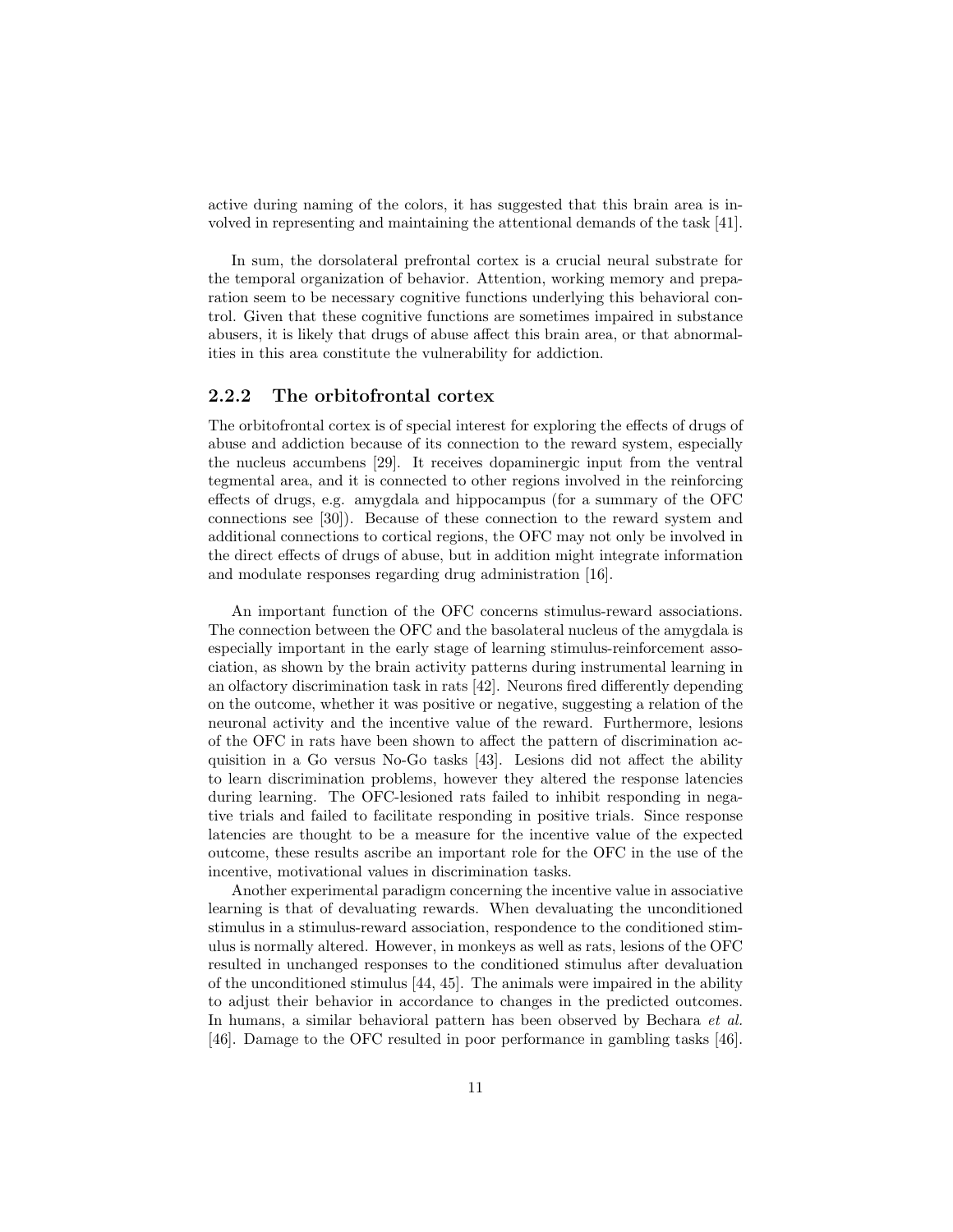Patients were unable to adjust their behavior to the contingencies of rewards and negative consequences, whereas control subjects learned to optimize their choices.

In reversal learning paradigms, the stimulus previously associated with the reward becomes unrewarded, and the former unrewarded stimulus now predicts the reward. Several studies have demonstrated the importance of the OFC in this ability to reverse stimulus-reinforcement associations [32, 43, 45, 47]. Damage to the OFC seems to impair the ability to alter behavior according to the reinforcing properties of the reward. The previously acquired association cannot be suppressed in favor of the new one, suggesting a loss of inhibitory control [32].

In addition to lesion studies, imaging research has provided evidence for the involvement of the OFC in inhibitory control as well. Within a Go/No-Go task, the volume of activation of the orbitofrontal cortex, measured by functional MRI, was demonstrated to be correlated with the amount of false alarms; the more activation, the less false alarms [48]. Given that the amount of false alarms indicate inhibitory control performances, these findings support the idea that the OFC is critical in inhibitory control.

To summarize, several lines of evidence indicated that the OFC is an important prefrontal cortical area for inhibitory control. Stimulus-reward learning, adjusting behavior in correspondence to devaluating rewards, and reversal discrimination are shown to be mediated by the OFC. Addiction is characterized by the lack of inhibitory control and the adaptation of established behavior seems to be impaired. Therefore, it is plausible to assume that the OFC is important in developing the addicted state.

#### 2.2.3 Anterior cingulate cortex

The anterior cingulate cortex has been implicated in drug addiction because of its direct connections to the nucleus accumbens [49], its involvement in stimulusreinforcement learning and its associations in response monitoring and response selection [50, 51]. Error detection, a cognitive ability impaired in drug addiction [4], is associated with ACC activity [26] and in addition, human imaging studies have revealed craving-associated ACC activity [52].

The functions of the ACC are multiple and include e.g. motor response selection, anticipation, working memory, novelty detection, competition monitoring, reward assessment and performance monitoring [53]. In general, the ACC functions all concern the mediation of evaluative processes [41]. The involvement of the ACC in performance monitoring has been demonstrated by an experiment that measured brain activity during the Stroop task. More activity was found in incongruent stimuli compared to congruent ones [41]. In addition, more conflict was associated with more ACC activity, given that the largest ACC activation was observed when the time to react was the longest. Conflict situations need more control, and it is therefore suggested that the control execution mediated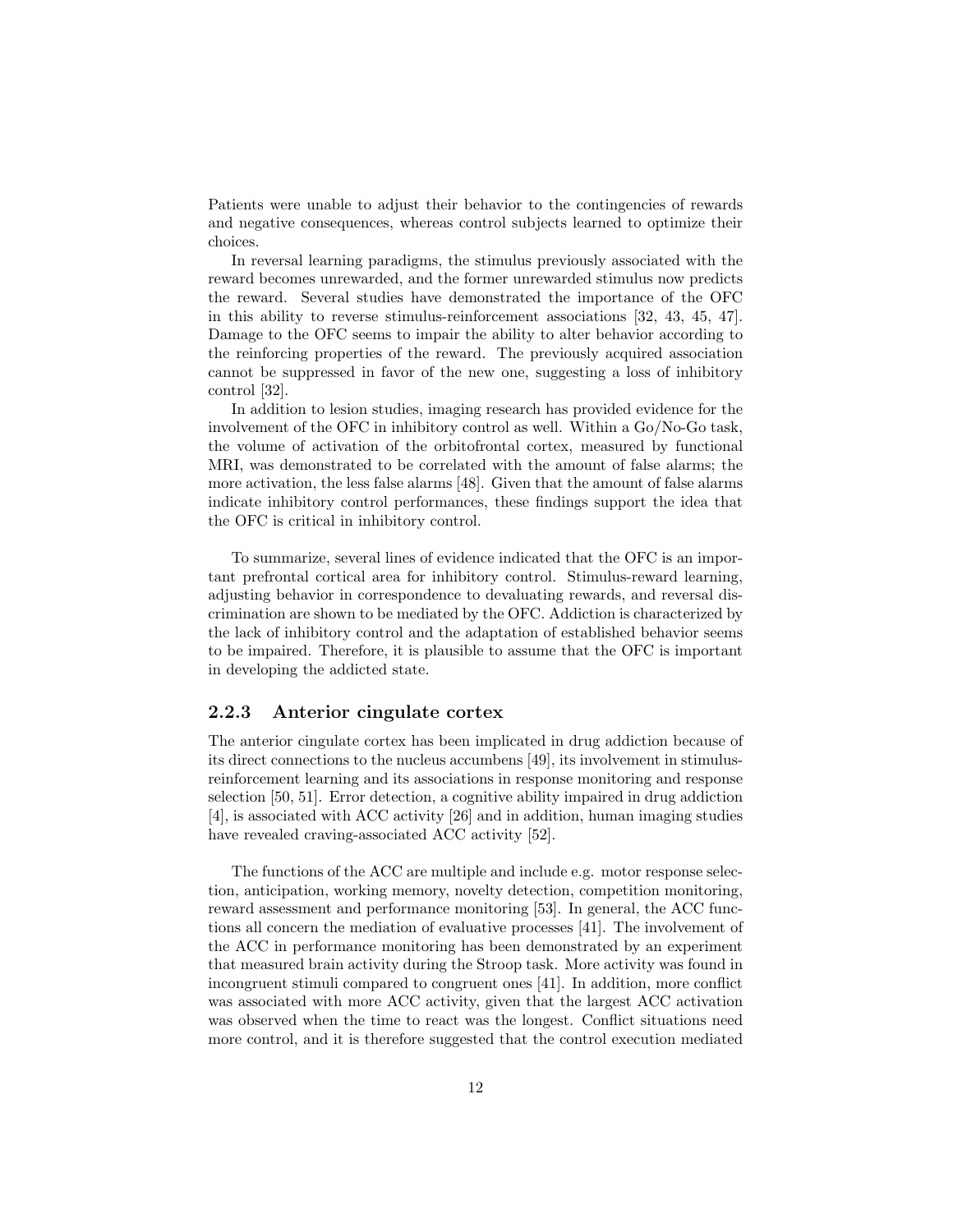by other regions of the prefrontal cortex, e.g the DLPFC, depends on signals from the ACC [26]. Further evidence for the involvement of the ACC in conflict detections has come from a study that explored error detection. Carter et al. [51] demonstrated using fMRI that ACC activity was related to the detection of conditions under which errors are likely to occur, rather than to the detection of the actual errors. The ACC was active both during erroneous responses and correct responses, but only when these correct responses occurred under increased response competition conditions.

Besides its role in conflict detection, the ACC has been implicated in stimulusreinforcement learning [49]. In rats, lesions of the ACC showed that this region is not crucial for the actual stimulus-reinforcement acquisition, however, the ACC is involved in the discrimination of multiple stimuli and their associations with reward [50]. In addition, an event-related functional MRI study showed that the ACC plays a role in reward-based decision-making. In this study, it was demonstrated that during a decision making task a subpopulation of the ACC cells was specifically activated when the rewards were reduced [53], suggesting ACC heterogeneity and involvement in decision making.

Taken together, the ACC has multiple functions which all concern evaluative processes. Lesions of the ACC are demonstrated to impair stimulusreinforcement learning and performance monitoring and imaging studies have implicated the ACC in error detection and decision making. These anterior cingulate cortex functions are of special interest, since they seem to be impaired in addiction.

#### 2.3 Summary

This chapter described the structures and functions of the prefrontal cortex areas implicated in drug addiction. Whereas the DLPFC is thought to be crucial for attention, working memory and preparation, the OFC and ACC are more related to emotional behavior. The OFC is especially important in adjusting behavior in accordance of motivational significance of stimuli, and the ACC is shown to be involved in evaluative processes such as performance monitoring and error detection. In addition, the OFC and ACC are both involved in stimulus-reward learning. Damage to these three regions has in common that the resulting impairments all concern behavioral and cognitive control and especially behavioral and cognitive inhibition. Interestingly, the cognitive deficits seen in addicted subjects involve disinhibition and it is therefore likely that these discussed prefrontal areas play a key role in developing addiction.

The next chapter will provide an overview of the human studies concerning addiction. These studies investigate the behavioral deficits and the structural en metabolic abnormalities associated with substance abuse.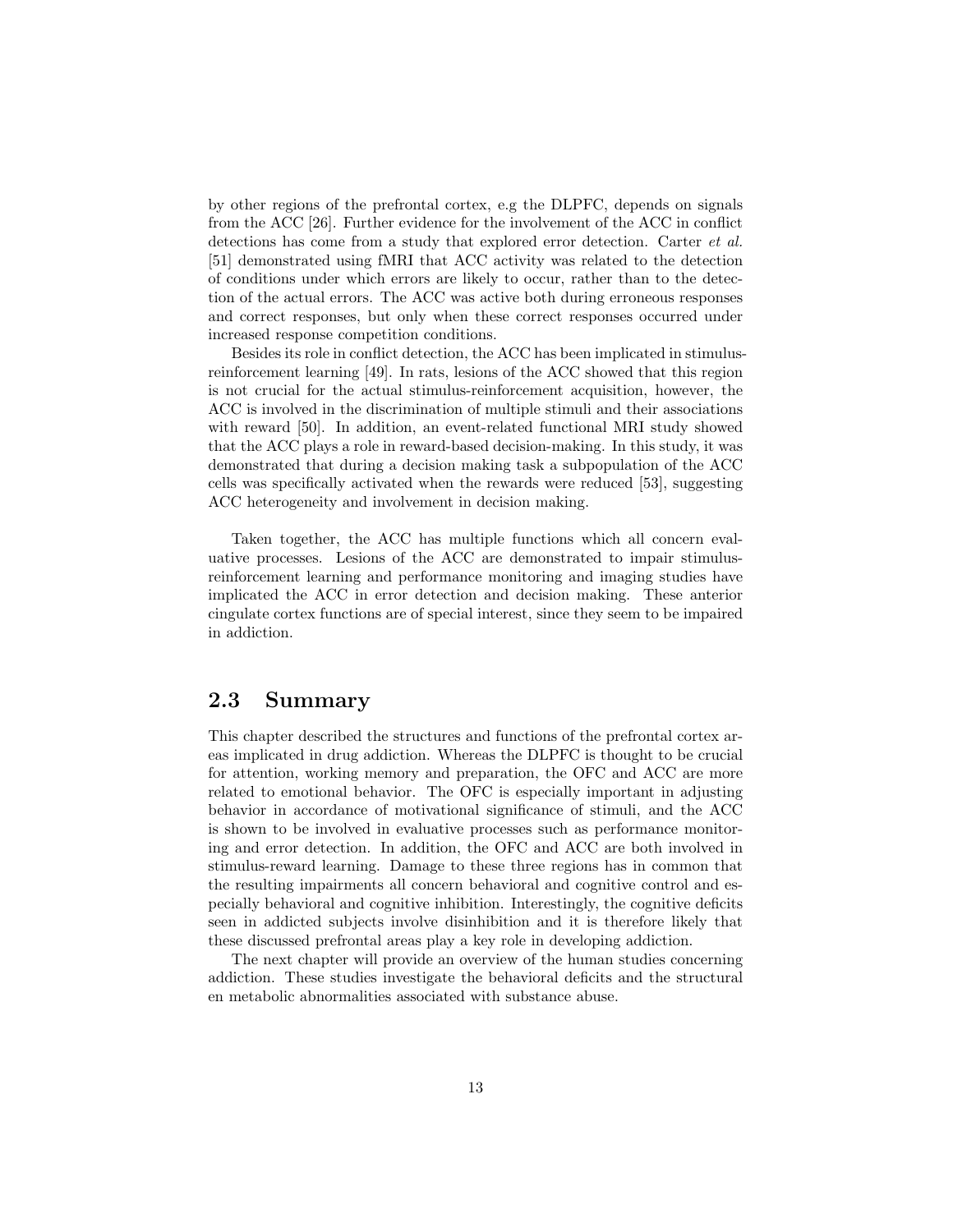### Chapter 3

# PFC and addiction: Human studies

Numerous studies that examined the cognitive abilities of drug abusers, have highlighted the association between chronic drug use and impaired cognitive functioning (reviewed by [2]). Cognitive deficits observed in drug addicts include impaired cognitive flexibility, inhibitory control, attention, planning, decision making and memory [22]. Although most deficits are exhibited by all substance abusers independent of the drug type, some impairments are more pronounced in e.g. psychostimulant addicts compared to opiate addicts [2, 22]. Because of the large amount of research suggesting an association between substance abuse and cognitive functioning, the role of cognition functioning, and thereby the role of the prefrontal cortex, in developing addiction has become more and more prominent. Especially the lack of inhibitory control is believed to be crucial in the process of developing the compulsive character of drug addiction [21].

This chapter will describe some of the behavioral deficits typical for substance abuse and it will discuss the imaging studies that relate these deficits to malfunctioning of specific prefrontal cortical areas. Furthermore, brain areas involved in cue reactivity will be discussed together with the structural and metabolic abnormalities associated with drug addiction.

#### 3.1 Behavioral deficits

#### 3.1.1 Decision-making

Multiple studies have demonstrated impaired decision-making in substance abusers (reviewed in [3, 4]). Decision-making is commonly tested using the Iowa Gambling Tasks. During this task, subjects are asked to select cards from different desks. Some decks have large immediate monetary gains while others have small gains. However, the decks containing the large immediate gains have cards with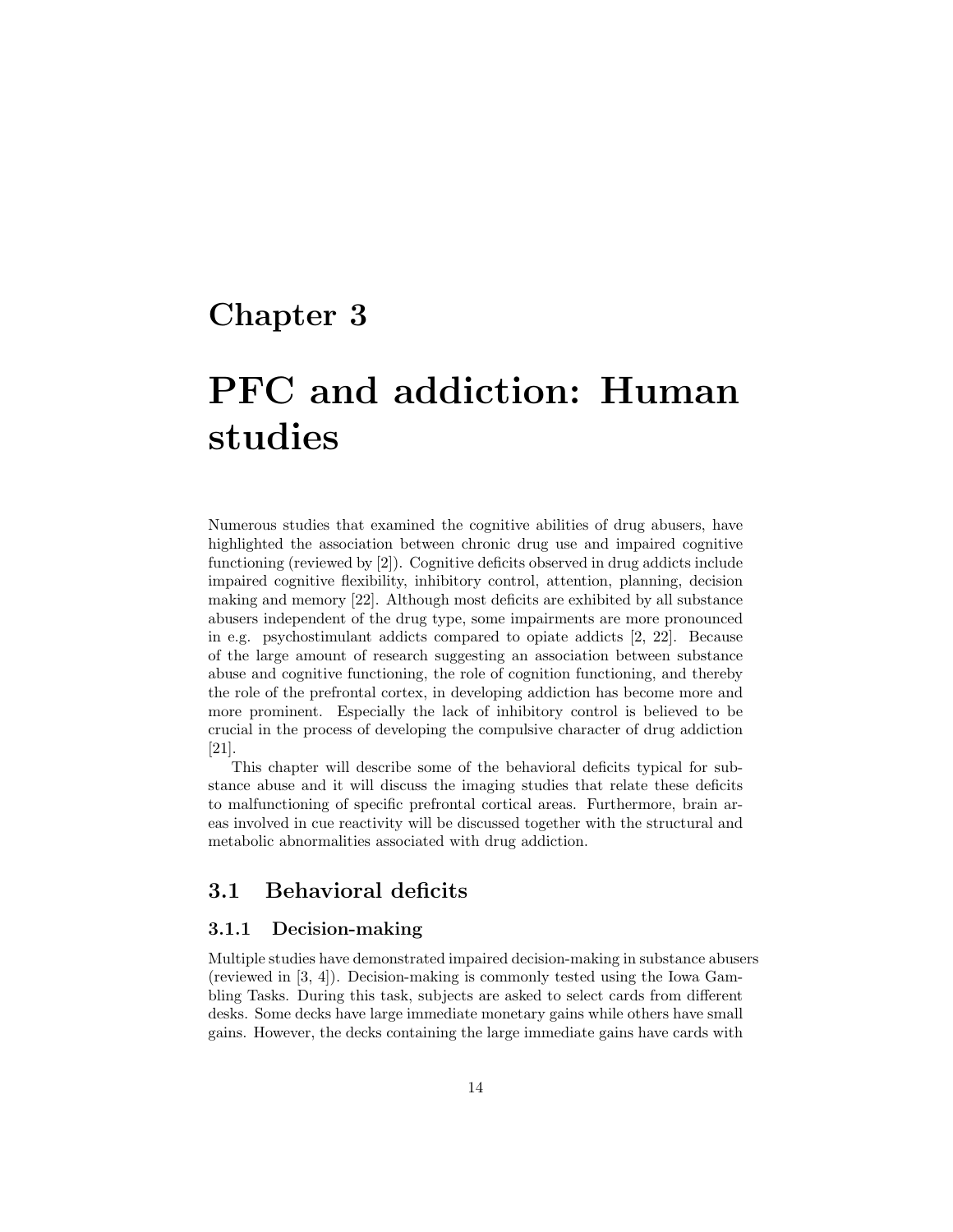higher monetary penalties as well. Selecting cards from the decks with large immediate gains will eventually lead to a net loss. So, with this gambling test, the ability to evaluate immediate gains over long-term losses can be assessed [54]. Despite feedback about winning and losing, drug abusers persist in making disadvantageous choices [55].

Decision-making in these gambling tasks is thought to rely on cognitive and motivational factors, such as learning, memory and attention [4]. Consistent with this assumption, imaging studies have revealed brain regions associated with working memory (DLPFC), performance monitoring (ACC) and motivational significance of stimuli (OFC) to be active during gambling tasks [56]. Hence, impaired decision-making as displayed by addicts, might be elicited by malfunctioning of these prefrontal regions. The involvement of the OFC in decision-making has been emphasized by cognitive modeling studies, which assign impaired decision-making to an extreme focus on wins or hyposensitivity for losses [57]. The hypersensitivity to rewards has been assessed by imaging studies investigating the brain activity during the Iowa Gambling Task [58]. Although no significant difference was found in the performance between abstinent cocaine abusers and controls, brain activity of the abusers was higher in the right OFC and lower in the right DLPFC relative to controls. In controls as well as in cocaine abusers, better performance was associated with greater activation in the right OFC. Thus, substance abusers might be hypersensitive to rewards and more OFC activity may reflect this abnormal intense reward focus. However, the larger OFC activity could also be explained by mechanisms that compensate for a potential low efficiency of the OFC. In other words, the OFC might be more active in substance abusers as a result of a general inefficiency of the OFC or other involved areas. These hypotheses, however, are not mutual exclusive, thereby providing a more elaborated hypothesis about the OFC functioning and decision-making.

Although cognitive models and imaging studies point to the involvement of the OFC and incentive motivational properties of the reward [57, 58], impaired decision-making has also been associated with working memory deficits. Bechara and Martin [35] showed that substance abusers who were nonimpaired in the gambling task, performed significantly worse compared to controls in a delayed nonmatching to sample (DNMS) task. Comparison of the controls and substance abusers who were impaired in the gambling task, revealed that substance abusers again performed significantly worse in the DNMS test. Thus, it seems that poor decision making does not affect working memory, however, malfunctioning of the working memory system can affect decision making [35]. Therefore, working memory and the associated brain areas, e.g. the DLPFC, are suggested to be important for proper decision-making.

Besides the involvement of the orbitofrontal and dorsolateral prefrontal cortices, the anterior cingulate cortex has been associated with decision-making. Poor decision-making in substance abusers is thought to reflect a failure to benefit from feedback [4]. Dysfunction of the OFC and DLPFC could contribute to this failure. However, one particularly important cognitive function that might underlie the deficits seen in the gambling tasks is suggested to be the monitor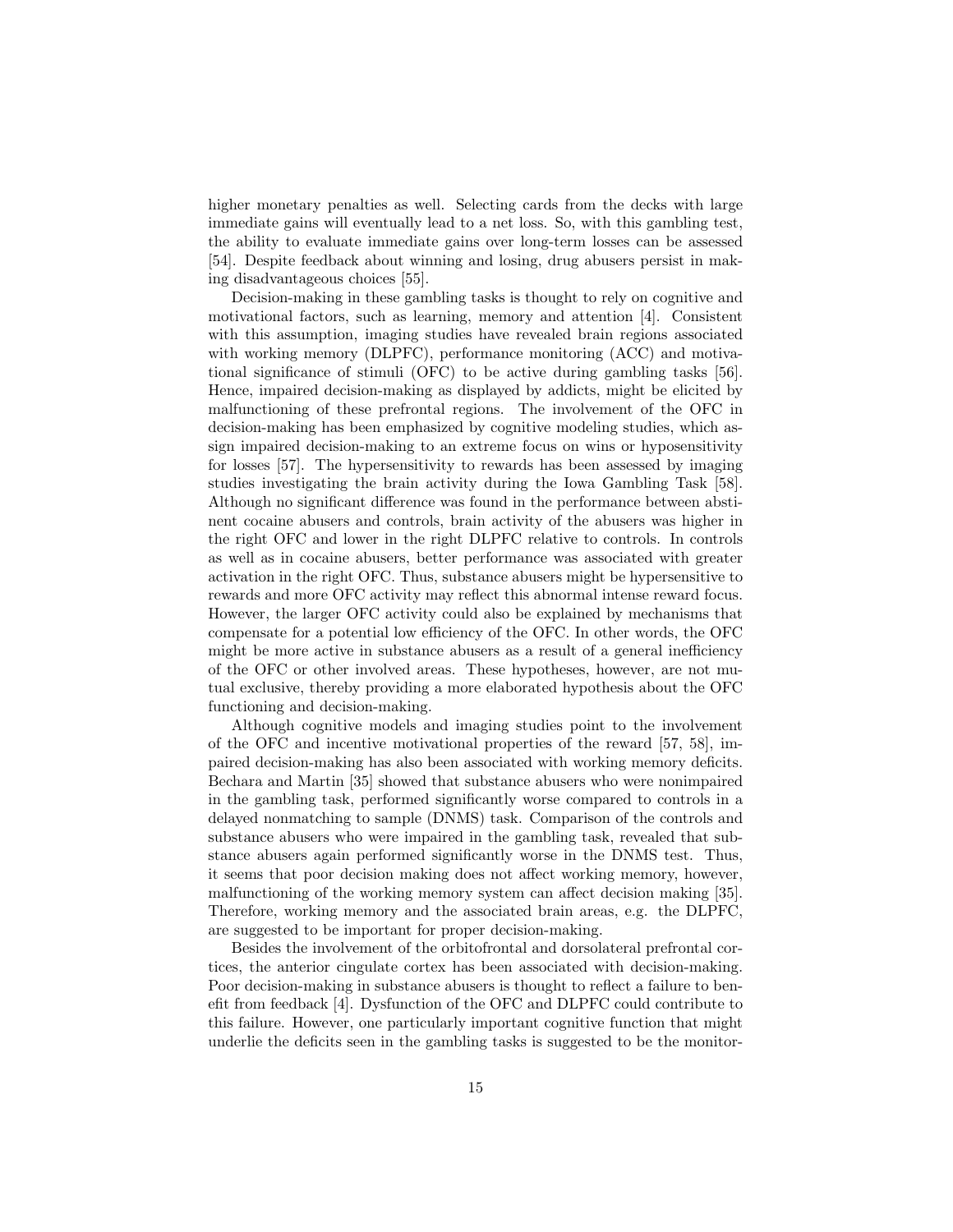ing of performances. Performance monitoring is a cognitive function associated with the ACC (see section 2.2.3). The hyposensitivity to losses in substance abusers is hypothesized to be a reflection of hypoactivity in the ACC [4]. Multiple studies have demonstrated different ACC functioning of substance abusers compared to controls in several inhibitory control paradigms [59, 60, 61] and it has been suggested that this difference reflects poorer awareness of the errors made by the abusers [4].

Besides the abnormalities in decision-making, which is associated with OFC, DLPFC and ACC functioning, substance abusers are impaired in multiple other cognitive tasks. The majority of these tasks involve inhibitory control. The next section will elaborate on deficits in behavioral and cognitive inhibition and its relation to the abuse of drugs.

#### 3.1.2 Inhibitory control

Inhibitory control can be subdivided into behavioral inhibition and cognitive inhibition. Behavioral inhibition is generally described as the ability to stop an already planned movement, whereas cognitive inhibition is explained as the suppression of a salient stimulus property in favor of a less prominent one (e.g. in the Stroop task) [22]. Go/No-Go and Stop-Signal Reaction Time paradigms are often used to assess behavioral inhibition. Kaufman et al. [59] conducted an fMRI study in which brain activity of active cocaine users was assessed during a Go/No-Go task. The subjects were instructed to press a button when a 'Go' stimulus was presented on the screen. A 'No-Go' stimulus required inhibition of the response and consisted of two consecutive presented 'Go' stimuli. Relative to controls, cocaine users showed more false alarms (errors in inhibition) as well as more misses (errors in responding). The activity patterns observed during the Go/No-Go task did not differ between controls and cocaine users, however, some areas were less active in the latter group. During successful inhibitions, the fMRI revealed significantly less activity in the ACC in cocaine users compared to controls. In addition, mean activity levels in the ACC were lower during false alarms as well [59]. Interestingly, no difference in activity was found in areas thought to be important in inhibitory control, such as the OFC [48].

Inhibitory control is often assessed by attentional set shifting paradigms. Attentional set shifting requires cognitive inhibitory control and is suggested to be mediated by the DLPFC (see section 2.2.1). The Wisconsin Card Sort Test evaluates the ability to shift from established attentional response sets to new ones (see figure 3.1). Although the ability to switch between attentional sets is sometimes described as cognitive flexibility [22], it requires inhibitory control because previously attended dimensions need to be ignored in favor of the dimension that is now carrying the necessary information. Chronic amphetamine users exhibit difficulties in extra-dimensional shifts, whereas heroin abusers showed impairments in learning the intra-dimensional shift [62]. Although the involvement of the DLPFC in these attentional set shifts has been demonstrated in monkeys [33], differences in DLPFC activity in cocaine users compared to controls seem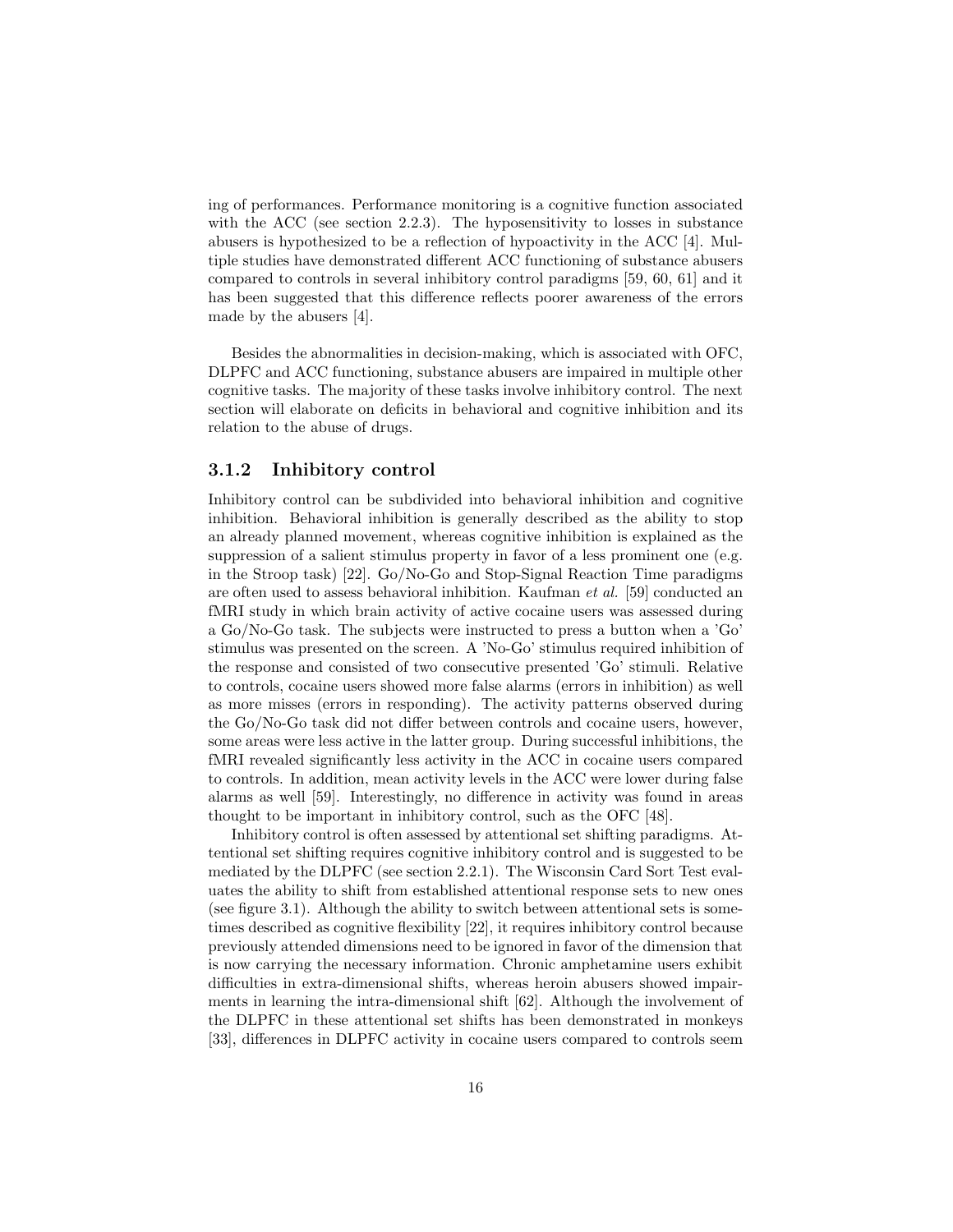**Wisconsin Card SortingTest** 



Figure 3.1: In the Wisconsin Card Sorting Test subjects are asked to sort cards from a deck. The cards show stimuli that differ in the dimensions color, shape and number. All dimensions have four possibilities, so four different shapes, four different colors and four numbers. The subjects need to decide how to sort the cards and receive feedback of the correctness of their choice. This feedback changes during the test and the participants need to adapt their sorting strategy by changing the sorting dimension. Source: Ersche and Sahakian 2007.

to be absent, despite the behavioral dissimilarities [60]. In contrast, hypoactivity of the ACC was observed in cocaine abusers relative to healthy controls. Since the ACC is associated with performance monitoring, it is hypothesized that the observed hypoactivity of the ACC in substance abusers reflects impaired performance monitoring and thereby an inability to signal the necessary amount of inhibitory control to the more executive areas, such as the DLPFC [60].

The same reasoning can be applied to the results obtained in a study comparing brain activity of abstinent substance abusers and controls during a modified version of the Stroop task [61]. In this study, the activity of the ACC in substance abusers was also altered, indicating impaired performance monitoring. However, both groups performed equally well in the Stroop task. Moreover, different parts of the ACC revealed dissimilar activity patterns. Substance users showed hypoactivity of the left ACC during incongruent trials, while the right ACC was hyperactive. Therefore, it has been postulated that a compensatory mechanism might be at work, resulting in unimpaired Stroop performances [61]. The hypoactivity of the left ACC could reflect impaired performance monitoring, however, by the hyperactivity of the right ACC this impairment is compensated. Interestingly, the amount of cocaine used before abstinence was negatively correlated with the activity of the rostral ACC which supports the idea that chronic drug exposure can lead to prefrontal dysfunction.

Behavioral inhibition, cognitive inhibition and decision-making have been demonstrated to be dysfunctional in some, but not all substance abusers. Despite sometimes unimpaired behavior, multiple studies have revealed abnormal brain activity in substance abusers. A possible explanation for this unimpaired behavior could be that substance abusers utilize other neural pathways than controls. As shown by Bolla and colleagues [61], cocaine abusers showed hyperactivity of the right ACC and hypoactivity in the left ACC during the Stroop task, suggesting that the right ACC compensates for the left ACC. Abnormalities in this area are often associated with inhibitory control. This implicates impaired performance monitoring as the key problem underlying multiple inhibitory deficits. Hypoactivity in the ACC has been observed repeatedly in sub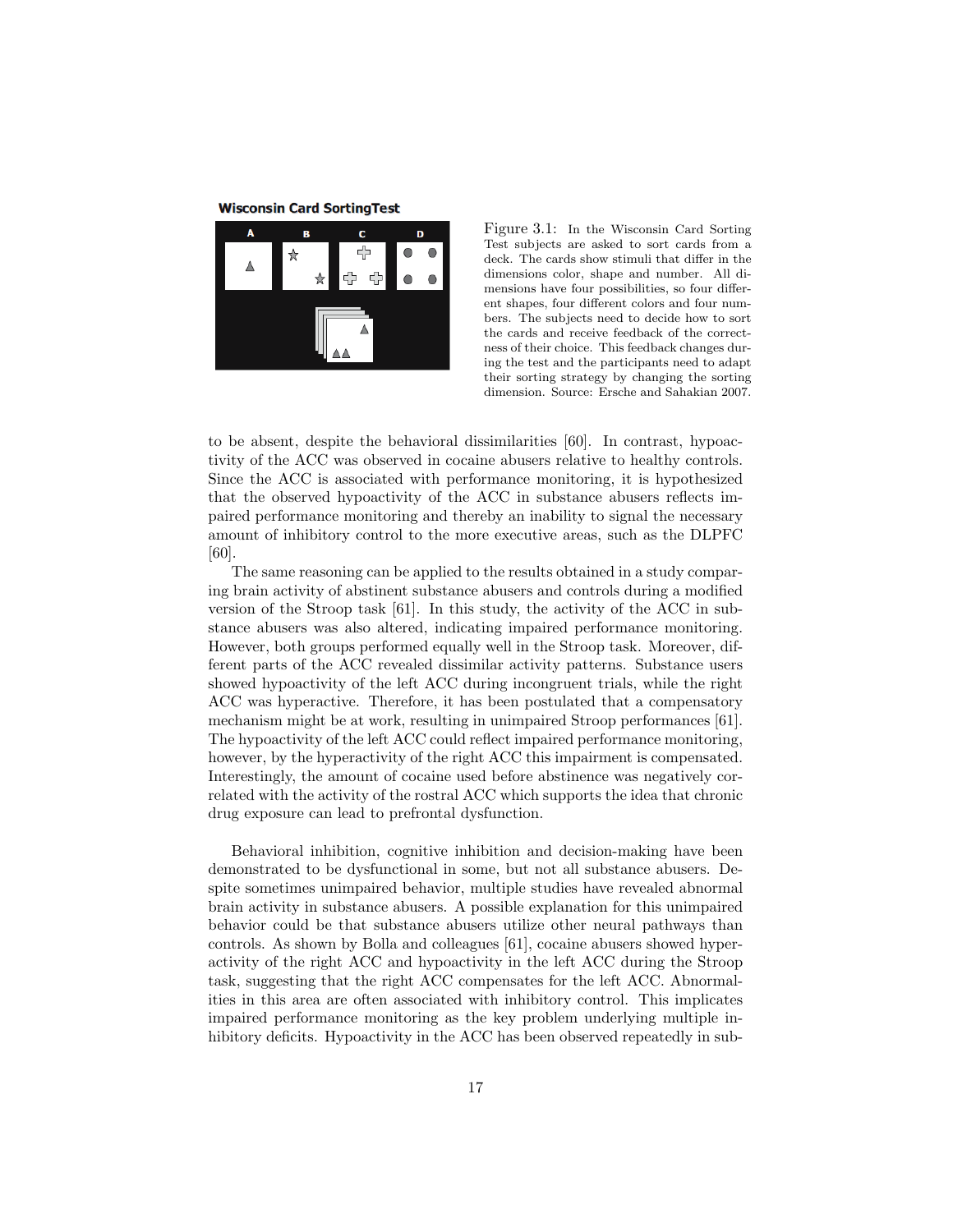stance abusers and it is hypothesized that this hypoactivity reflects the inability to signal the need for cognitive control to other brain regions. In addition to the alterations in ACC activity, abnormalities in the OFC have been observed. Impaired decision-making is often associated with these OFC abnormalities, however, memory related brain areas, such as the dorsolateral prefrontal cortex, are believed be involved as well.

#### 3.2 Cue-reactivity

Besides the wide range of cognitive deficits associated with chronic drug use, other features of human drug addiction are worth considering. For example, drug-associated cues play an essential role in compulsive drug seeking and taking, relapse and craving. As discussed in the introduction, abnormally strong stimulus-drugs associations can be formed and these initially motivationally neutral stimuli can obtain reinforcing effects even when the primary effects of the drugs of abuse are reduced. Understanding the cue processing in drug addiction and is underlying neural substrates is therefore of great importance.

Multiple studies have examined cue-reactivity in drug addiction (reviewed in [3]). Although the results of these studies show some inconsistencies, the OFC, DLPFC as well as the ACC have all been implicated in processing drug cues [3, 63, 64]. Multiple studies have revealed a hyperactivity of the OFC, DLPFC and ACC after cue presentation and a hypoactivity of the OFC after detoxification [3]. For example, watching a video of a men smoking crack resulted in an increase in activity of several brain areas, as shown by an fMRI study by Garavan et al. [63]. The OFC, but also the DLPFC and ACC were associated with cueinduced activity and cue-induced subjective craving. Increased activity was observed in both cocaine users and controls, however, the augmentation was more pronounced in the cocaine group. In addition, in the cocaine group, the same areas were more active watching a drug cue compared to watching a neutral video. These results suggest that the brain areas mentioned above are important in mediating cue reactivity and cue-induced drug craving.

A Positron Emission Tomography (PET) study has revealed metabolic increases in the medial OFC and DLPFC in response to cocaine cues as well [64]. These metabolic increases in the OFC and DLPFC were observed solely in the cocaine abusers, however, only the DLPFC activity was correlated to selfreported drug craving [63]. Craving for cocaine was, besides the DLPFC, also correlated to metabolic increases in subcortical regions associated with memory. Thus, by the involvement of the DLPFC and subcortical areas, these results indicate that cue-elicited craving is likely to entail memory processes as well [64].

In sum, cue-induced craving is likely to involve many prefrontal areas. Cueinduced hyperactivity of the OFC has been observed regularly, however, other areas such as the DLPFC and ACC are often implicated in cue-induced craving. The inconsistencies across the studies can be explained by study design,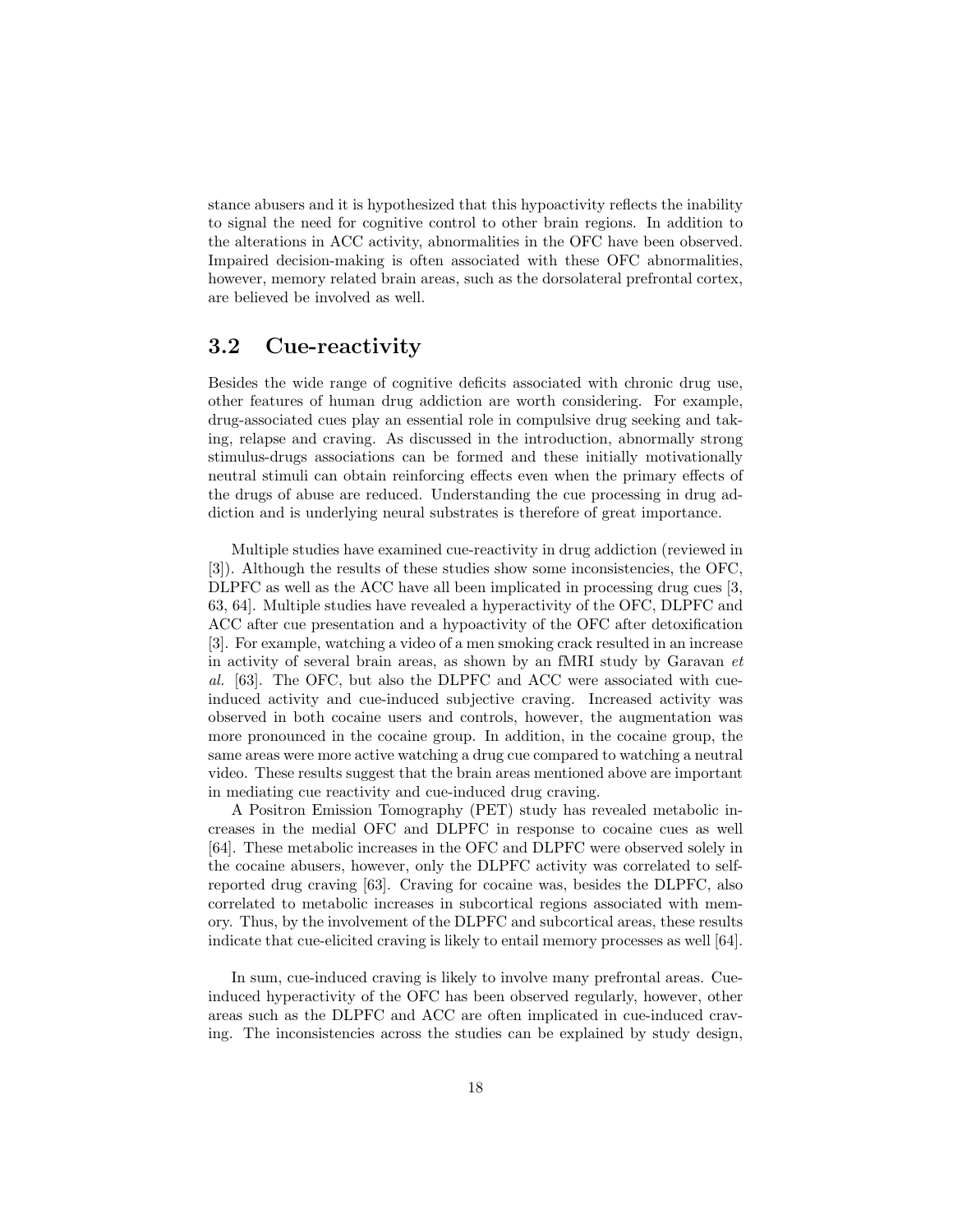treatment status (time of abstinence) and even gender [3]. Craving is a complex process which probably involves several brain areas. Recall of previous experiences and anticipation of future drug rewards may underlie craving, and indeed brain areas involved in memory and anticipation are demonstrated to be active during craving [21]. However, the precise relation between craving and the different brain areas remains unclear.

Less inconsistent are the structural and metabolic neuroimaging studies investigating the brain at rest. These studies will be discussed in the next section.

#### 3.3 Structural and metabolic abnormalities

Several studies have investigated differences in 'brains at rest' between substance abusers and healthy controls (reviewed in [3]). Differences in gray matter concentrations between cocaine patients and controls have been reported in several brain areas e.g. the orbitofrontal and anterior cingulate cortices [65]. The concentrations differed within a range of 5% to 11% between patients and controls, while white matter concentrations were similar.

Moreover, a recent fMRI study found dysfunctional connectivity patterns in heroin users [66]. Brain networks of heroin users were compared with controls and differences in connectivity were found among several brain regions. Interestingly, the dysfunctional connectivity patterns found in heroin users all involved brain areas associated with decision-making, inhibitory control and working memory. Since these cognitive abilities have been demonstrated to be impaired in substance abusers, the observed abnormal connectivity within neural networks in heroin users could well be contributing to these deficits [66].

Furthermore, methamphetamine abusers have significantly lower levels of striatal  $D_2$  receptor levels compared to controls [24]. In abusers as well as controls, the  $D_2$  receptor availability was associated with the metabolic rate in OFC. Thus, abnormal OFC functioning could be mediated by  $D_2$  receptor availability and might underlie several drug associated cognitive impairments. Evidence supporting this hypothesis has come from several other studies which have revealed metabolic abnormalities in substance abusers. These studies are consistent in their finding of OFC hypoactivity after detoxification [3].

Taken together, structural and metabolic abnormalities and dysfunctional connectivity patterns have been demonstrated in addiction. Remarkably, these abnormalities concern brain areas which are all commonly associated with cognitive abilities impaired in drug addiction, such as decision-making, inhibitory control and working memory.

#### 3.4 Summary

In this chapter behavioral deficits, cue-reactivity and structural and metabolic abnormalities have been discussed. Substance abusers show deficits in multiple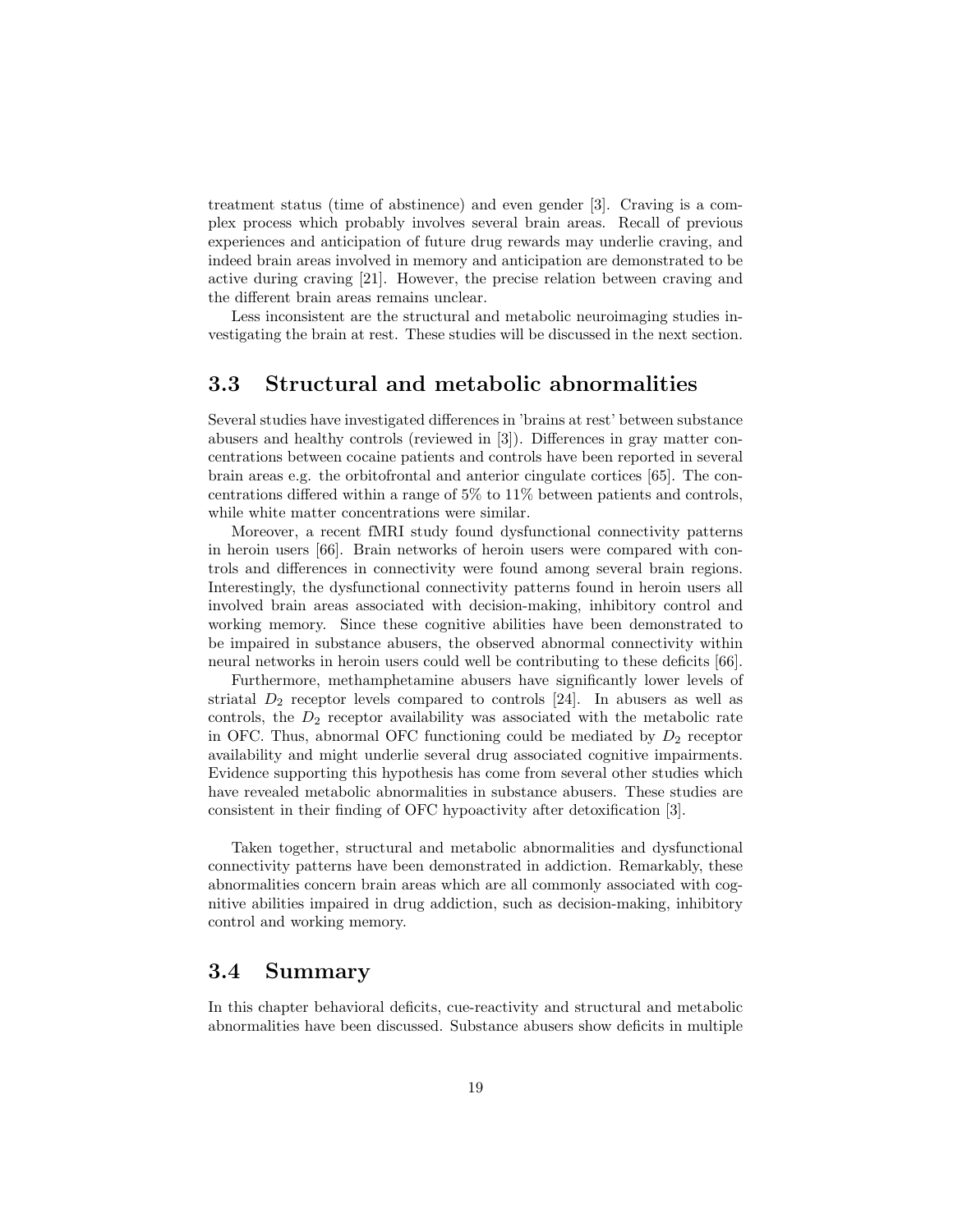cognitive functions, such as decision making and inhibitory control [22]. Addiction is characterized by compulsive drug seeking and relapse, features that are believed to be initiated to a large extent by poor decision-making, lack of inhibitory control and abnormal cue-reactivity. Several brain areas have been associated with the impairments observed in substance abusers, however, the precise role of specific brain regions in these different behavioral deficits remains unclear. Impaired decision-making, for example, is regularly associated with OFC dysfunction, and the deficits seen in amphetamine users resemble deficits seen in OFC damaged patients [36]. Yet other regions, such as the DLPFC, are likely to be involved as well [3]. In addition, the ACC is a key mediator of inhibitory control, and via this function, also affects decision-making [4]. Hypoactivity of the anterior cingulate cortex has been repeatedly observed in substance abusers even without the presence of behavioral inhibitory control impairments. In contrast, drug cues often increase brain activity in the ACC as well as orbitofrontal and dorsolateral cortices. The observation that multiple brain areas underlie cue-induced craving seems reasonable, since craving is a complex process involving recall of experiences as well as anticipation to future drug exposure [21].

In addition to the abnormalities observed in substance misuse during behavioral task paradigms, evidence for the involvement of the OFC, DLPFC and ACC in addiction has come from imaging studies of the brain at rest as well. Structural and metabolic abnormalities together with dysfunctional connectivity patterns has been demonstrated in substance abusers using brain imaging. Abnormalities were found in the OFC, ACC and DLPFC, suggesting the association between these areas and behavioral deficits typical for addition.

Taken together, the behavioral repertoire of substance abusers shows several impairments compared to healthy controls. One important deficit regarding addiction is the lack of inhibitory control, which promotes drug intake and relapse. The PFC plays an essential role in mediating these behaviors and abnormalities are indeed found in the prefrontal areas, particularly the OFC, DLPFC and ACC. From these human studies, however, it can not be concluded whether these abnormalities are drug-induced or preexisting. The next chapter will discuss studies that can explore specifically the drug induced alterations of brain structures and behavior. These studies concern animal models.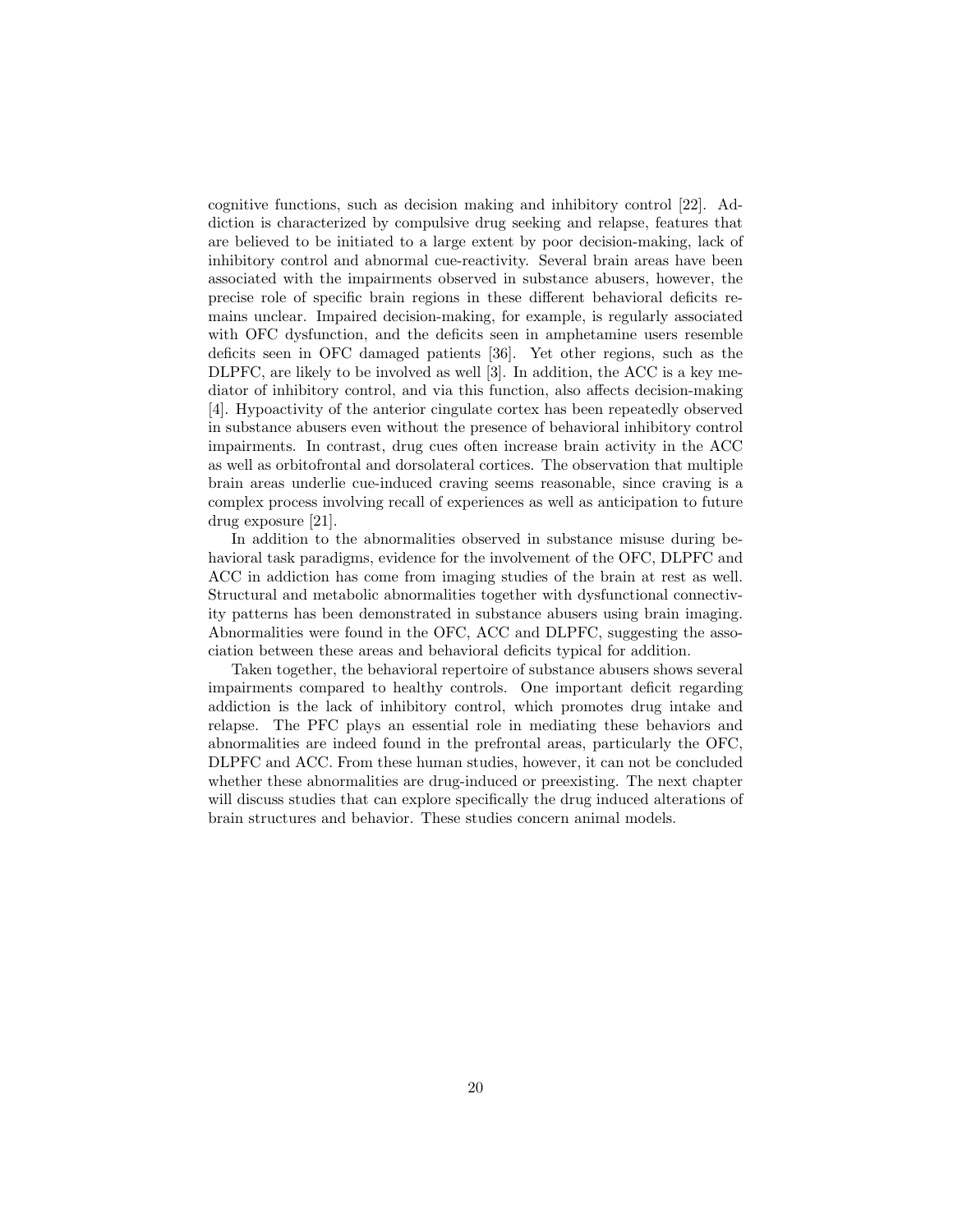## Chapter 4

# PFC and addiction: Animal models

As mentioned previously, addiction has been associated with prefrontal cortex malfunctioning. Cognitive deficits seen in substance abusers however can be preexisting or caused by repeated drug exposure. To dissociate between these two possibilities, animal models are of great significance. These models provide insight in the changes actually induced by drug exposure and may have important implications in human drug addiction development.

Much work has been done concerning drug-induced changes in subcortical areas. Several studies have demonstrated an association of midbrain and striatal plasticity processes (e.g. in the reward system) and sensitization [67, 68]. Sensitization is a phenomenon that is widely used in animal research addressing addiction. It is characterized by the progressive enhancement of the motor effects of the drugs of abuse [67]. So, after repeated drug exposure the locomotor effects of the drug increase. Molecular and cellular changes of subcortical areas elicited by repeated drug exposure and the corresponding sensitization has been proposed to serve as a model for the plasticity associated with addiction [69].

This chapter, however, will focus on the changes in prefrontal cortical regions induced by repeated drug exposure, instead of subcortical alterations. It has been hypothesized that subcortical changes in synaptic connectivity contribute to the motivational effects of the drugs of abuse and that prefrontal alterations in connectivity induce loss of cognitive control [23]. Thus, both the subcortical and PFC drug-induced alterations may play an important part in developing drug addiction. The next sections will discuss several levels of analysis of prefrontal changes, including long-term cellular, structural, and behavioral alterations.

#### 4.1 Structural and cellular changes

Repeated exposure to many drugs of abuse results in a progressive increase of their psychomotor activating and rewarding effects [67]. Besides the asso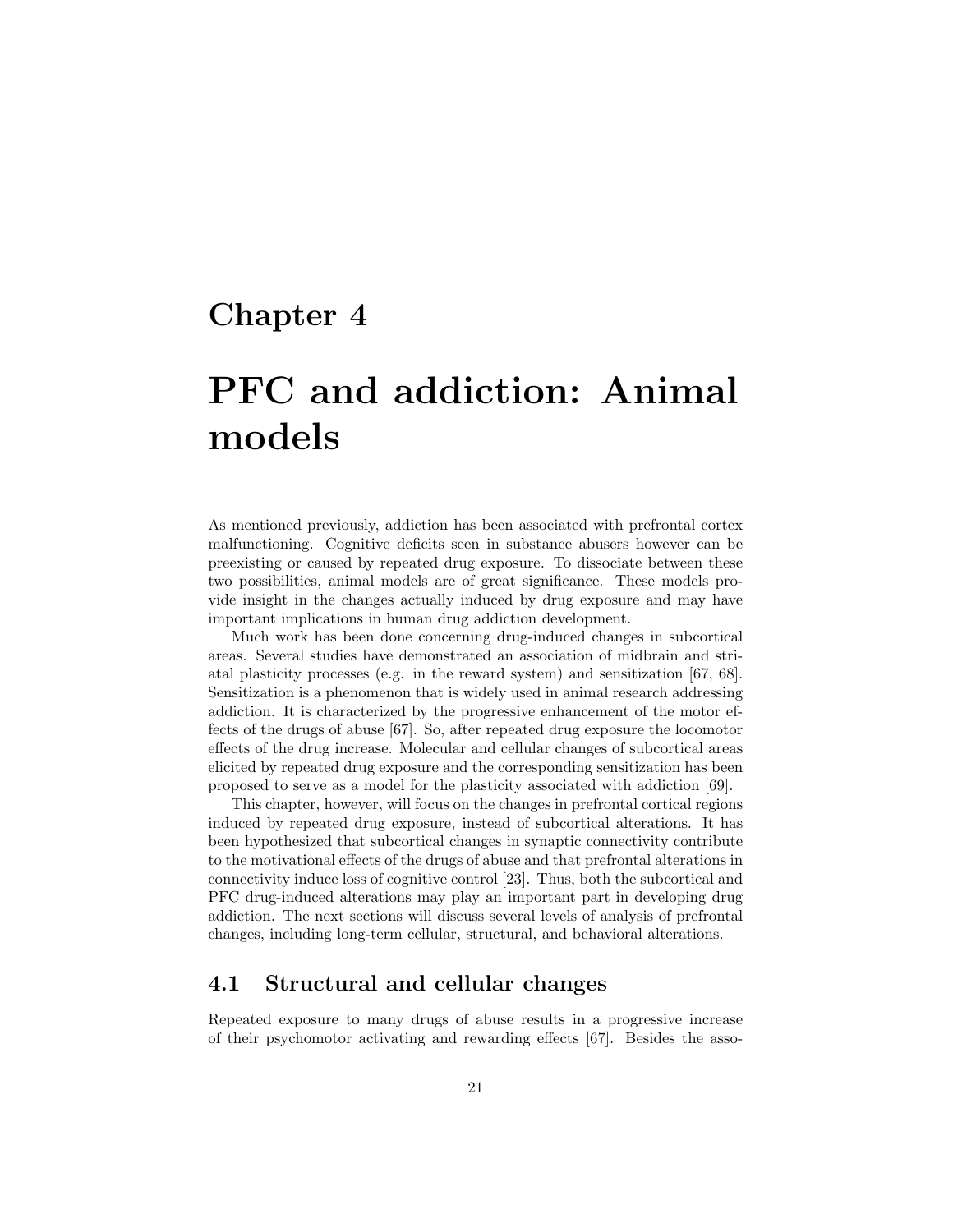ciations of sensitization and subcortical modifications, several animal studies have reported drug-induced alterations in prefrontal cortex regions [23, 70, 71, 72]. These alterations are similar to those seen in other forms of experienceddependent plasticity e.g. learning.

It has been demonstrated that repeated amphetamine treatment, which produces sensitization, induces long-lasting structural changes in the nucleus accumbens and PFC neurons [70]. These changes include increased length of dendrites and increased density of dendritic spines. Similar results have been obtained in an experimental paradigm in which the rats self-administered cocaine [23]. The observed dendritic changes were not due to general learning processes, given that the control rats, who worked for food instead of cocaine, did not show these dendritic modification. In addition to these alterations in dendrites, some prefrontal neurons appeared to be misshaped. These malformed neurons were speculated to represent deficits associated with addiction [23].

Interestingly, drug-induced alterations in dendritic morphology vary between prefrontal cortex regions. Long-term effects of self-administered amphetamine include increased spine density in the nucleus accumbens and medial prefrontal cortex. In contrast, in the OFC amphetamine reduces the spine density [71]. Likewise, different plasticity patterns in the OFC and mPFC have been demonstrated regarding amphetamine-induced neuronal activity. This activity pattern was opposed to the morphological alterations. Amphetamine primarily inhibited mPFC neurons while it excited the OFC neurons [73]. This pattern of inhibition and excitation was amplified over time, indicating neuronal sensitization for amphetamine. It has been suggested that these dendritic changes in the OFC and mPFC are counteracting changes in neuronal activity [73]. In other words, because of the reduced or increased neuronal activity, compensatory mechanisms alter dendritic densities to maintain homeostasis.

The observed morphological alterations in the PFC and subcortical areas induced by repeated drug exposure are suggested to bring about the psychomotor, cognitive and motivational changes seen in addiction [71]. Despite the still hypothetical nature of this idea, these morphological alterations in dendritic spines provide a possible structural mechanism for the observed long lasting changes in neurotransmission after repeated drug use [70]. Dopamine as well as glutamate transmission has been shown to be affected by chronic drug exposure.

As revealed by Sorg and colleagues [72], repeated exposure to cocaine reduces the effect of cocaine on extracellular dopamine levels in the medial PFC in rats. In their experiment, cocaine- and saline- pretreated rats were challenged with cocaine. In both groups, this challenge induced an increase in dopamine levels, however, in the cocaine pretreated group, this augmentation was significantly reduced relative to the controls. This decline in effect of cocaine has been postulated as mechanism underlying tolerance. Interestingly, this apparent tolerance effect was absent when cocaine was replaced by amphetamine [72].

Furthermore, repeated cocaine exposure induces alterations in PFC activity patterns [74]. Chronic cocaine self-administration in rats decreases basal pre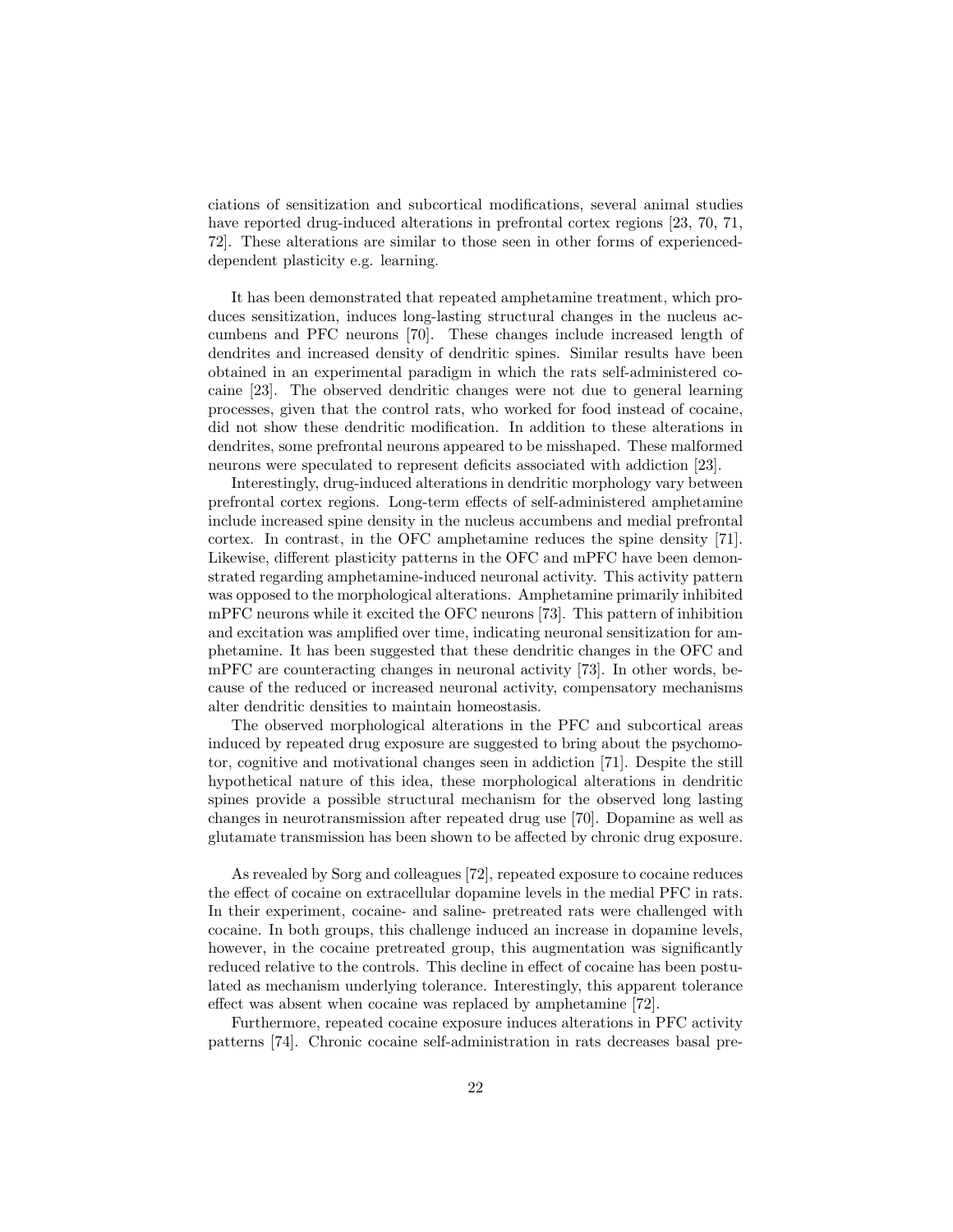frontal cortex neuronal activity, whereas it increases the firing rate in response to cocaine. In contrast to rats with cocaine experiences, cocaine exposure in control rats resulted in a decreased firing rate of the PFC. The increased firing rate in cocaine rats supports the idea that drug-related information processing is enhanced and that this enhancement might contribute to the compulsive drug-seeking behavior in addiction [74].

In addition to changes in PFC dopamine levels and firing rates, glutamatergic transmission is affected by chronic drug exposure as well. Medial prefrontal cortex neurons in rats show an increase in responsiveness to glutamate after withdrawal from amphetamine [75]. This increase could promote glutamatergic projections to e.g. the ventral tegmental area [75]. Indeed, amplified glutamatergic signalling from the PFC to the nucleus accumbens has been demonstrated [76]. The cellular mechanism underlying this increased glutamatergic projection is thought to involve the G-protein binding protein AGS3. After withdrawal from repeated cocaine exposure, the levels of AGS3 increases, enhancing the glutamatergic signaling to the nucleus accumbens [76]. This enhanced signalling has been suggested to be a possible mechanism subserving the compulsive drug seeking in addicts [17]. Besides that the increase of AGS3 promotes the glutamatergic projection from the prefrontal cortex to the nucleus accumbens, augmented AGS3 levels are also associated with dopamine signalling. Due to the AGS3 increase,  $D_2$  receptor signalling is reduced, resulting in a relatively enlarged  $D_1$  receptor signalling [76]. It has been proposed that augmented  $D_1$  receptor signalling induces a prefrontal output that is focused on drug-related stimuli, while non-drug-related stimuli are relatively inhibited [77]. Thus, alteration of G-protein signalling in dopamine neurotransmission is believed to promote behavior that is focused on drug associated stimuli, whereas adaptations in glutamatergic projections to the nucleus accumbens is thought to underlie the urge to seek drugs [77].

Although the majority of research has focused on subcortical regions, several studies have explored cellular and molecular mechanisms underlying the long-lasting changes in the prefrontal cortex concerning addiction. One important mechanism implicated in long-term plasticity is that of gene expression regulation. Transcription factors, especially CREB and  $\Delta$  FosB, have been put forward as candidates responsible for lasting drug-induced changes (reviewed by [14]). In a cocaine self-administration paradigm, increased expression of  $\Delta$  FosB was observed in the rat OFC [78]. This drug-induced elevation of  $\Delta$ FosB levels could be mimicked via viral-mediated gene transfer. This transfer induced similar behavioral changes as observed in cocaine self-administration, i.e. tolerance to acute cocaine effects and sensitization to effects of withdrawal. It is suggested that through adaptation, repeated cocaine exposure may result in proper OFC functioning during drug intoxication, however, may also lead to OFC dysfunction after withdrawal. This might contribute to the observed cognitive impairments. Levels of  $\Delta$  FosB have been hypothesized to mediate these effects of cocaine [78], by the involvement in regulating cAMP pathways. Chronic drug exposure can up-regulate this pathway, which might underlie some effects of drugs of abuse, such as tolerance [79].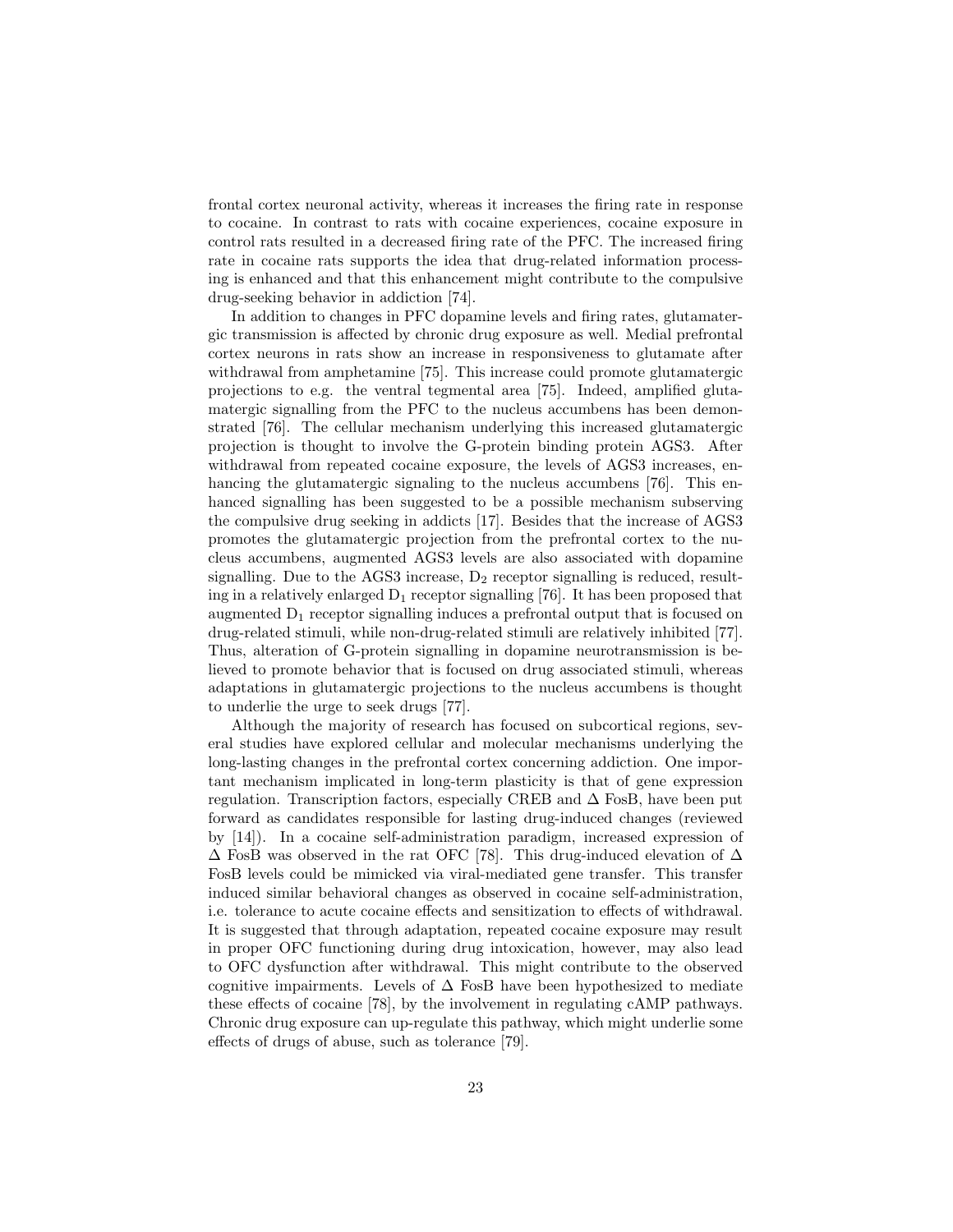Taken together, chronic drug exposure induces modifications in both cortical and subcortical regions. These adaptations include morphological alterations of the dendrites and changes in neurotransmission. The molecular mechanisms underlying these alterations involve modification in G-protein signalling pathways. The observed prefrontal alteration might subserve the behavioral changes, such as locomotor sensitization and cognitive deficits, associated with addiction.

#### 4.2 Behavioral changes

In animals, several behavioral changes have been described regarding chronic exposure to drugs of abuse. These impairments are mostly associated with orbitofrontal malfunctioning and alterations within OFC and basolateral amygdala (ABL) connections [80]. Difficulties in reversal learning and outcomeguided behavior as well as drug-induced deficits in attention and cue-reactivity have been observed. Abnormalities in cue-reactivity and the loss of the ability to guide behavior according to expected outcomes are of special interest, since these deficits might in humans result in relapse and compulsive drug-seeking.

Relative to control rats, cocaine treated rats have been shown to be less able to adjust their behavior to a conditioned stimulus after the reward has been devaluated. In a study by Schoenbaum and Setlow [81], rats were trained to associate a light cue with a food reward. After successful acquisition of the association, the food was devaluated by pairing it with illness. Then the rat's response to the light cue was observed during several sessions. Cocaine-treated rats were unable to modify their behavior according to the devaluation of the reward and did not decrease their conditioned response (the effect was evident a month after the cocaine treatment). This deficit represented the inability to use outcome values rather than the inability to learn stimulus-responses or the changes in general behavioral inhibition. These observed deficits have been demonstrated to reflect altered OFC functioning [82]. OFC neurons in rats previously exposed to cocaine were recorded during a go/no-go discrimination task. Rats had to respond to odor cues to obtain a reward (sucrose) or to avoid an aversive outcome (quinine). Neurons of cocaine-treated rats fired normally to the positive or negative outcome, however, the rats failed to develop cueselective firing especially when the outcome was aversive. In other words, these OFC neurons became active during cue presentation, but they were equally likely to fire for either odor cue. This resulted in abnormal changes in response latencies during trials with quinine. So the cocaine treated animals could not adapt their response latencies according to the predicted outcome. Similar to the rats in the food devaluation task [81], these rats failed to utilize predicted outcomes for adjusting their behavior.

As a consequence of the inability to modify behavior in accordance with expected outcomes, reversal learning is affected by chronic exposure to drugs of abuse as well. Impaired reversal learning has been demonstrated in non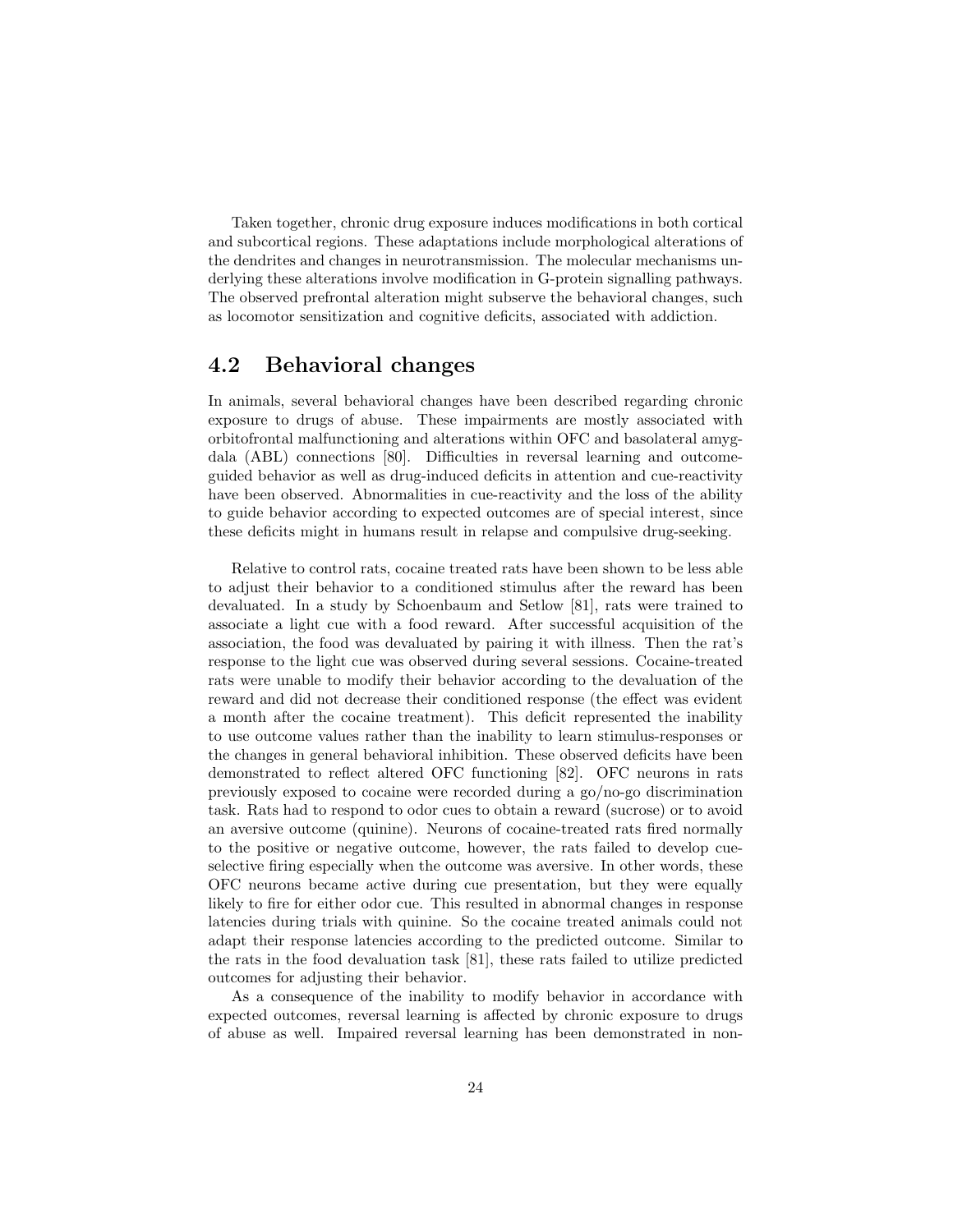contingent cocaine treatments in both rats [82] and monkeys [83], as well as in self-administration paradigms [84]. Again, these effects have been demonstrated to be, at least in rats, associated with OFC functioning. Stalnaker et al. [82] showed that, compared to controls, cocaine treated rats display less flexible neuronal activity in the OFC. This inflexibility was reflected by the lower amounts of neurons reversing their cue-selectivity during reversal learning. Interestingly, some cocaine treated rats showed normal reversal performance and these rats exhibited, similar to controls, increased plasticity of cue-selective activity after reversal [82]. In other words, when a cocaine rat displayed normal reversal performance, this was accompanied by normal amounts of neurons reversing their cue-selectivity. So, these results suggest that cocaine can cause behavioral changes and that these changes are associated with OFC functioning.

Besides the difficulties in adjusting behavior in accordance wit expected outcomes, several studies have shown impaired attentional abilities in drug treated animals. Visual attention is demonstrated to be significantly impaired after both cocaine and heroin self-administration in rats. Rats with amphetamine or heroin experience showed a reduced accuracy during a 5-choice serial reaction time test and in addition, failed to respond frequently [85]. These drug-induced behavioral deficits could be reversed by the injection of  $D_1$  receptor agonists in the medial PFC, suggesting the involvement of this dopamine receptor in attentional abilities [86].

Furthermore, rats pre-treated with amphetamine have been demonstrated to be impaired in attentional set shifting, similar to the monkeys with DLPFC lesions (see section 2.2.1). In an experiment by Fletcher and colleagues [87], rats were trained to search for food by choosing between two bowls. Each bowl had two dimensions (texture and odor), but only one dimension predicted the baited bowl. Rats were then tested in several discrimination tasks requiring intra and extra-dimensional shifts, and reversal learning. Amphetamine treatment resulted in impaired reversal learning and extra-dimensional shifts, while the intra-dimensional shift abilities remained unaltered [87]. Again, the behavioral deficits could be reversed by injections of a  $D_1$  agonist in the mPFC, implicating a role for dopamine signalling and the medial PFC in cognitive functioning [87].

The mPFC, the ACC and the OFC have all been implicated in self- administration of drugs of abuse [88]. It has been shown that lesions of the mPFC in rats result in enhanced acquisition of cocaine self-administration [88]. This facilitation was not observed with sucrose as reinforcer, indicating a specific effect of cocaine. Lesions of the mPFC after self-administration establishment did not have an effect on responding. Since the rats with lesions tended to be more active than controls, it has been hypothesized that the enhanced facilitation of cocaine self-administration is related to behavioral disinhibition rather than to an increase in the reinforcing effects of cocaine due to the lesion. However, since lesions of the mPFC did not alter self-administration of sucrose, general behavioral disinhibition cannot be the only explanation. Rats with lesions in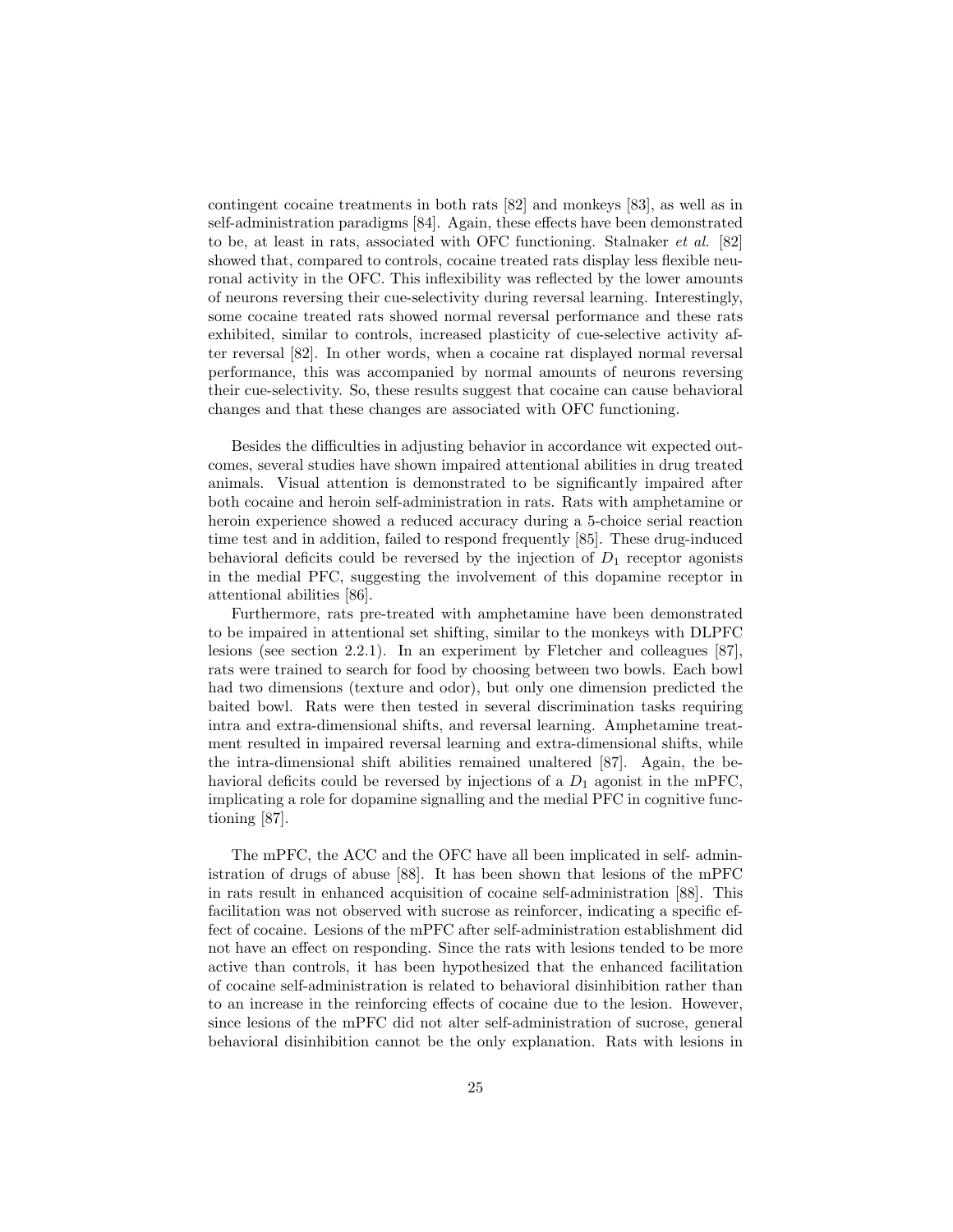the ACC did not show enhanced acquisition of self-administration of cocaine. Instead, these rats were more likely to self-administer extreme amounts of cocaine. In addition, these rats showed an overall increased spontaneous and cocaine-induced locomotor activity under second-order schedules and they displayed increased anticipatory responding. Because of the associations of the ACC with stimulus-reinforcement learning, it has been hypothesized that the observed increased anticipatory responses and impaired extinction are a result of alterations in cue-cocaine associative learning abilities [88].

It has been suggested that the OFC promotes drug seeking by its involvement in drug cue processing [89]. A study by Fuchs and colleagues [90] examined the effect of the OFC on reinstatement of cocaine self-administration in rats. In this experiment, rats were trained to self-administer cocaine while the injections were paired with a light-tone stimulus. After cocaine self-administration was extinguished, the reinstatement of this behavior was assessed by triggering the rats with the light-tone stimulus or with cocaine injections. Post-training inactivation of the lateral OFC inhibited reinstatement of cocaine seeking induced by the light-tone cue. In contrast, pre-training inactivation failed to affect the reinstatement. When reinstatement was triggered by cocaine priming injections, the pre-, or post-training OFC inactivation had no effect. These data suggest that the OFC is relevant for the assessment of the motivational value of conditioned stimuli and possibly mediates cocaine seeking behavior [90].

In a similar reinstatement paradigm, the involvement of prefrontal cortex  $D_1$  and  $D_2$  dopamine receptors in cocaine primed reinstatement has been determined [91]. Before the reinstatement phase, the rats received infusions of  $D_1$  and  $D_2$  receptor antagonists. Blockade of both receptors decreased cocaineinduced reinstatement of drug-seeking behavior. In addition, the  $D_2$  receptor antagonist increased the self-administration of cocaine whereas the  $D_1$  receptor antagonist did not. These results assign an essential role for dopamine receptors in drug-seeking behavior, however, because of the differential effects, it is likely that both receptor mediate different aspects of this behavior [91]

In sum, many drug-induced behavioral changes seem to involve impaired behavioral inhibition. These observed deficits are associated with prefrontal cortex malfunctioning. Interestingly, drug-induced behavioral adaptations sometimes resemble lesion-induced behavioral alterations as discussed in the previous chapter. Abnormalities in OFC activity reflect difficulties in adjusting behavioral output in accordance with expected outcomes and reversed discrimination stimuli. Additionally, OFC damage alters cue-induced reinstatement of drug-taking. Lesions of the mPFC and the ACC alter attentional functioning, acquisition of cocaine self-administration and overall behavioral inhibition. These changes in behavior observed in animal models are of special interest because of the resemblance with the behavioral deficits present in humans suffering from addiction.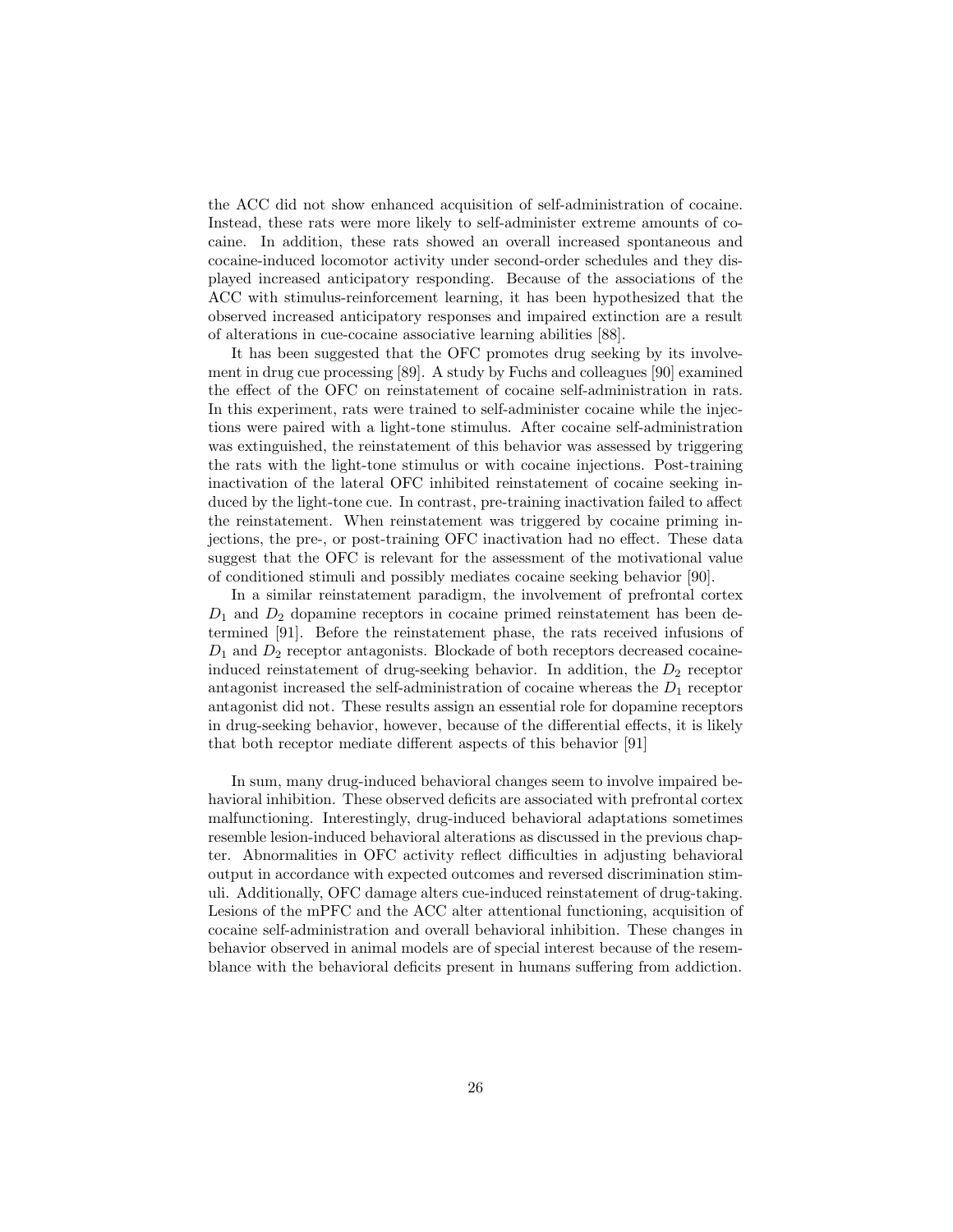#### 4.3 Summary

In this chapter, drug-induced changes in the prefrontal cortex have been discussed. Chronic drug exposure has been demonstrated to modify both cortical and subcortical regions. These modifications include morphological changes in dendritic spine densities, changes in neurotransmission and behavioral deficits. Molecular mechanisms underlying these drug-induced alterations are likely to involve changes in G-protein signalling pathways, however, these mechanisms within the prefrontal cortex are not yet well understood. Drug-induced changes in neuronal activity have been observed and could account for the long-lasting morphological adaptations. These adaptations may provide a structural mechanism for the changes in neurotransmission and eventually the deficits in the behavioral repertoire. For example, amphetamine exposure has been shown to increase activity in the OFC [73]. Dendritic spine density is however reduced after long-term amphetamine self-administration [71]. Thus, the increased OFC activity, could be compensated by the reduction of spine density. As a consequence of this decline, the OFC functioning is possibly changed which could lead to the behavioral deficits seen in addiction.

The behavioral deficits in these animal models all concern behavioral control. One great advantage of animal models is that all these observed modifications are drug-induced and not preexisting. Whereas in humans this dissociation cannot be made, the animal models suggest that the behavioral deficits in human addiction can be at least in part caused by chronic exposure of the drug of abuse.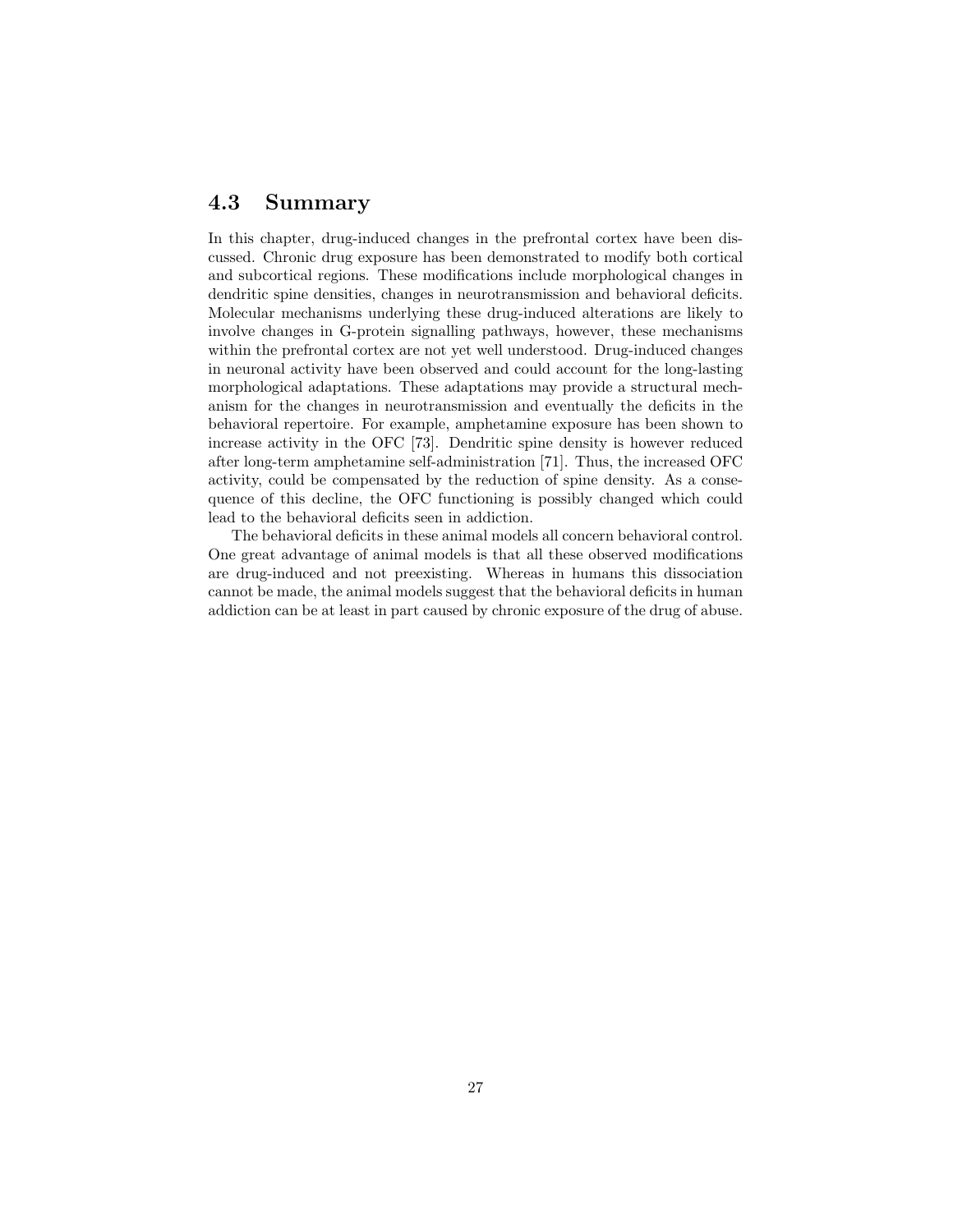## Chapter 5

## Discussion

With at least  $15,3$  million people suffering from illicit drug use disorders and many more alcohol and tobacco abusers, addiction is a worldwide problem that puts a great burden on society. Traditionally, research has focused on the reinforcing effects of drugs of abuse and the underlying neuronal mechanisms. The mesolimbic dopaminergic pathway, especially the nucleus accumbens, is considered to be a particularly important target for drugs and their motivational value [12]. Most drugs of abuse act directly or indirectly on this mesolimbic system by increasing the extracellular dopamine concentrations [11].

Recently, however, the involvement of other brain areas in developing addiction has gained interests, especially the prefrontal cortex. This region is crucial in inhibitory control processes [26], which has been demonstrated to be dysfunctional in people suffering from addiction [3, 22]. Addicts display deficits in decision-making, cognitive and behavioral control and abnormalities in cuereactivity (see section 3.1). These impairments have all been implicated in compulsive drug seeking and relapse. Moreover, addicts assign high motivational values to drugs, however, they seem to be less sensitive to natural rewards, e.g food. While the abnormalities in motivational values of the drugs of abuse are suggested to be mediated by the mesolimbic system, the prefrontal cortex is now believed to be essential in the compulsive character of addiction. Hence, addiction comprises several aspects mediated by different systems [10].

The present report has focused on the involvement of the prefrontal cortex in addiction. Numerous studies have emphasized that prefrontal cortex function and structure differs between addicted people and healthy controls. However, whether these differences are a consequence of drug use or preexisting vulnerability traits is still subject to debate. Therefore, the aim of this report was to provide an overview of the abnormalities seen in the prefrontal areas of the addicted brain and the related behavioral deficits, and in addition to review the actual drug-induced deviations examined by animal models. The animal studies can differentiate between cause and consequence and are therefore essential in understanding the process of addiction and the underlying mechanisms.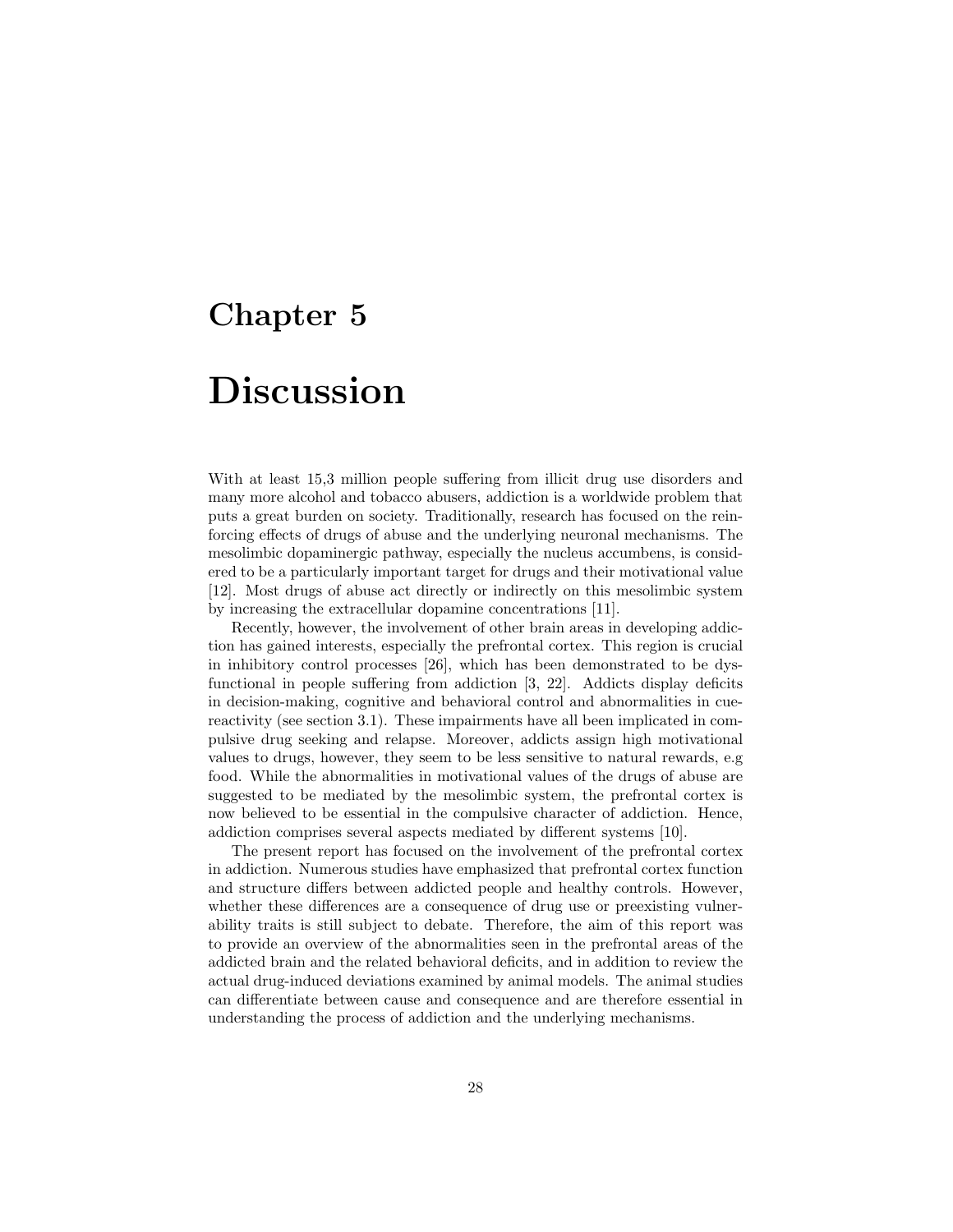As described in the second chapter, several regions of the PFC have been implicated in addiction. The DLPFC is thought to be crucial for attention, working memory and preparation of actions. The OFC is especially important in adjusting behavior in accordance of motivational significance of stimuli, and the ACC is involved in evaluating processes such as performance monitoring and conflict detection. In addition, the OFC and ACC are both involved in stimulus-reward learning. Damage to these areas result in cognitive and behavioral impairments that resemble the deficits seen in addiction. Furthermore, cognitive and behavioral deficits displayed by substance abusers are often associated with abnormalities in these prefrontal cortex areas (see chapter 3). For example, impaired decision making is regularly associated with orbitofrontal dysfunction, and the deficits seen in amphetamine users resemble decision making after orbitofrontal lesions [36]. Imaging studies have revealed structural and metabolic abnormalities in the prefrontal cortex of substance abusers. In animal models it has been demonstrated that chronic drug exposure can lead to structural and metabolic abnormalities in the same areas (see chapter 4). Chronic drug exposure in these animals did not only result in these structural changes, behavioral deficits similar to those observed in addicts were demonstrated in the drug exposed animals as well. The behavioral deficits have in common that they all concern impaired inhibitory control. In both humans and animals, this lack or loss of inhibitory control is associated with prefrontal cortex malfunctioning.

#### 5.1 Role of the DLPFC, OFC and ACC in addiction

When elaborating in more detail on the specific role of the different prefrontal regions in addiction, not all studies are consistent in their results. For example, although damage to the DLPFC is associated with impaired attentional shifting processes in animals [32], substance abusers do not show abnormal DLPFC functioning despite similar attentional deficits [60]. In contrast, differences in performance between substance abusers and controls were related to ACC functioning. The ACC is associated with performance monitoring and it is postulated that the observed hypoactivity of the ACC reflects an inability to signal the necessary amount of cognitive control to the more executive DLPFC. Furthermore, not all substance abusers with abnormal neuronal functioning, exhibit attentional deficits [61]. It is therefore suggested that more neural pathways can be utilized to solve attentional problems and that compensatory mechanisms might be at work. Regardless of the inconsistencies, chronic drug exposure has been demonstrated to alter the DLPFC structure and function in animals. In drug pre-treated rats, the increase in the mPFC dopamine levels after drug exposure has been observed to be attenuated compared to controls [72, 75], and morphological changes in dendritic spines have been described as well [71]. Attentional deficits seen in drug exposed animals are often similar to those seen in lesion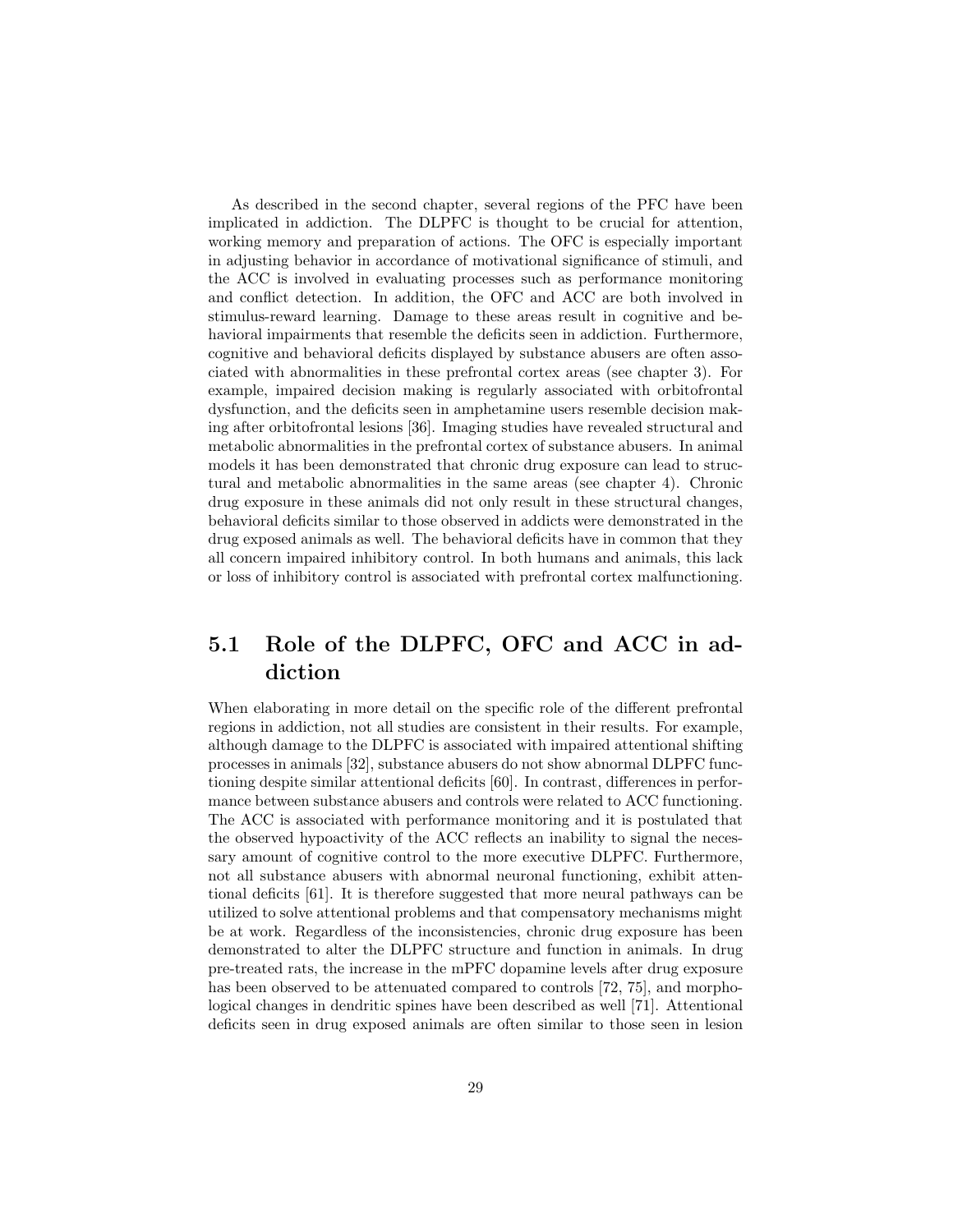studies and involve, as expected, the DLPFC. Moreover, in humans, working memory related decision making deficits in substance abusers [35] and memory related cue-reactivity [64] are associated with the DLPFC.

Similar to the DLPFC, studies assessing the role of the OFC in addiction show inconsistencies in their findings. Although the OFC is generally implicated in inhibitory control in animal models (see section 2.2.2), several human studies have highlighted the importance of the other areas in inhibition. In animals, the commonly used paradigms for inhibitory control are reversal learning and reward devaluation tasks. In these tasks, behavior must be adjusted to new expected outcomes. In other words, previously acquired associations must be suppressed in favor of new ones. Damage to the OFC results in impaired performance in these tasks, suggesting a role for the OFC in inhibitory control. However, the used inhibitory control paradigms in human research, such as the Go/No-Go and Stroop tasks, sometimes ascribe an essential role to the OFC in inhibitory control while sometimes the involvement of the ACC is emphasized (see section 3.1.2). For example, OFC activity in a Go/No-Go task has been found to be correlated with the amount of false alarms; the more activation, the less false alarms [48]. This result suggests that more inhibitory control is accompanied by more OFC activity. Since substance abusers make significantly more false alarms [59], it can be expected that this impairment is reflected in decreased OFC functioning. Yet, when comparing substance abusers with healthy controls in the same paradigm, instead of changes in the OFC, decreased activity in the ACC was found [59]. This seems especially surprising since an overall hypoactivity of the OFC after detoxification has been observed repeatedly [3] and altered metabolic functioning [16] as well as decreased grey matter in the OFC in humans [65] is associated with drug exposure. In addition to behavioral inhibition, several cognitive inhibitory control studies in substance abusers, e.g. the Stroop task, have been ascribing an essential role to the ACC as well [60, 58]. Thus, whereas animal models predominantly relate inhibitory control to OFC functioning, the ACC is often associated with impaired inhibition in substance abuser.

In a Go/No-Go test in rats, for example, it has been demonstrated that cocaine treatment affects the functioning of the OFC neurons and that this alteration results in abnormal behavioral outcomes [82]. In this study, Stalnaker and colleagues [82] showed that OFC neurons of cocaine pre-treated rats fail to develop cue-prediction specific firing, which resulted in abnormal changes in response latencies in aversive trials. These results are in line with lesion studies [43], in which the rats with OFC lesions failed to inhibit responding in negative trials. In addition, relative to controls, cocaine-treated rats had less neurons that reversed their cue-selectivity after reversal of the outcomes [82]. Thus, the previously acquired associations could not be inhibited in favor of new ones, and this was reflected in the inability of the OFC neurons to signal the expected outcome.

The inability to signal expected outcomes is also thought to underlie deficits in decision making seen in substance abusers [3, 4] and patients with OFC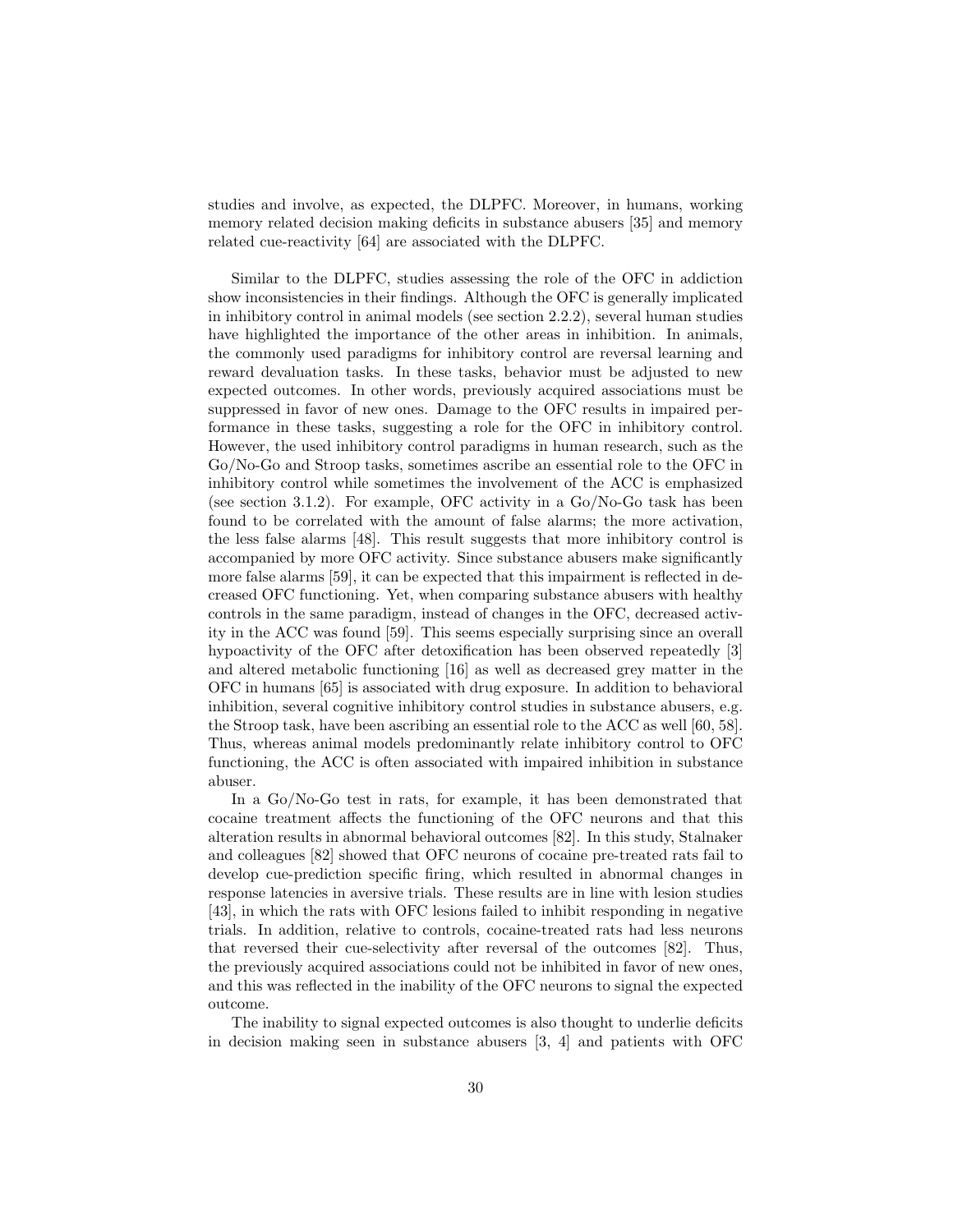damage [92]. Both addicts and OFC patients fail to choose advantageously by persisting in choosing immediate gains over long-term losses [3, 4]. In substance abusers, the OFC is shown to be over-active during gambling tasks [58], suggesting a role in decision making. In healthy subjects however, several other prefrontal areas, such as the DLPFC and the ACC, are implicated in decision making as well [56]. Higher OFC activity was correlated with better performance in both abusers and controls. These findings suggest that the overactivity may reflect an attempt to meet the demands of the task due to OFC inefficiency. Alternatively, this over-activation is suggested to reflect enhanced anticipation for the reward [58].

In addition to its role in inhibitory control and decision making, the OFC has a well-described function in processing drug-associated stimuli (reviewed by [93]). In humans [63] as well as in animals, drug-related stimuli trigger OFC activity. Although this OFC activity is often related to subjective feelings of craving in humans, data are not completely consistent and other prefrontal areas are believed to be involved as well [3]. Nevertheless, as shown by multiple animal models, the OFC is crucial in processing drug-cues and the reinstatement of drug-seeking behavior [90]. In a study by Fuchs et al. [90], reinstatement of drug seeking behavior in rats was examined. Inactivation of the OFC after training resulted in an inhibition of cocaine seeking induced by the conditioned stimulus. These findings provide evidence for the involvement of the OFC in e.g. relapse. Since the OFC in substance abusers is believed to be dysfunctional, as shown by metabolic and structural alterations, it might be expected that similar to these rats, the reinstatement of drug seeking behavior by drug-cues is inhibited. The opposite pattern however is present, as drug-cues are known to initiate relapse. In addition, cue presentation is, as mentioned before, associated with increased OFC activity. Therefore, it has been hypothesized that the OFC may compensate for its malfunctioning which results in an abnormally strong cue-reactivity [90].

Especially in humans, the anterior cingulate cortex has been regularly implicated in addiction. The functions of the ACC are multiple, including performance monitoring, conflict and error detection [26, 41] and stimulus-reinforcement learning [53]. In addition, the ACC has also been associated with decision making [56] via the ability to monitor the performance and benefit from feedback [4]. In substance abusers, multiple behavioral impairments have been associated with ACC functioning [59, 60, 61]. For example, the ACC is demonstrated to be hypoactive in substance abusers relative to controls during attentional set shifting [60] and hyperactive during incongruent trials of the Stroop test [61]. Differences in grey matter concentration are reported between cocaine users and controls [65] and the addicted brain exhibits dysfunctional connectivity patterns involving the ACC [66]. In animals, however, the majority of studies have implicated other areas, e.g. the orbitofrontal cortex, as responsible for these observed behavioral impairments (see section 4.2). Cue-induced activity is observed in the anterior cingulate cortex and regularly associated with subjective feelings of craving [52, 63]. These findings are in line with the role of the ACC in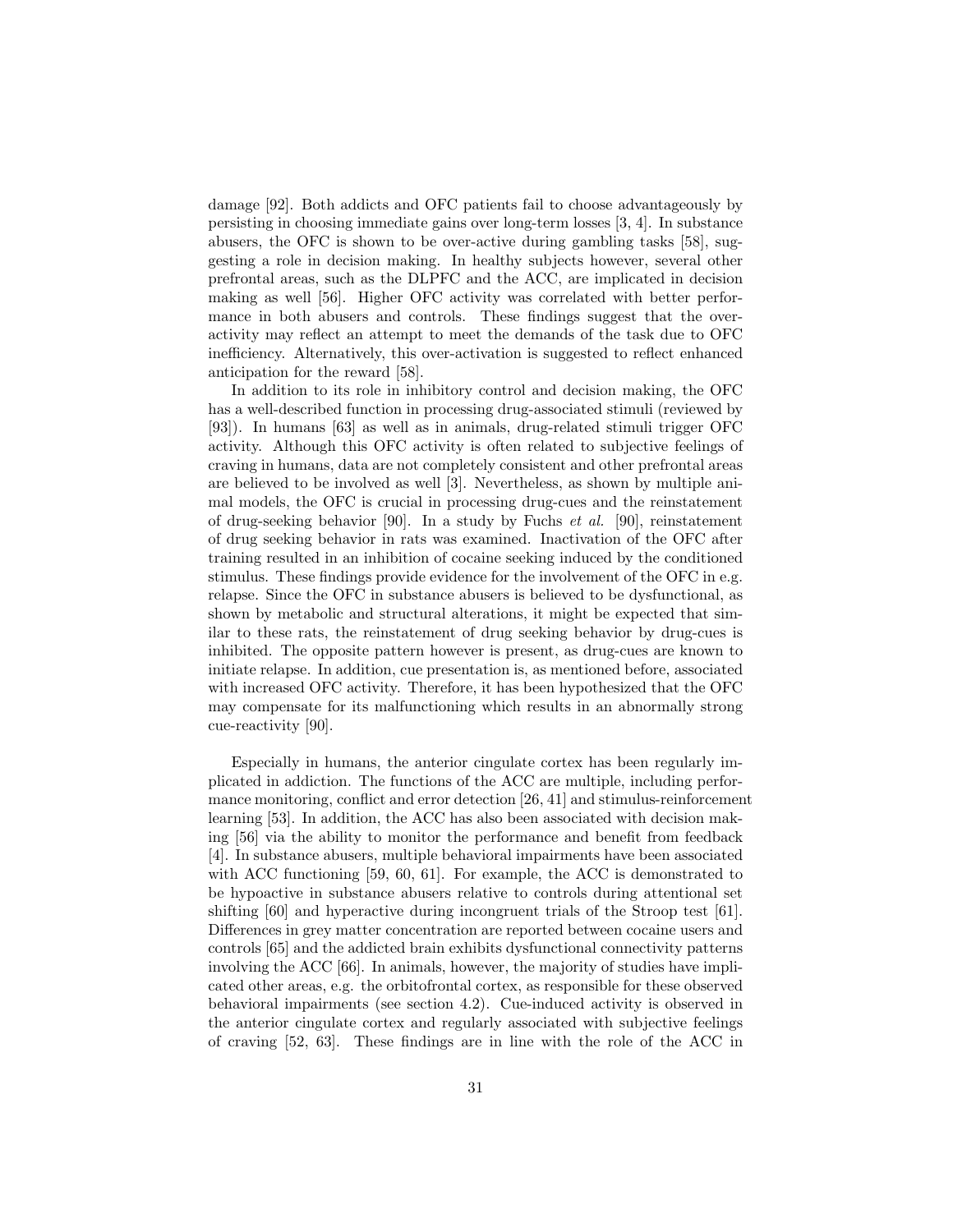stimulus-reinforcement learning in rats [49, 50] and the involvement of the ACC in self-administration of drugs of abuse [88].

The findings that the anterior cingulate cortex is associated with numerous behavioral impairments in substance abusers, suggest a crucial role for this area in behavior, especially inhibitory control. Since the ACC in believed to monitor performance, it has been hypothesized that this function is necessary for normal inhibitory control functioning [26]. During inhibitory control tasks, such as the Stroop task, detection of the conflict situation is crucial and precedes control mediation. It has been suggested that this mediation, executed by other prefrontal regions, depends on signals from the ACC [26]. It is therefore plausible that the altered ACC functioning in substance abusers is a reflection of the inability to signal the necessary amount of cognitive control to prefrontal areas such as the DLPFC and the OFC [60]. A proposed mechanism through which the ACC functioning is affected in drug abuse concerns dopamine transmission [4]. Because of the ACC's connections to the nucleus accumbens and the high levels of dopamine receptors in the ACC, repeated exposure to drugs of abuse can result in a homeostatic down-regulation of dopamine receptors. Thereby the ACC might become hypoactive [4] resulting in multiple behavioral deficits.

#### 5.2 Human studies versus animal models

As discussed, the specific mechanisms underlying the behavioral deficits in substance abusers are still not precisely understood and different areas are implicated in human research compared to animal models. Animal models have provided evidence for the idea that at least some behavioral deficits can be drug-induced, however these models do not explain why some individuals become addicted and others do not. Experimental groups of animals receive a relative modest amount of drugs and do not comply with the excessive and often poly-drug abuse seen in addiction. Furthermore, the compulsive character of drug seeking despite aversive outcomes in humans has not been included in each animal model. These differences between human and animal research could bring about the dissimilarities observed in the involvement of specific prefrontal areas. For example, in rats, post-training OFC damage inhibited cue-induced cocaine seeking [90]. Since it has been demonstrated that the OFC of substance abusers is malfunctioning, it might be expected that cue-induced drug seeking is inhibited as well. However, the opposite pattern has been observed, as substance abusers often display cue-induced relapse. It has been proposed that increased OFC activity after cue presentation in humans is due to compensation for the inefficiency of the damaged OFC. However, the rats might not have developed such a mechanism since they were drug-exposed during a relatively short period. In addition, the rats were trained to self-administer cocaine, however, it was not demonstrated that these rats would continue to do so when the outcome would become aversive as in human addiction. The importance of an extended history of drug-exposure in compulsive drug-seeking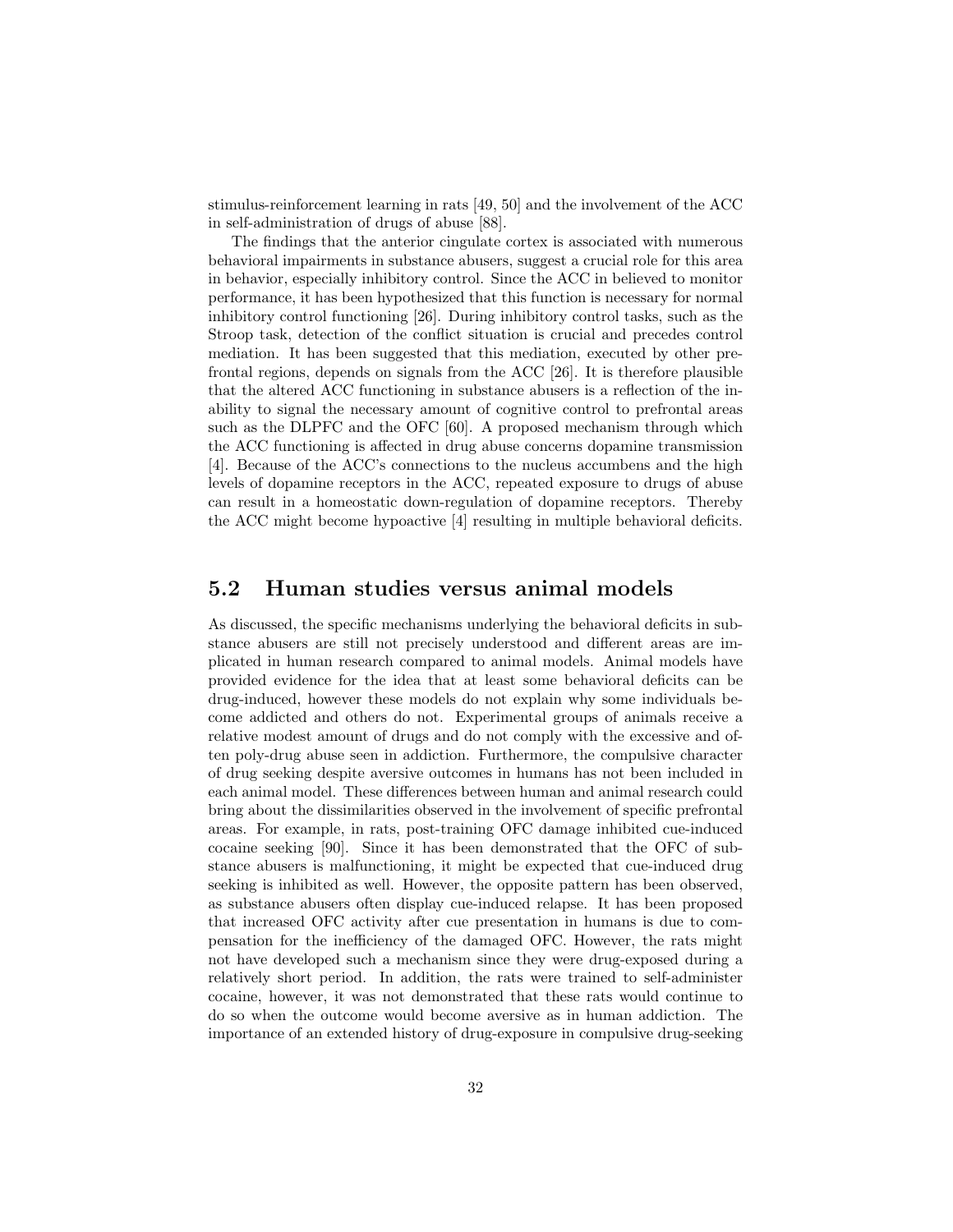was demonstrated in a paradigm in which rats underwent fear conditioning [94]. In this experiment only the rats with a long history of drug self-administration continued to seek cocaine after presentation of the fear conditioned stimulus. Rats with limited cocaine exposure periods, as well as rats with long history of sucrose self-administration, suppressed their seeking responses. Interestingly, in a slightly different paradigm it was demonstrated that only a small subpopulation continued to seek cocaine after pairing seeking behavior unpredictably with cocaine or foot shock [95]. Remarkably, the percentage of the vulnerable subpopulation in these rats (17-20%) resembles the percentage of human drug users developing and addicted state (15-16% [96]). That not all cocaine exposed rats behave similarly is also reflected in neuronal activity as demonstrated by Stalnaker et al. [82]. In this reversal paradigm, some cocaine treated rats exhibited impaired reversal learning which was accompanied by less flexible cue-selective neurons. However, some cocaine rats did reverse their neuronal cue-selectivity and displayed normal behavior.

In essence, although drug exposure can induce behavioral changes, individual vulnerability traits cause differences in responding to drugs of abuse. Not all animals models reveal these differences due to experimental limitations. Since the majority of human research has been focused on only a small part of the drug using population, namely the individuals which were obviously vulnerable to addiction, caution must be taken when comparing human and animal research. The next section will elaborate on the individual differences that may contribute to the transition from drug use to addiction.

#### 5.3 Cause or consequence?

Although the precise role of the specific prefrontal regions in addiction remains unclear, it has been generally accepted that prefrontal dysfunction is associated with inhibitory control impairments in humans and animals, and that chronic drug exposure can cause this dysfunction, at least in animal models. Since multiple studies have demonstrated drug-induced structural and behavioral changes in animals, it is likely that the deficits seen in humans can be at least in part a result of chronic exposure to drugs of abuse. Moreover, some human studies provide evidence for this idea as well, for example, by the observed correlation between the amount of drug used per week and the activity in specific prefrontal areas [61]. However, drug-induced alterations in the prefrontal cortex only provide a mechanism that might facilitate the development of the addicted state and do not explain why some individuals become addicted and why others do not. Recently, several studies have related preexisting individual differences to the vulnerability for developing drug addiction [97, 98].

An interesting study by Volkow and colleagues [97] examined the correlation between striatal  $D_2$  receptor levels and subjective methylphenidate experiences. Significantly lower levels of  $D_2$  receptors were found in subjects who liked the effects of methylphenidate in comparison to subject who disliked the effects. Furthermore, the higher the striatal receptor levels before drug intoxication,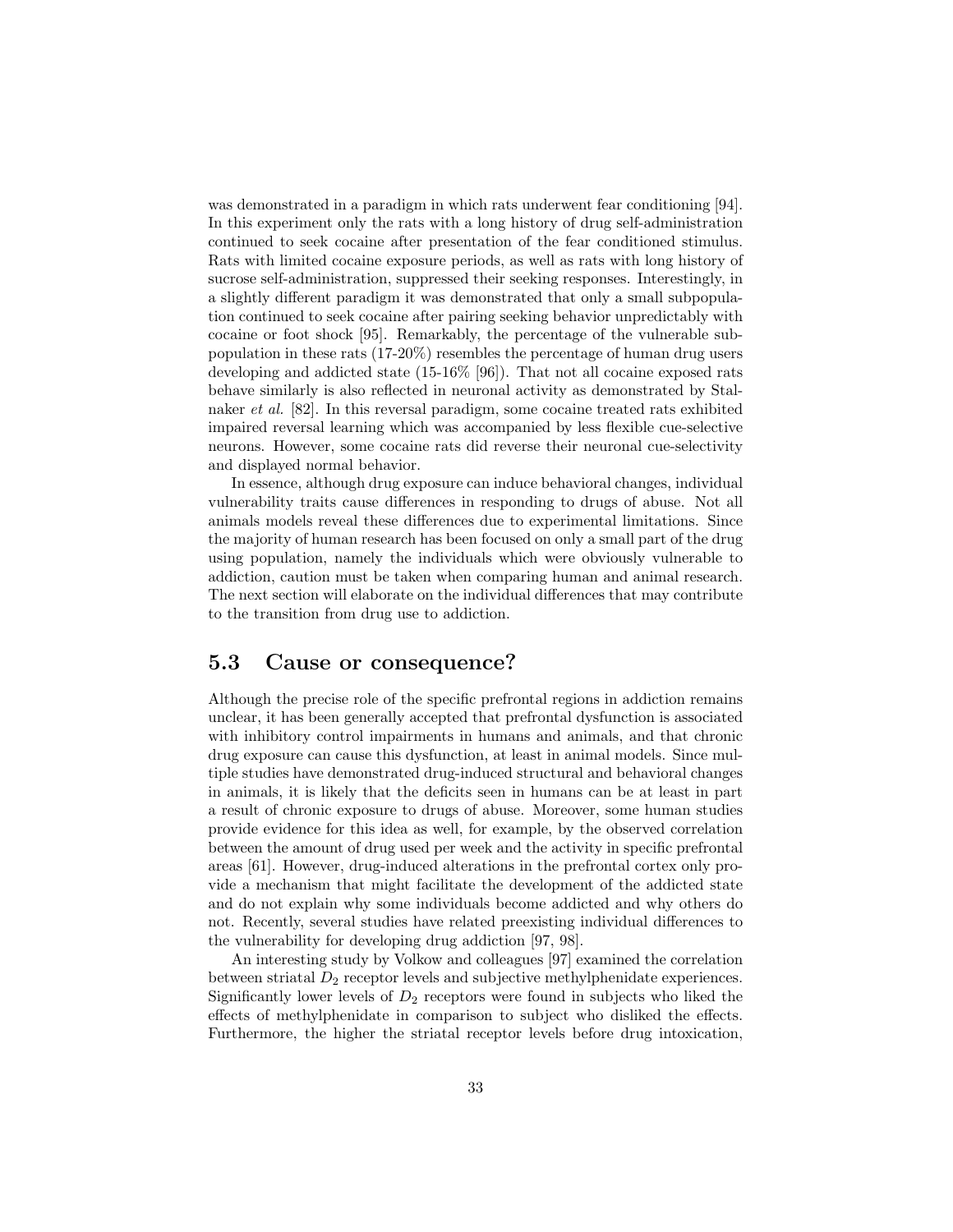the less pleasant the drug was experienced. This observed correlation between  $D_2$  receptor levels and the reinforcing responses to methylphenidate provides a possible predicting value for the predisposition towards developing addiction [97]. In addition, decreased  $D_2$  receptor level availability has been demonstrated to be associated with decreased orbitofrontal metabolism [99]. Because of the reduced  $D_2$  receptor levels found in addicts, these findings suggest a direct correlation between drug use and impaired cognitive capacities. In monkeys,  $D_2$ receptor availability has been demonstrated to be correlated with the reinforcing effects of cocaine as well [100]. Moreover, dopamine receptor levels were associated with social status, since social housing increased receptor levels solely in dominant monkeys. Cocaine only functioned as a reinforcer in subordinate individuals. These data provide evidence that dopamine receptor levels can predict individual vulnerability to addiction, and in addition propose a direct link between chronic drug use and prefrontal functioning.

Moreover, cognitive and behavioral capacities might act as predicting vulnerability measures for developing the addicted state. It has been hypothesized that rather than a result of drug exposure, poor decision making is what leads to addiction [101]. Poor decision making has been observed in adolescents with behavior disorders who are believed to be at greater risk for developing substance abuse [98]. These adolescents performed equally well as adult substance abusers indicating that this impairment might represent a vulnerability trait. In addition, adolescents with behavioral disorders performed poorly on the Wisconsin Card Sorting test relative to age controls. This difference has been postulated to reflect a high degree of impulsivity in the adolescents with behavioral disorders [98]. Impulsivity, which is related to impaired inhibitory control, is commonly associated with repeated drug exposure [19]. Chronic exposure to drugs of abuse can lead to changes in impulsivity and hypoactivity of specific prefrontal areas, such as the orbitofrontal cortex, has been associated with impulsivity [102]. Thus, it seems that impulsive behavior can be induced by drug use, and although the evidence is still limited, additionally may lead to drug use.

Taken together, inhibitory control deficits observed in substance abusers are likely to be a product of both preexisting vulnerability and drug-induced prefrontal alterations. Individuals with underdeveloped prefrontal cortex function, due to e.g genetics or age, are possibly more susceptible for the process of developing drug addiction. At the same time, the effect of drug use on the prefrontal cortex might facilitate this process. Because of the accumulating evidence that implicates prefrontal cortex dysfunction in addiction, inhibitory control deficits are becoming increasingly more prominent in theories describing addiction. Some theories describe addiction as a two system process; 1) the augmentation of the incentive motivational value of drugs, which is associated more with subcortical areas, and 2) impaired inhibitory control which results from prefrontal dysfunction [19]. Bechara [101] describes these two systems as impulsive (bottom-up) and reflective (top-down) and hypothesizes that addiction is the product of an imbalance between these two separated neural mechanisms.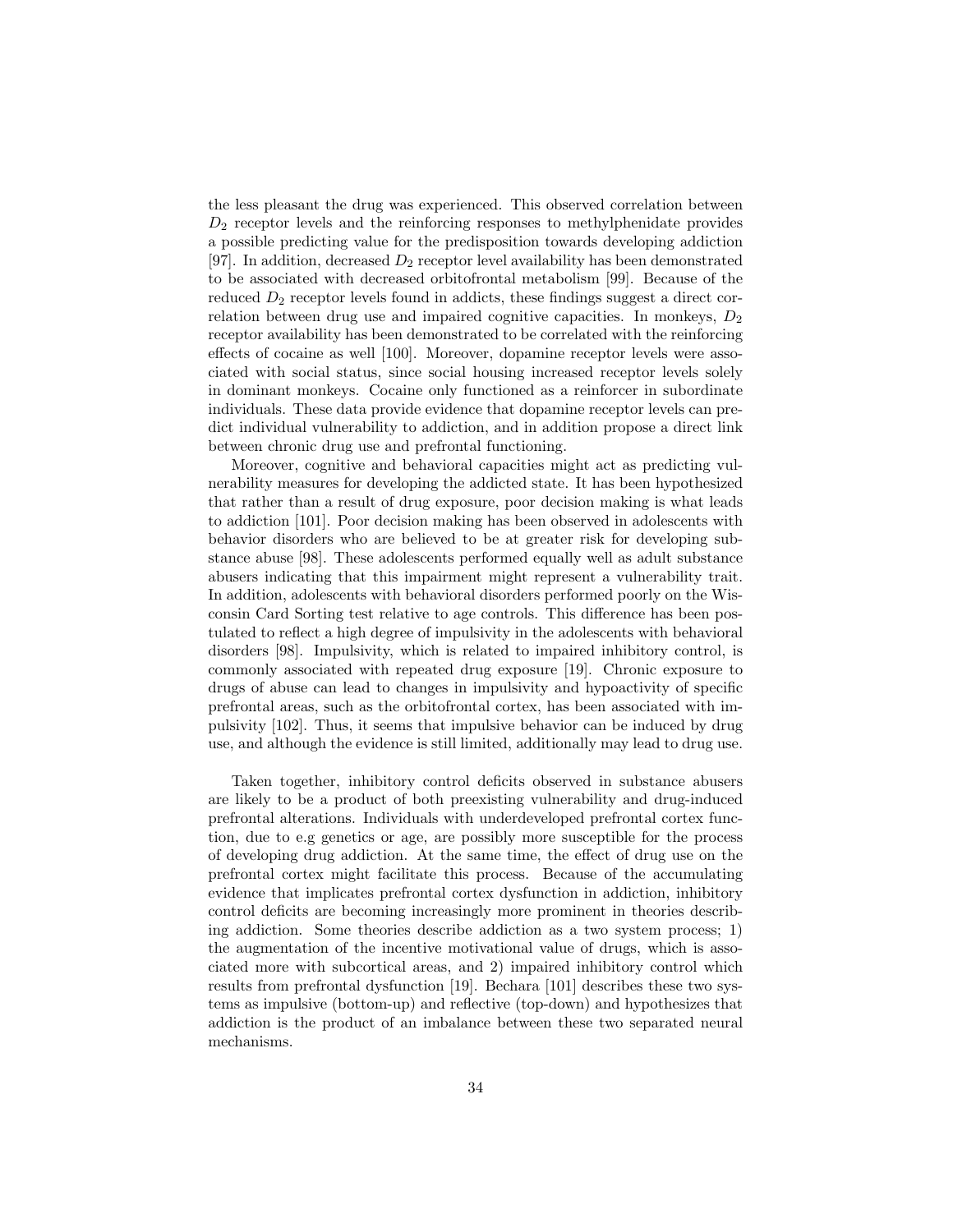Although most theories about addiction now include prefrontal dysfunction and the associated inhibitory control impairments [10, 21], the focus on the cause or consequence debate differs regularly. While some theories emphasize that drug-induced prefrontal changes cause addiction [19], others consider the preexisting prefrontal malfunctioning the main reason for developing the addicted state [101]. Future research might elucidate the precise contribution of the preexisting and drug-induced prefrontal dysfunction to the development of drug addiction.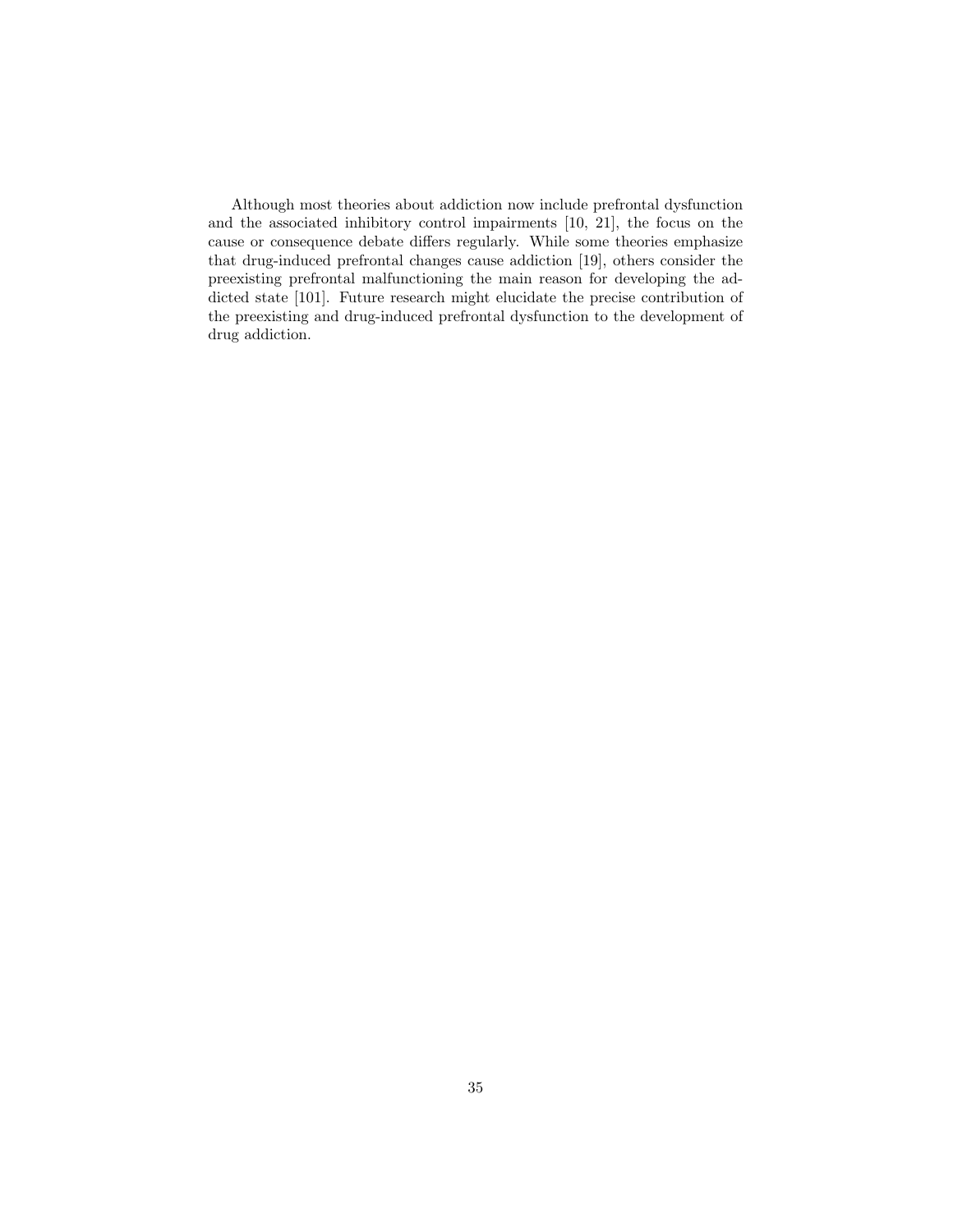## Bibliography

- [1] N.D. Volkow and T.K. Li. Drug addiction: the neurobiology of behaviour gone awry. Nature Reviews Neuroscience, 5(12):963–970, 2004.
- [2] R. D. Rogers and T. W. Robbins. Investigating the neurocognitive deficits associated with chronic drug misuse. Current opinion in neurobiology, 11(2):250–257, 2001.
- [3] G. Dom, B. Sabbe, W. Hulstijn, and W. Van Den Brink. Substance use disorders and the orbitofrontal cortex Systematic review of behavioural decision-making and neuroimaging studies. The British Journal of Psychiatry, 187(3):209–220, 2005.
- [4] H. Garavan and J.C. Stout. Neurocognitive insights into substance abuse. Trends in cognitive sciences, 9(4):195–201, 2005.
- [5] World Health Organization. International statistical classification of diseases and related health problems. 10th Revision, Chapter 5, 2006.
- [6] World Health Organization. The icd-10 classification of mental and behavioural disorders: Clinical descriptions and diagnostic guidelines. 10th Revision, F10-F19, p.5, 2006.
- [7] G. Di Chiara. Drug addiction as dopamine-dependent associative learning disorder. European journal of pharmacology, 375(1-3):13–30, 1999.
- [8] G. F. Koob and E. J. Nestler. The neurobiology of drug addiction. Journal of Neuropsychiatry and Clinical Neurosciences, 9(3):482–497, 1997.
- [9] B.J. Everitt and T.W. Robbins. Neural systems of reinforcement for drug addiction: from actions to habits to compulsion. Nature neuroscience, 8:1481–1489, 2005.
- [10] N. D. Volkow, J. S. Fowler, and G. . Wang. The addicted human brain: Insights from imaging studies. Journal of Clinical Investigation, 111(10):1444–1451, 2003.
- [11] T.W. Robbins and B.J. Everitt. Drug addiction: bad habits add up. Nature, 398(6728):567–570, 1999.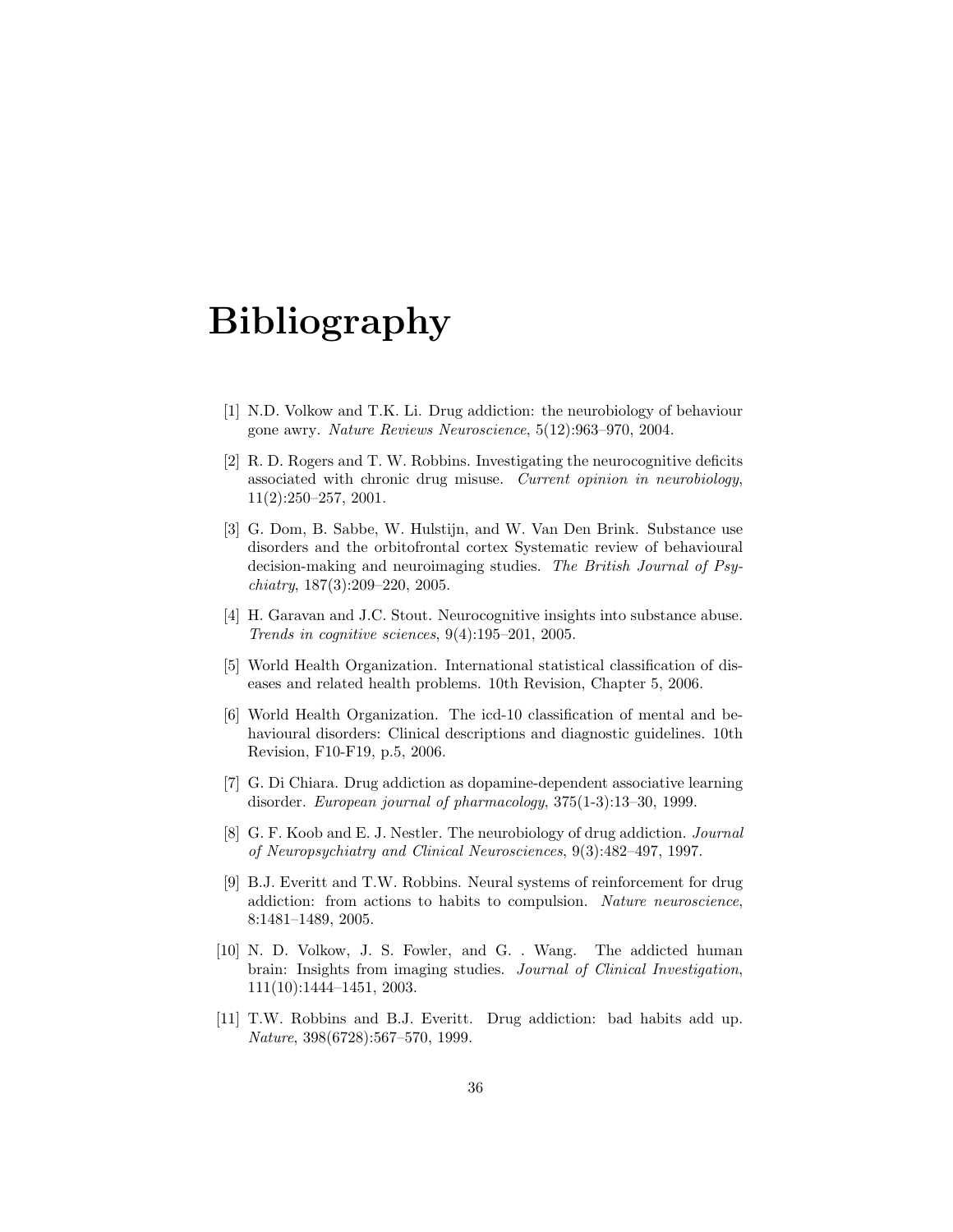- [12] G. F. Koob and F. E. Bloom. Cellular and molecular mechanisms of drug dependence. Science, 242(4879):715–723, 1988.
- [13] RA Wise and PP Rompre. Brain dopamine and reward. Annual review of psychology, 40(1):191–225, 1989.
- [14] E. J. Nestler. Molecular basis of long-term plasticity underlying addiction. Nature Reviews Neuroscience, 2(2):119–128, 2001.
- [15] R. Ito, J. W. Dalley, S. R. Howes, T. W. Robbins, and B. J. Everitt. Dissociation in conditioned dopamine release in the nucleus accumbens core and shell in response to cocaine cues and during cocaine-seeking behavior in rats. Journal of Neuroscience, 20(19):7489–7495, 2000.
- [16] N. D. Volkow and J. S. Fowler. Addiction, a disease of compulsion and drive: Involvement of the orbitofrontal cortex. Cerebral Cortex, 10(3):318– 325, 2000.
- [17] P.W. Kalivas and N.D. Volkow. The neural basis of addiction: a pathology of motivation and choice. American Journal of Psychiatry, 162(8):1403– 1413, 2005.
- [18] N. D. Volkow, J. S. Fowler, and G. . Wang. Role of dopamine in drug reinforcement and addiction in humans: Results from imaging studies. Behavioural pharmacology, 13(5-6):355–366, 2002.
- [19] J. D. Jentsch and J. R. Taylor. Impulsivity resulting from frontostriatal dysfunction in drug abuse: Implications for the control of behavior by reward-related stimuli. Psychopharmacology, 146(4):373–390, 1999.
- [20] H. C. Breiter, R. L. Gollub, R. M. Weisskoff, D. N. Kennedy, N. Makris, J. D. Berke, J. M. Goodman, H. L. Kantor, D. R. Gastfriend, J. P. Riorden, R. T. Mathew, B. R. Rosen, and S. E. Hyman. Acute effects of cocaine on human brain activity and emotion. Neuron, 19(3):591–611, 1997.
- [21] R. Z. Goldstein and N. D. Volkow. Drug addiction and its underlying neurobiological basis: Neuroimaging evidence for the involvement of the frontal cortex. American Journal of Psychiatry, 159(10):1642–1652, 2002.
- [22] K. D. Ersche and B. J. Sahakian. The neuropsychology of amphetamine and opiate dependence: Implications for treatment. Neuropsychology review, 17(3):317–336, 2007.
- [23] T. E. Robinson, G. Gorny, E. Mitton, and B. Kolb. Cocaine selfadministration alters the morphology of dendrites and dendritic spines in the nucleus accumbens and neocortex. Synapse, 39(3):257–266, 2001.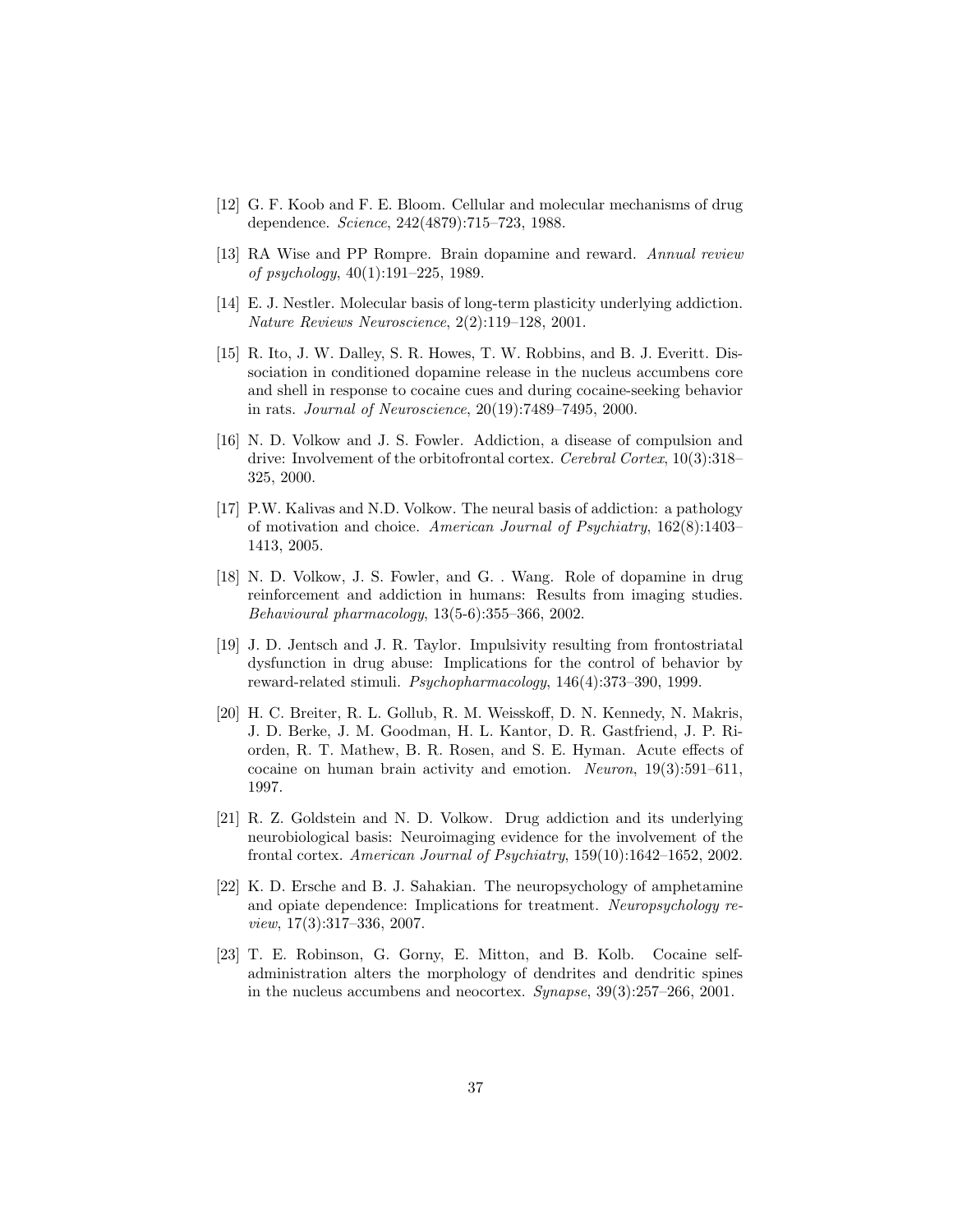- [24] N. D. Volkow, L. Chang, G. . Wang, J. S. Fowler, Y. . Ding, M. Sedler, J. Logan, D. Franceschi, J. Gatley, R. Hitzemann, A. Gifford, C. Wong, and N. Pappas. Low level of brain dopamine d2 receptors in methamphetamine abusers: Association with metabolism in the orbitofrontal cortex. American Journal of Psychiatry, 158(12):2015–2021, 2001.
- [25] J.M. Fuster. The prefrontal cortexAn update time is of the essence. Neu $ron, 30(2):319-333, 2001.$
- [26] E. K. Miller and J. D. Cohen. An integrative theory of prefrontal cortex function, volume 24. 2001.
- [27] LD Selemon and PS Goldman-Rakic. Common cortical and subcortical targets of the dorsolateral prefrontal and posterior parietal cortices in the rhesus monkey: evidence for a distributed neural network subserving spatially guided behavior. Journal of Neuroscience, 8(11):4049–4068, 1988.
- [28] P. S. Goldman-Rakic, L. D. Selemon, and M. L. Schwartz. Dual pathways connecting the dorsolateral prefrontal cortex with the hippocampal formation and parahippocampal cortex in the rhesus monkey. Neuroscience, 12(3):719–743, 1984.
- [29] S. N. Haber, K. Kunishio, M. Mizobuchi, and E. Lynd-Balta. The orbital and medial prefrontal circuit through the primate basal ganglia. Journal of Neuroscience, 15(7 I):4851–4867, 1995.
- [30] E. T. Rolls. The orbitofrontal cortex. Philosophical Transactions of the Royal Society B: Biological Sciences, 351(1346):1433–1444, 1996.
- [31] T. W. Robbins. Dissociating executive functions of the prefrontal cortex. Philosophical Transactions of the Royal Society B: Biological Sciences, 351(1346):1463–1471, 1996.
- [32] R. Dias, T. W. Robbins, and A. C. Roberts. Dissociation in prefrontal cortex of affective and attentional shifts. Nature, 380(6569):69–72, 1996.
- [33] R. Dias, T. W. Robbins, and A. C. Roberts. Primate analogue of the wisconsin card sorting test: Effects of excitotoxic lesions of the prefrontal cortex in the marmoset. Behavioral neuroscience, 110(5):872–886, 1996.
- [34] H. Damasio, T. Grabowski, R. Frank, A. M. Galaburda, and A. R. Damasio. The return of phineas gage: Clues about the brain from the skull of a famous patient. Science, 264(5162):1102–1105, 1994.
- [35] A. Bechara and E. M. Martin. Impaired decision making related to working memory deficits in individuals with substance addictions. Neuropsychology, 18(1):152–162, 2004.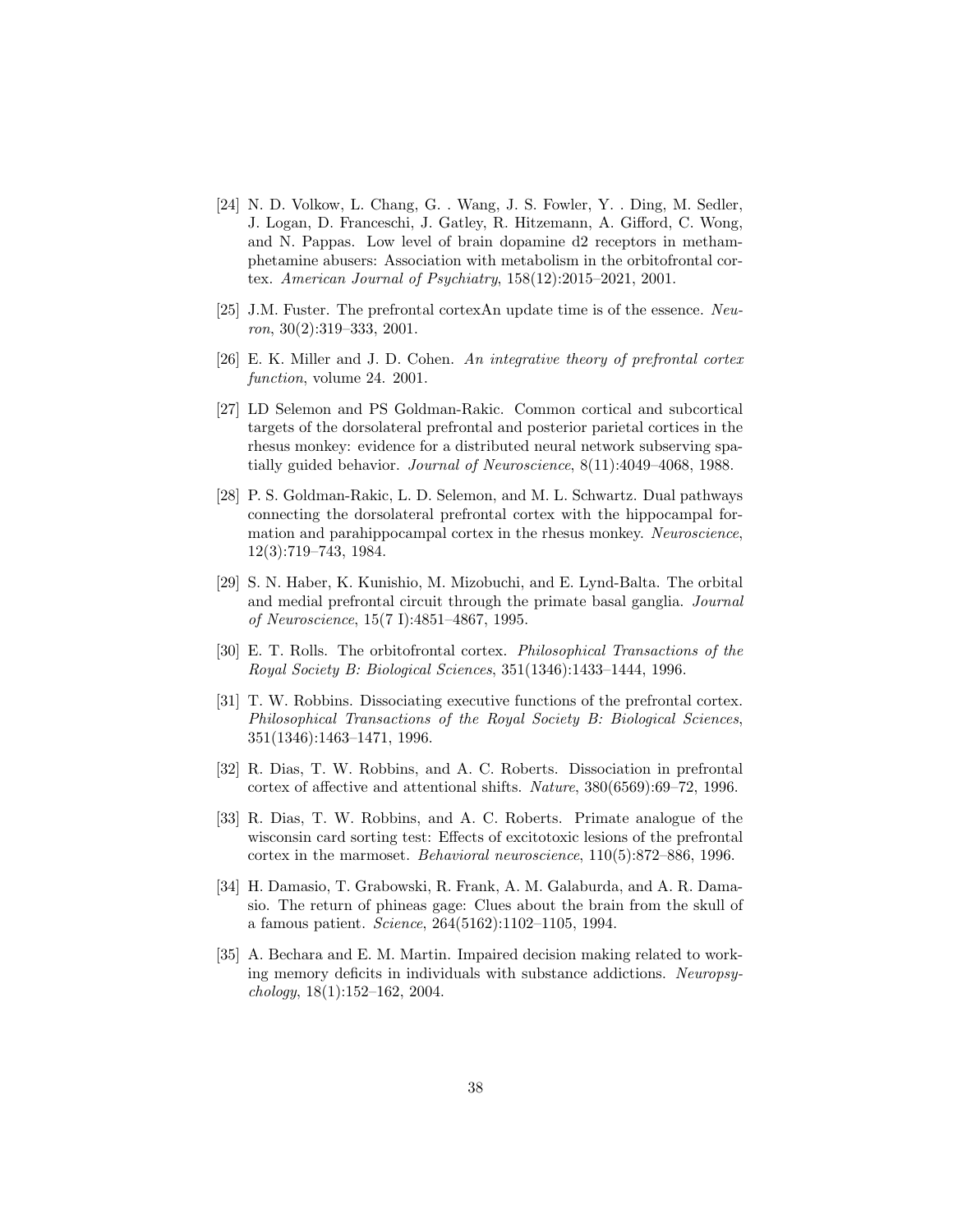- [36] R. D. Rogers, B. J. Everitt, A. Baldacchino, A. J. Blackshaw, R. Swainson, K. Wynne, N. B. Baker, J. Hunter, T. Carthy, E. Booker, M. London, J. F. W. Deakin, B. J. Sahakian, and T. W. Robbins. Dissociable deficits in the decision-making cognition of chronic amphetamine abusers, opiate abusers, patients with focal damage to prefrontal cortex, and tryptophandepleted normal volunteersevidence for monoaminergic mechanisms. Neuropsychopharmacology, 20(4):322–339, 1999.
- [37] J. M. Fuster and G. E. Alexander. Neuron activity related to short-term memory. Science, 173(3997):652–654, 1971.
- [38] S. C. Rao, G. Rainer, and E. K. Miller. Integration of what and where in the primate prefrontal cortex. Science, 276(5313):821–824, 1997.
- [39] M. W. Jung, Y. Qin, B. L. McNaughton, and C. A. Barnes. Firing characteristics of deep layer neurons in prefrontal cortex in rats performing spatial working memory tasks. Cerebral Cortex, 8(5):437–450, 1998.
- [40] J. Quintana and J. M. Fuster. From perception to action: Temporal integrative functions of prefrontal and parietal neurons. Cerebral Cortex, 9(3):213–221, 1999.
- [41] A. W. MacDonald III, J. D. Cohen, V. Andrew Stenger, and C. S. Carter. Dissociating the role of the dorsolateral prefrontal and anterior cingulate cortex in cognitive control. Science, 288(5472):1835–1838, 2000.
- [42] G. Schoenbaum, A. A. Chiba, and M. Gallagher. Orbitofrontal cortex and basolateral amygdala encode expected outcomes during learning. Nature neuroscience, 1(2):155–159, 1998.
- [43] G. Schoenbaum, B. Setlow, S. L. Nugent, M. P. Saddoris, and M. Gallagher. Lesions of orbitofrontal cortex and basolateral amygdala complex disrupt acquisition of odor-guided discriminations and reversals. Learning and Memory, 10(2):129–140, 2003.
- [44] M. Gallagher, R. W. McMahan, and G. Schoenbaum. Orbitofrontal cortex and representation of incentive value in associative learning. Journal of Neuroscience, 19(15):6610–6614, 1999.
- [45] A. Izquierdo, R. K. Suda, and E. A. Murray. Bilateral orbital prefrontal cortex lesions in rhesus monkeys disrupt choices guided by both reward value and reward contingency. Journal of Neuroscience, 24(34):7540–7548, 2004.
- [46] A. Bechara, H. Damasio, D. Tranel, and A. R. Damasio. Deciding advantageously before knowing the advantageous strategy. Science, 275(5304):1293–1295, 1997.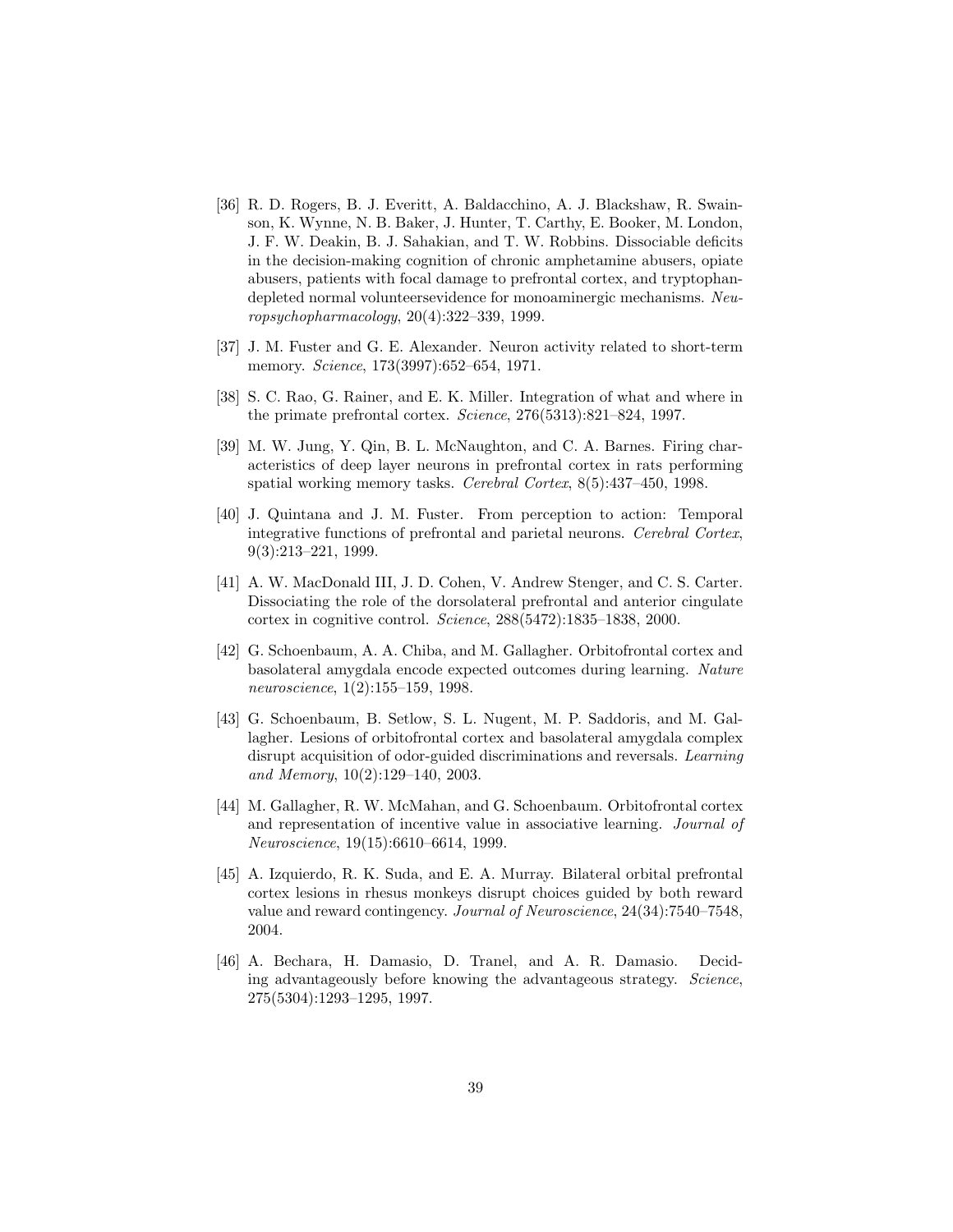- [47] L. K. Fellows and M. J. Farah. Ventromedial frontal cortex mediates affective shifting in humans: Evidence from a reversal learning paradigm. Brain, 126(8):1830–1837, 2003.
- [48] B. J. Casey, R. J. Trainor, J. L. Orendi, A. B. Schubert, L. E. Nystrom, J. N. Giedd, F. X. Castellanos, J. V. Haxby, D. C. Noll, J. D. Cohen, S. D. Forman, R. E. Dahl, and J. L. Rapoport. A developmental functional mri study of prefrontal activation during performance of a go-no-go task. Journal of cognitive neuroscience, 9(6):835–847, 1997.
- [49] J. A. Parkinson, P. J. Willoughby, T. W. Robbins, and B. J. Everitt. Disconnection of the anterior cingulate cortex and nucleus accumbens core impairs pavlovian approach behavior: Further evidence for limbic corticalventral striatopallidal systems. Behavioral neuroscience, 114(1):42–63, 2000.
- [50] R. N. Cardinal, J. A. Parkinson, H. D. Marbini, A. J. Toner, T. J. Bussey, T. W. Robbins, and B. J. Everitt. Role of the anterior cingulate cortex in the control over behavior by pavlovian conditioned stimuli in rats. Behavioral neuroscience, 117(3):566–587, 2003.
- [51] C. S. Carter, T. S. Braver, D. M. Barch, M. M. Botvinick, D. Noll, and J. D. Cohen. Anterior cingulate cortex, error detection, and the online monitoring of performance. Science, 280(5364):747–749, 1998.
- [52] B. E. Wexler, C. H. Gottschalk, R. K. Fulbright, I. Prohovnik, C. M. Lacadie, B. J. Rounsaville, and J. C. Gore. Functional magnetic resonance imaging of cocaine craving. American Journal of Psychiatry, 158(1):86– 95, 2001.
- [53] G. Bush, B. A. Vogt, J. Holmes, A. M. Dale, D. Greve, M. A. Jenike, and B. R. Rosen. Dorsal anterior cingulate cortex: A role in reward-based decision making. Proceedings of the National Academy of Sciences of the United States of America, 99(1):523–528, 2002.
- [54] A. Bechara, A. R. Damasio, H. Damasio, and S. W. Anderson. Insensitivity to future consequences following damage to human prefrontal cortex. Cognition, 50(1-3):7–15, 1994.
- [55] S. Grant, C. Contoreggi, and E. D. London. Drug abusers show impaired performance in a laboratory test of decision making. Neuropsychologia, 38(8):1180–1187, 2000.
- [56] M. Ernst, K. Bolla, M. Mouratidis, C. Contoreggi, J. A. Matochik, V. Kurian, J. . Cadet, A. S. Kimes, and E. D. London. Decision-making in a risk-taking task: A pet study. Neuropsychopharmacology, 26(5):682–691, 2002.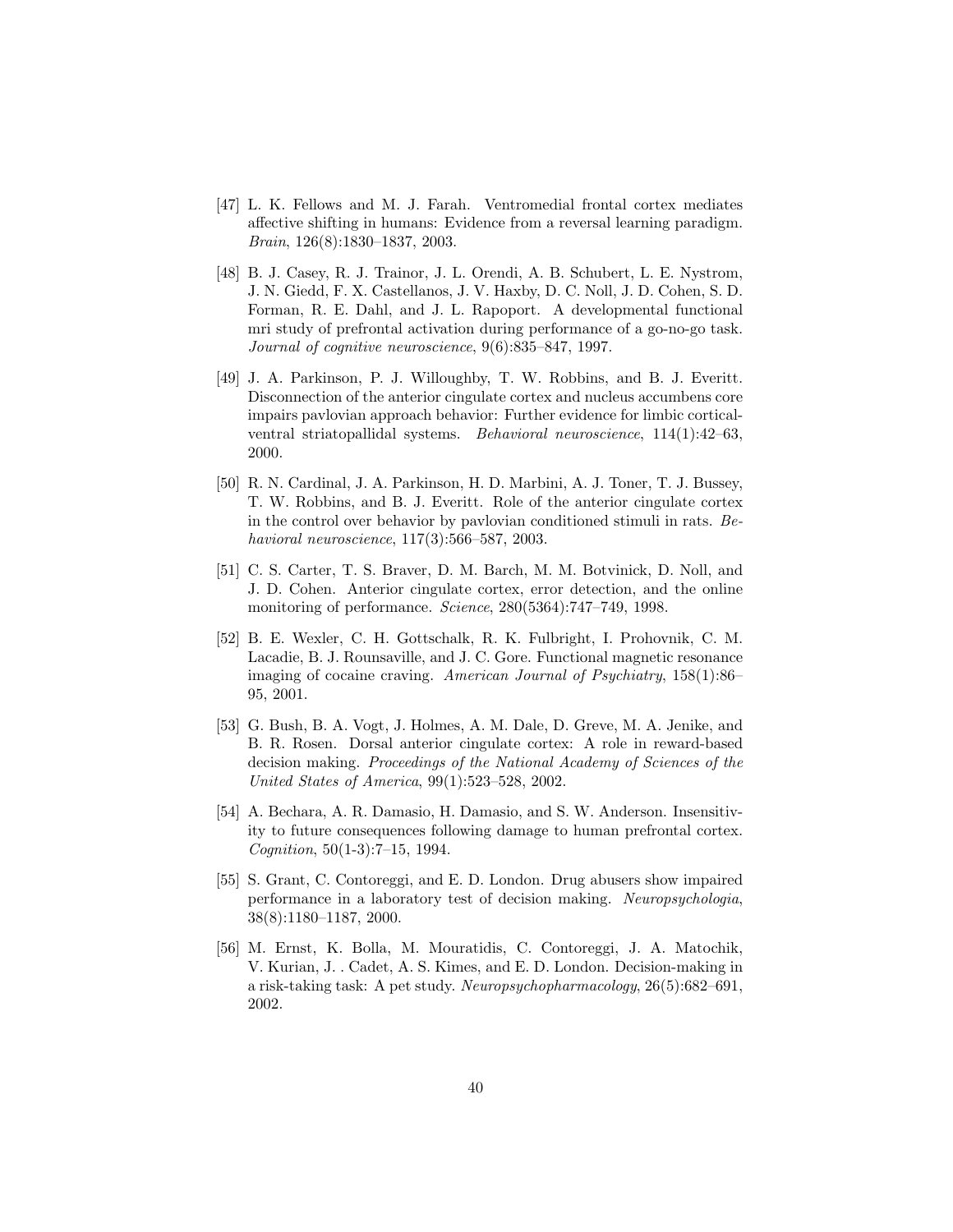- [57] J. C. Stout, J. R. Busemeyer, A. Lin, S. J. Grant, and K. R. Bonson. Cognitive modeling analysis of decision-making processes in cocaine abusers. Psychonomic Bulletin and Review, 11(4):742–747, 2004.
- [58] KI Bolla, DA Eldreth, ED London, KA Kiehl, M. Mouratidis, C. Contoreggi, JA Matochik, V. Kurian, JL Cadet, AS Kimes, et al. Orbitofrontal cortex dysfunction in abstinent cocaine abusers performing a decisionmaking task. Neuroimage, 19(3):1085–1094, 2003.
- [59] J. N. Kaufman, T. J. Ross, E. A. Stein, and H. Garavan. Cingulate hypoactivity in cocaine users during a go-nogo task as revealed by eventrelated functional magnetic resonance imaging. Journal of Neuroscience, 23(21):7839–7843, 2003.
- [60] A. Kbler, K. Murphy, and H. Garavan. Cocaine dependence and attention switching within and between verbal and visuospatial working memory. European Journal of Neuroscience, 21(7):1984–1992, 2005.
- [61] K. Bolla, M. Ernst, K. Kiehl, M. Mouratidis, D. Eldreth, C. Contoreggi, J. Matochik, V. Kurian, J. Cadet, A. Kimes, F. Funderburk, and E. London. Prefrontal cortical dysfunction in abstinent cocaine abusers. Journal of Neuropsychiatry and Clinical Neurosciences, 16(4):456–464, 2004.
- [62] T. J. Ornstein, J. L. Iddon, A. M. Baldacchino, B. J. Sahakian, M. London, B. J. Everitt, and T. W. Robbins. Profiles of cognitive dysfunction in chronic amphetamine and heroin abusers. Neuropsychopharmacology, 23(2):113–126, 2000.
- [63] H. Garavan, J. Pankiewicz, A. Bloom, J. . Cho, L. Sperry, T. J. Ross, B. J. Salmeron, R. Risinger, D. Kelley, and E. A. Stein. Cue-induced cocaine craving: Neuroanatomical specificity for drug users and drug stimuli. American Journal of Psychiatry, 157(11):1789–1798, 2000.
- [64] S. Grant, E. D. London, D. B. Newlin, V. L. Villemagne, X. Liu, C. Contoreggi, R. L. Phillips, A. S. Kimes, and A. Margolin. Activation of memory circuits during cue-elicited cocaine craving. Proceedings of the National Academy of Sciences of the United States of America, 93(21):12040–12045, 1996.
- [65] T. R. Franklin, P. D. Acton, J. A. Maldjian, J. D. Gray, J. R. Croft, C. A. Dackis, C. P. O'Brien, and A. R. Childress. Decreased gray matter concentration in the insular, orbitofrontal, cingulate, and temporal cortices of cocaine patients. Biological psychiatry, 51(2):134–142, 2002.
- [66] J. Liu, J. Liang, W. Qin, J. Tian, K. Yuan, L. Bai, Y. Zhang, W. Wang, Y. Wang, Q. Li, L. Zhao, L. Lu, K. M. von Deneen, Y. Liu, and M. S. Gold. Dysfunctional connectivity patterns in chronic heroin users: An fmri study. Neuroscience letters, 460(1):72–77, 2009.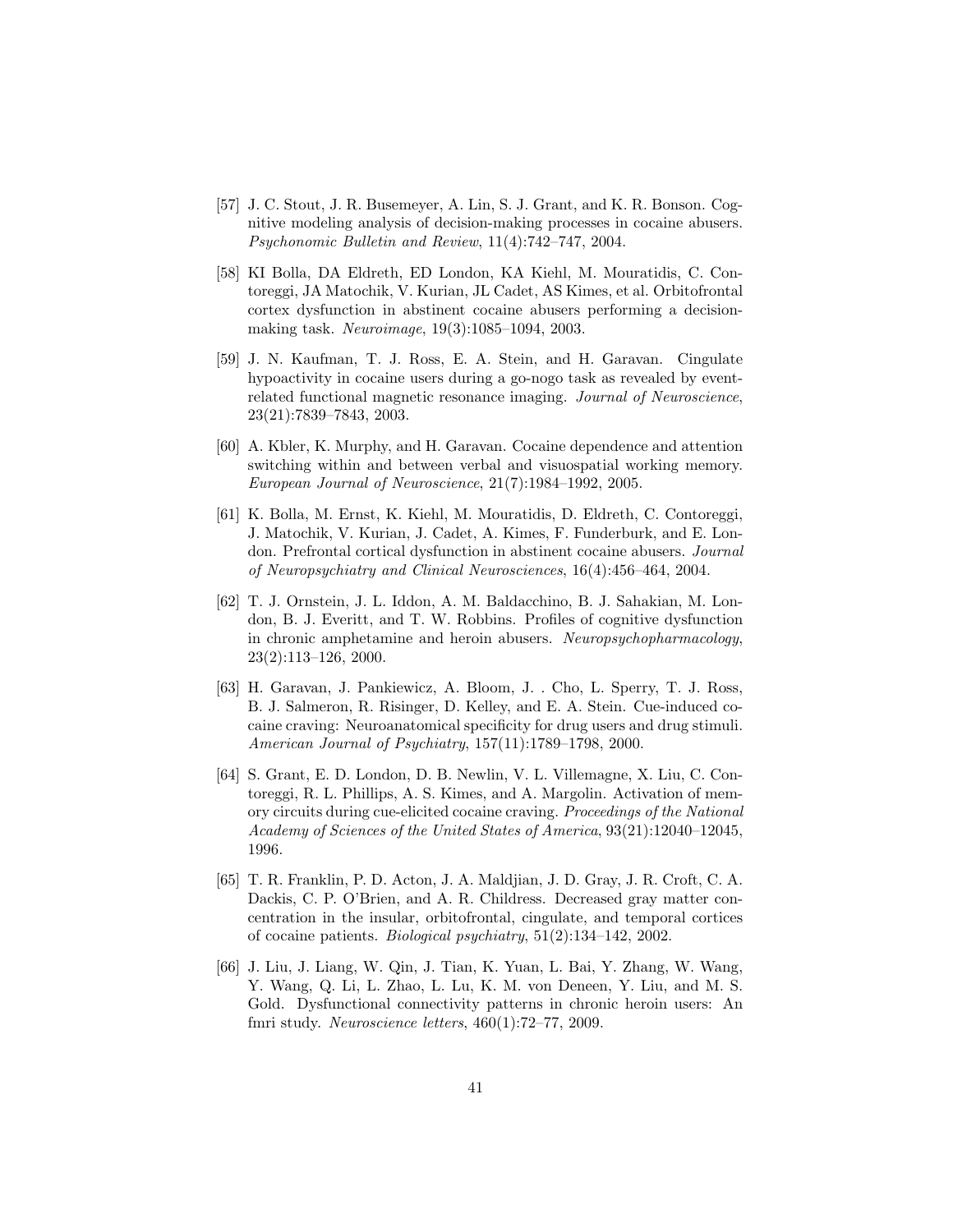- [67] T. E. Robinson and K. C. Berridge. The neural basis of drug craving: An incentive-sensitization theory of addiction. Brain Research Reviews, 18(3):247–291, 1993.
- [68] F. J. White and P. W. Kalivas. Neuroadaptations involved in amphetamine and cocaine addiction. Drug and alcohol dependence, 51(1- 2):141–153, 1998.
- [69] M.E. Wolf. Addiction: making the connection between behavioral changes and neuronal plasticity in specific pathways. Molecular Interventions, 2(3):146–157, 2002.
- [70] T. E. Robinson and B. Kolb. Persistent structural modifications in nucleus accumbens and prefrontal cortex neurons produced by previous experience with amphetamine. *Journal of Neuroscience*,  $17(21):8491-8497$ , 1997.
- [71] H. S. Crombag, G. Gorny, Y. Li, B. Kolb, and T. E. Robinson. Opposite effects of amphetamine self-administration experience on dendritic spines in the medial and orbital prefrontal cortex. Cerebral Cortex, 15(3):341– 348, 2005.
- [72] B. A. Sorg, D. L. Davidson, P. W. Kalivas, and B. M. Prasad. Repeated daily cocaine alters subsequent cocaine-induced increase of extracellular dopamine in the medial prefrontal cortex. Journal of Pharmacology and Experimental Therapeutics, 281(1):54–61, 1997.
- [73] B. Moghaddam and H. Homayoun. Divergent plasticity of prefrontal cortex networks. Neuropsychopharmacology, 33(1):42–55, 2008.
- [74] W. Sun and G. V. Rebec. Repeated cocaine self-administration alters processing of cocaine-related information in rat prefrontal cortex. Journal of Neuroscience, 26(30):8004–8008, 2006.
- [75] J. D. Peterson, M. E. Wolf, and F. J. White. Altered responsiveness of medial prefrontal cortex neurons to glutamate and dopamine after withdrawal from repeated amphetamine treatment. Synapse, 36(4):342–344, 2000.
- [76] M. S. Bowers, K. McFarland, R. W. Lake, Y. K. Peterson, C. C. Lapish, M. L. Gregory, S. M. Lanier, and P. W. Kalivas. Activator of g protein signaling 3: A gatekeeper of cocaine sensitization and drug seeking. Neuron, 42(2):269–281, 2004.
- [77] P. W. Kalivas, N. Volkow, and J. Seamans. Unmanageable motivation in addiction: A pathology in prefrontal-accumbens glutamate transmission. Neuron, 45(5):647–650, 2005.
- [78] C. A. Winstanley, Q. LaPlant, D. E. H. Theobald, T. A. Green, R. K. Bachtell, L. I. Perrotti, R. J. DiLeone, S. J. Russo, W. J. Garth, D. W.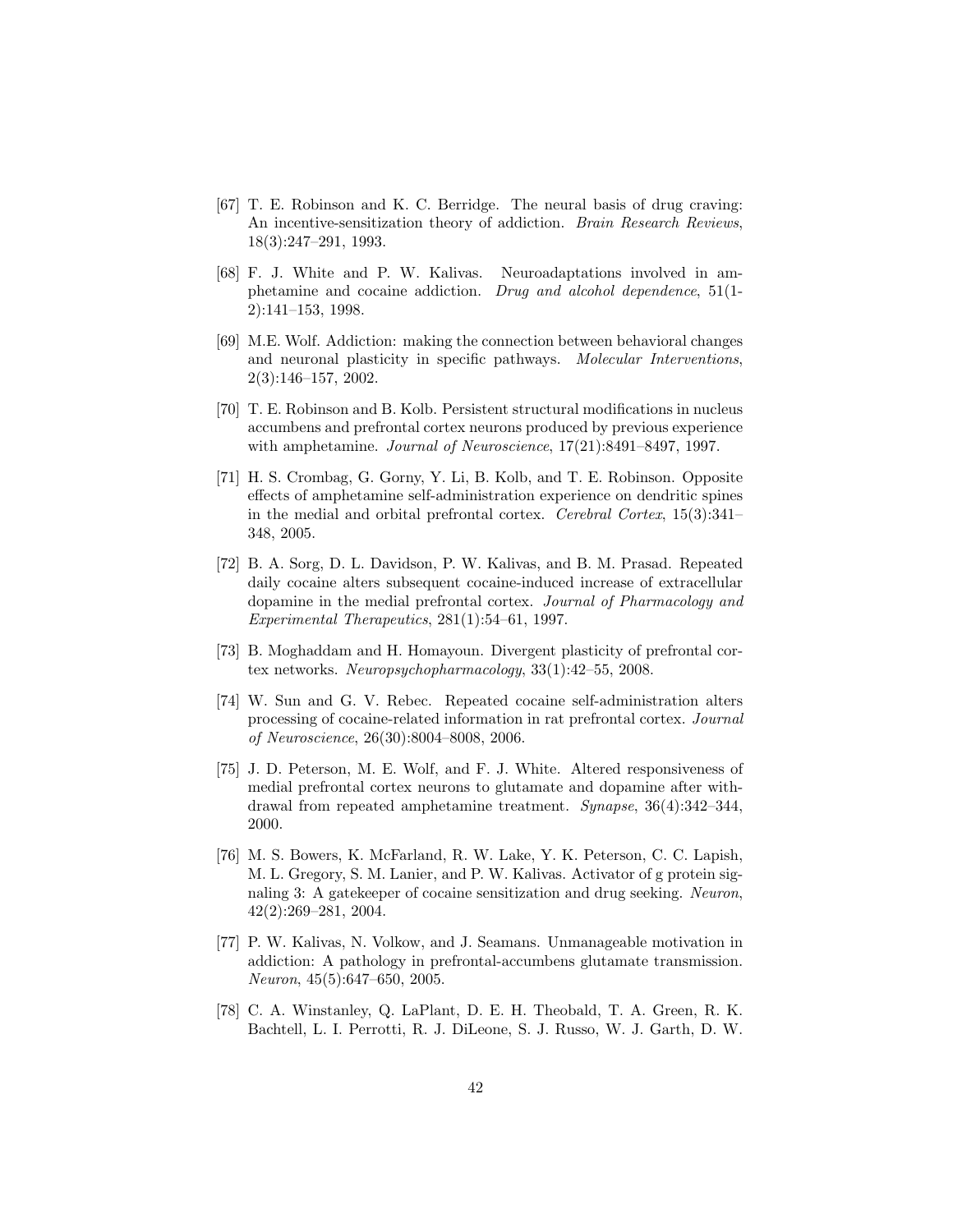Self, and E. J. Nestler. ?fosb induction in orbitofrontal cortex mediates tolerance to cocaine-induced cognitive dysfunction. Journal of Neuroscience, 27(39):10497–10507, 2007.

- [79] E. J. Nestler and G. K. Aghajanian. Molecular and cellular basis of addiction. Science, 278(5335):58–63, 1997.
- [80] T. A. Stalnaker, Y. Takahashi, M. R. Roesch, and G. Schoenbaum. Neural substrates of cognitive inflexibility after chronic cocaine exposure. Neuropharmacology, 56(SUPPL. 1):63–72, 2009.
- [81] G. Schoenbaum and B. Setlow. Cocaine makes actions insensitive to outcomes but not extinction: Implications for altered orbitofrontal-amygdalar function. Cerebral Cortex, 15(8):1162–1169, 2005.
- [82] T. A. Stalnaker, M. R. Roesch, T. M. Franz, K. A. Burke, and G. Schoenbaum. Abnormal associative encoding in orbitofrontal neurons in cocaineexperienced rats during decision-making. European Journal of Neuroscience, 24(9):2643–2653, 2006.
- [83] J. D. Jentsch, P. Olausson, R. De La Garza II, and J. R. Taylor. Impairments of reversal learning and response perseveration after repeated, intermittent cocaine administrations to monkeys. Neuropsychopharmacol $ogy, 26(2):183-190, 2002.$
- [84] D. J. Calu, T. A. Stalnaker, T. M. Franz, T. Singh, Y. Shaham, and G. Schoenbaum. Withdrawal from cocaine self-administration produces long-lasting deficits in orbitofrontal-dependent reversal learning in rats. Learning and Memory, 14(5):325–328, 2007.
- [85] J. W. Dalley, K. Lne, Y. Pena, D. E. H. Theobald, B. J. Everitt, and T. W. Robbins. Attentional and motivational deficits in rats withdrawn from intravenous self-administration of cocaine or heroin. Psychopharmacology, 182(4):579–587, 2005.
- [86] P. J. Fletcher, C. C. Tenn, J. Sinyard, Z. Rizos, and S. Kapur. A sensitizing regimen of amphetamine impairs visual attention in the 5-choice serial reaction time test: Reversal by a d1 receptor agonist injected into the medial prefrontal cortex. Neuropsychopharmacology, 32(5):1122–1132, 2007.
- [87] P. J. Fletcher, C. C. Tenn, Z. Rizos, V. Lovic, and S. Kapur. Sensitization to amphetamine, but not pcp, impairs attentional set shifting: Reversal by a d1 receptor agonist injected into the medial prefrontal cortex. Psychopharmacology, 183(2):190–200, 2005.
- [88] R. Weissenborn, T.W. Robbins, and BJ Everitt. Effects of medial prefrontal or anterior cingulate cortex lesions on responding for cocaine under fixed-ratio and second-order schedules of reinforcement in rats. Psychopharmacology, 134(3):242–257, 1997.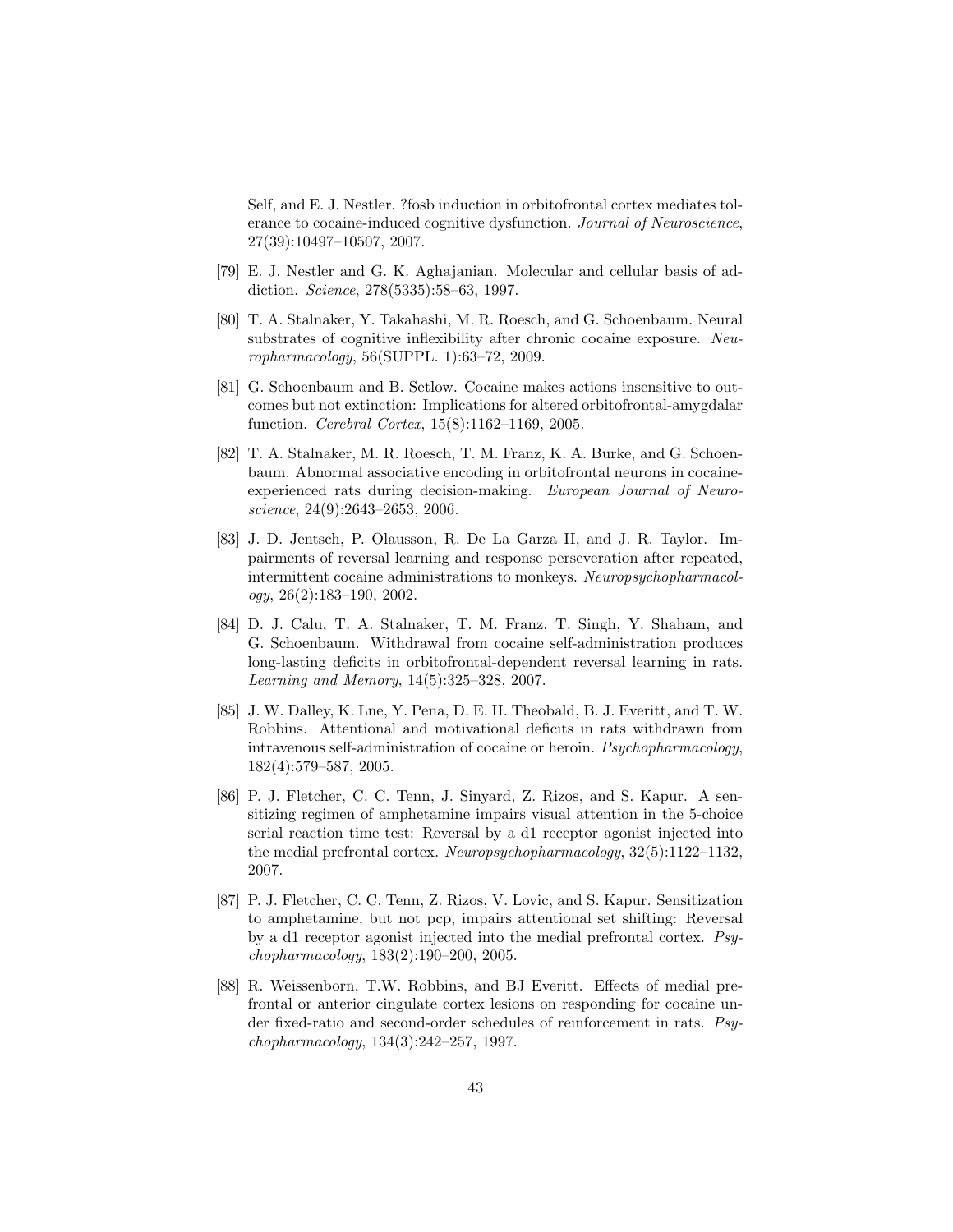- [89] G. Schoenbaum and Y. Shaham. The role of orbitofrontal cortex in drug addiction: A review of preclinical studies. Biological psychiatry, 63(3):256– 262, 2008.
- [90] R. A. Fuchs, K. A. Evans, M. P. Parker, and R. E. See. Differential involvement of orbitofrontal cortex subregions in conditioned cue-induced and cocaine-primed reinstatement of cocaine seeking in rats. Journal of Neuroscience, 24(29):6600–6610, 2004.
- [91] W. Sun and G. V. Rebec. The role of prefrontal cortex d1-like and d2 like receptors in cocaine-seeking behavior in rats. Psychopharmacology, 177(3):315–323, 2005.
- [92] A. Bechara, H. Damasio, A. R. Damasio, and G. P. Lee. Different contributions of the human amygdala and ventromedial prefrontal cortex to decision-making. Journal of Neuroscience, 19(13):5473–5481, 1999.
- [93] B. J. Everitt, D. M. Hutcheson, K. D. Ersche, Y. Pelloux, J. W. Dalley, and T. W. Robbins. The orbital prefrontal cortex and drug addiction in laboratory animals and humans, volume 1121. 2007.
- [94] L. J. M. J. Vanderschuren and B. J. Everitt. Drug seeking becomes compulsive after prolonged cocaine self-administration. Science, 305(5686):1017–1019, 2004.
- [95] Y. Pelloux, B. J. Everitt, and A. Dickinson. Compulsive drug seeking by rats under punishment: Effects of drug taking history. Psychopharmacol $oqy$ ,  $194(1):127-137$ ,  $2007$ .
- [96] F. A. Wagner and J. C. Anthony. From first drug use to drug dependence: Developmental periods of risk for dependence upon marijuana, cocaine, and alcohol. Neuropsychopharmacology, 26(4):479–488, 2002.
- [97] N. D. Volkow, G. . Wang, J. S. Fowler, J. Logan, S. J. Gatley, A. Gifford, R. Hitzemann, Y. . Ding, and N. Pappas. Prediction of reinforcing responses to psychostimulants in humans by brain dopamine d2 receptor levels. American Journal of Psychiatry, 156(9):1440–1443, 1999.
- [98] M. Ernst, S. J. Grant, E. D. London, C. S. Contoreggi, A. S. Kimes, and L. Spurgeon. Decision making in adolescents with behavior disorders and adults with substance abuse. American Journal of Psychiatry, 160(1):33– 40, 2003.
- [99] N. D. Volkow, J. S. Fowler, G. . Wang, R. Hitzemann, J. Logan, D. J. Schlyer, S. L. Dewey, and A. P. Wolf. Decreased dopamine d2 receptor availability is associated with reduced frontal metabolism in cocaine abusers. Synapse, 14(2):169–177, 1993.